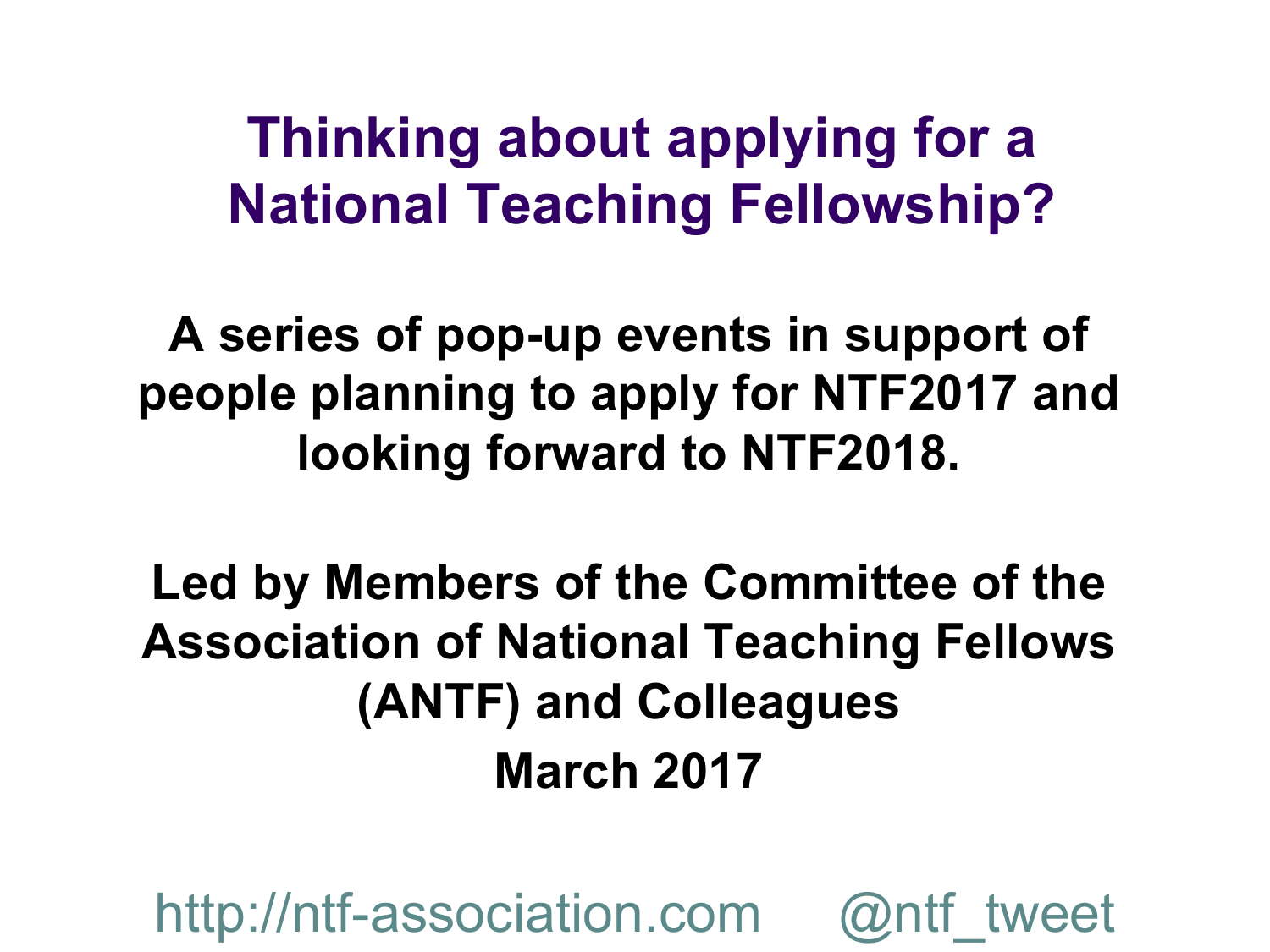#### **How to use these slides?**

These slides are intended as a guide for anyone running workshops about the scheme this year. Feel free to use any of the content in your own presentations.

The content is largely from the HEA website, and no further amendments have been received from the HEA to date.

Points to emphasize are in green text, and ANTF comments are in red.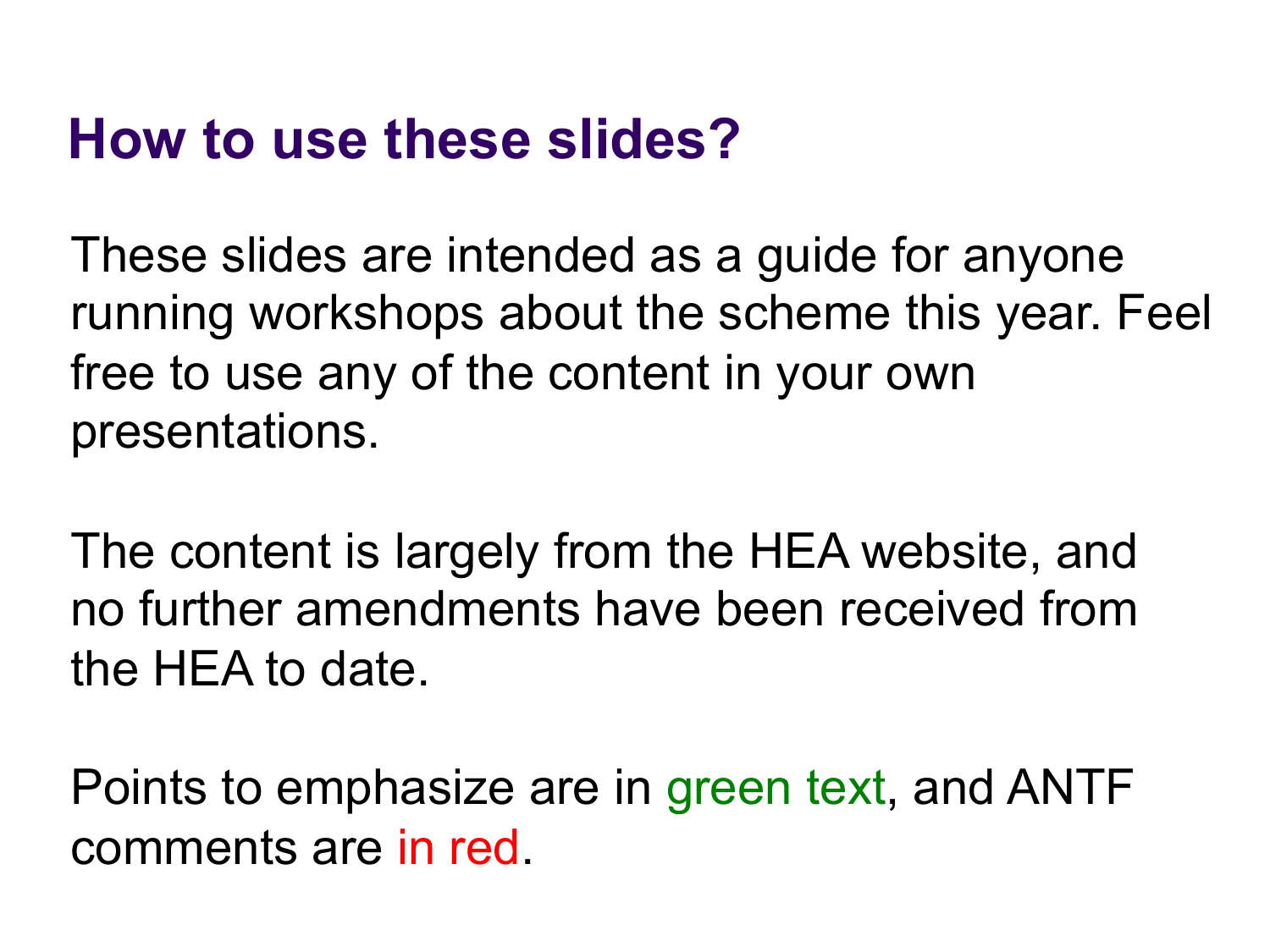**The teaching fellowship scheme is an umbrella scheme made up of a range of awards:** 

- The National Teaching Fellows Scheme;
- Collaborative Award for Teaching Excellence;
- Teaching Excellence Ambassadors.

Most of the advice offered in this presentation is taken directly from the HEA website but always double check by referring to their website:

https://www.heacademy.ac.uk/individuals/national-teaching-fellowshipscheme/NTF?utm\_source=CRM&utm\_campaign=Professional %20Practice%20-%20NTFS&utm\_medium=Email&utm\_content=HEA %20Update%20March%202017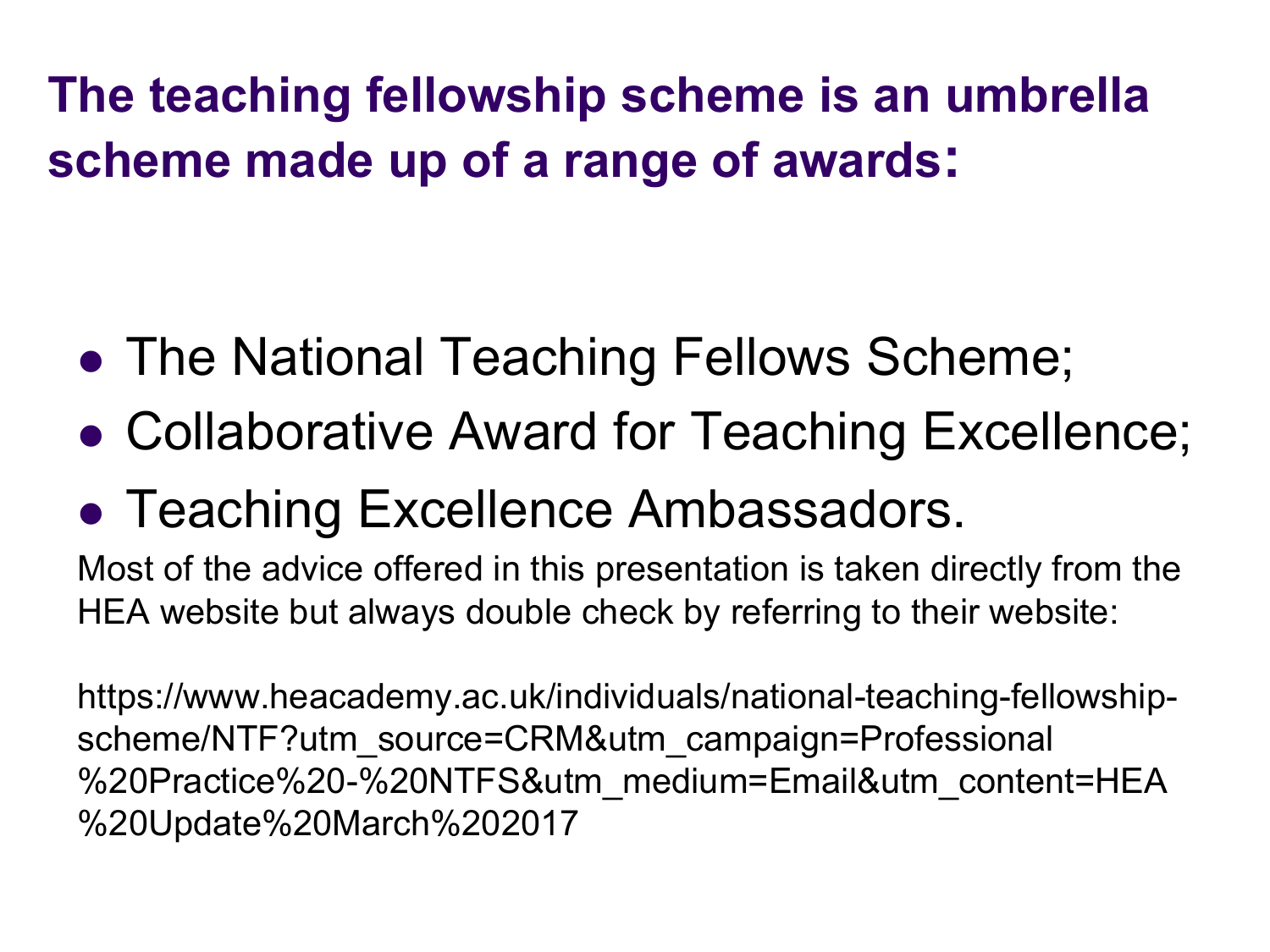## **Background**

- <sup>l</sup> **The purpose of the National Teaching Fellowship Scheme is to recognise, reward and celebrate individuals who are judged to make an outstanding impact on the student learning experience, and provide the means to develop a proactive community of National Teaching Fellows (NTFs).**
- **The Higher Education Academy (HEA) organises and runs the Scheme (with funding from the Higher Education Funding Council for England (HEFCE), the Higher Education Funding Council for Wales (HEFCW) and the Department for the Economy (DfE) Northern Ireland (now incorporating the responsibilities of DELNI) with advice and guidance from the UK Teaching Excellence Awards Advisory Panel (the Panel).**
- **The Panel advises on the criteria, the processes of assessment and moderation, and the selection of the winners. The Panel consists of a range of representatives from across the sector and other relevant stakeholders.**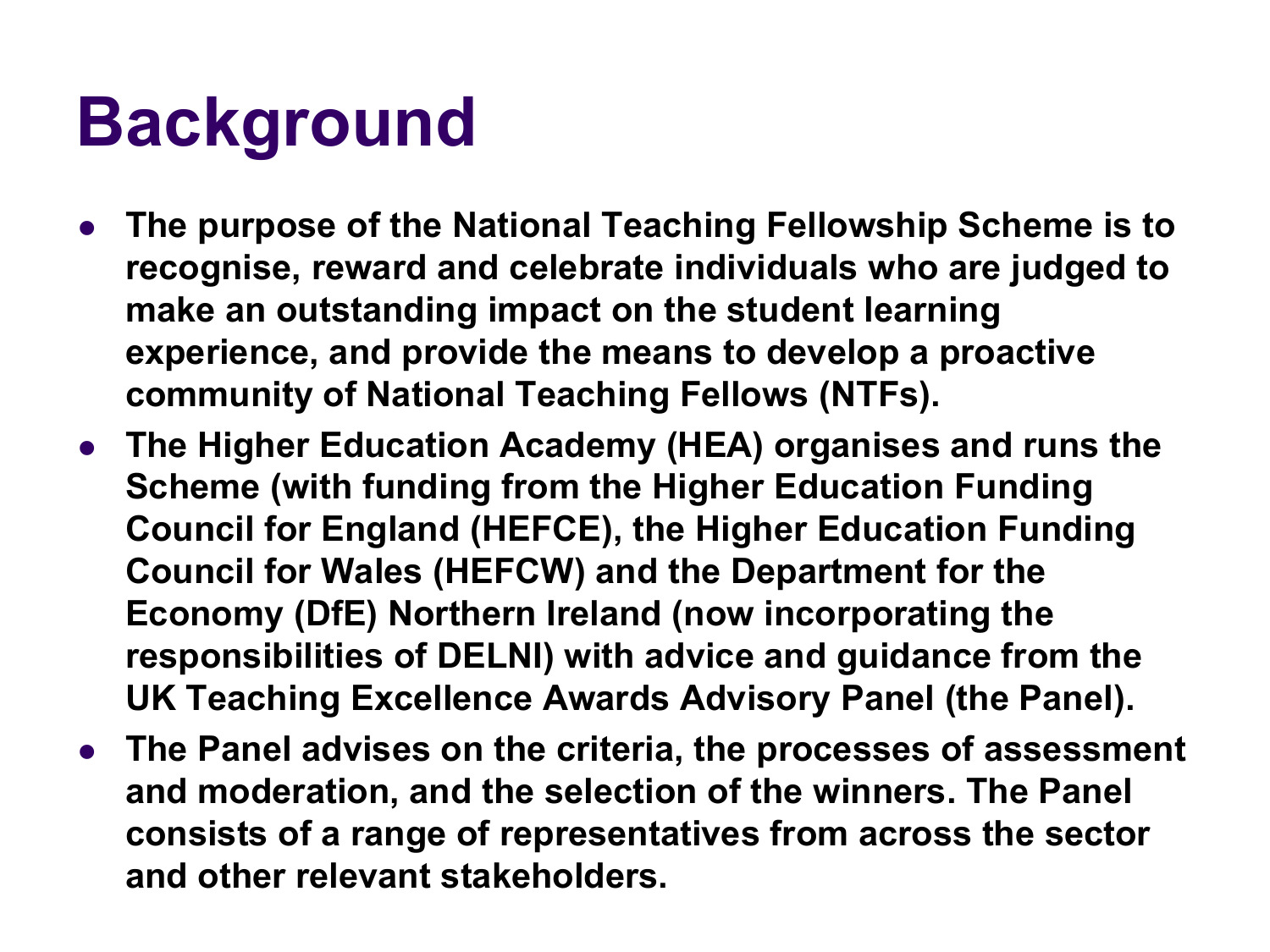#### **An emergent scheme**

- It's been running since 2000;
- **There are now almost 750 NTFs across all disciplines and types of HEI**
- **The scheme has changed over the years and is changing further now;**
- **The very substantial cash reward has been reduced over the years;**

**Advice from ANTF: It's still really worth doing!**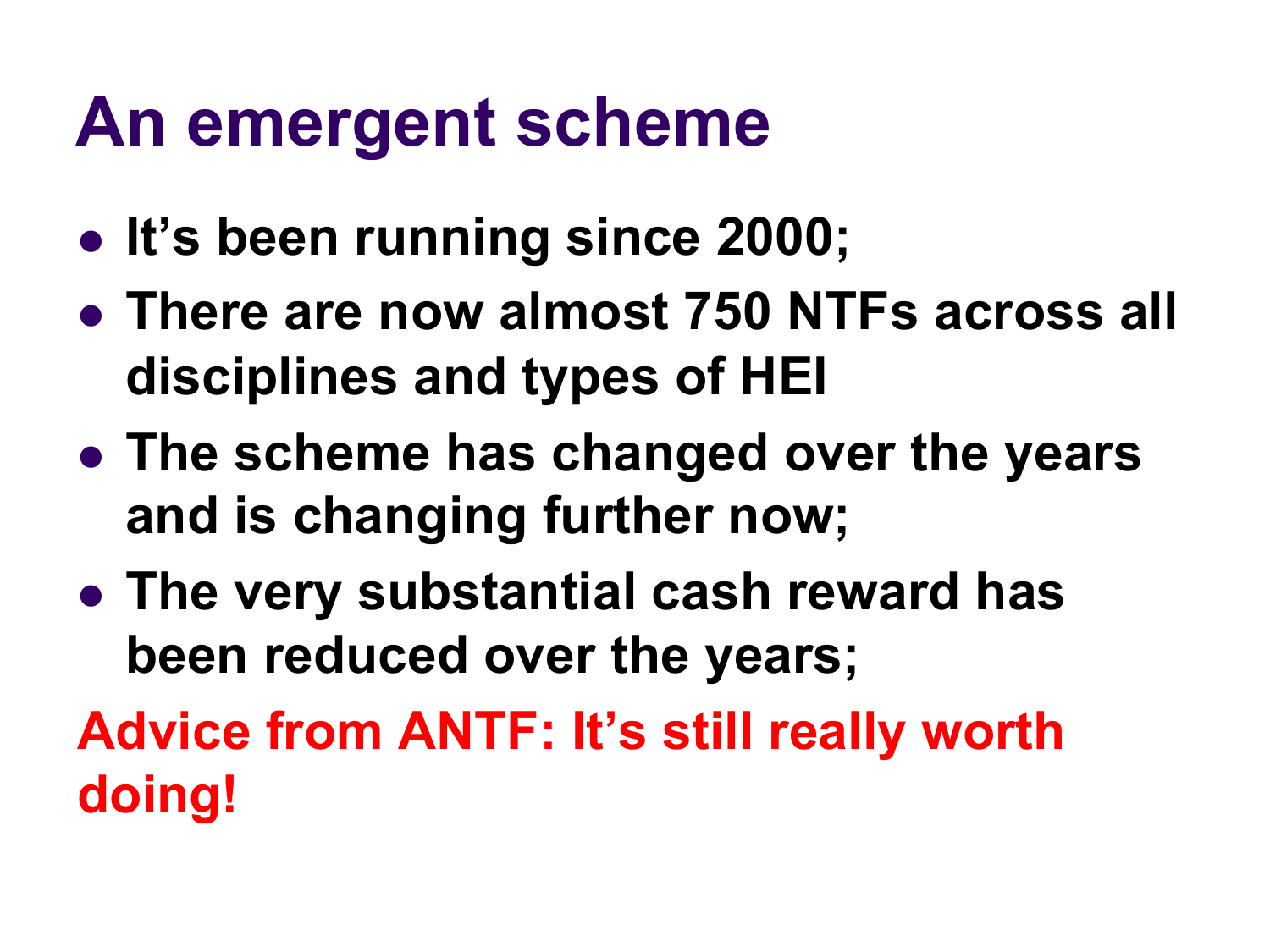## **Key things to note for 2017!**

- <sup>l</sup> **Closing date 12 noon 25th April 2017**
- **Nominations must be submitted by the specified NTFS/ CATE coordinator in each institution. To register as the NTFS/ CATE coordinator and gain log in details for the online nomination system email ntfsindividual@heacademy.ac.uk**

**ANTF advice: don't leave submission to the last minute and get a time for signing it into the VC's diary!**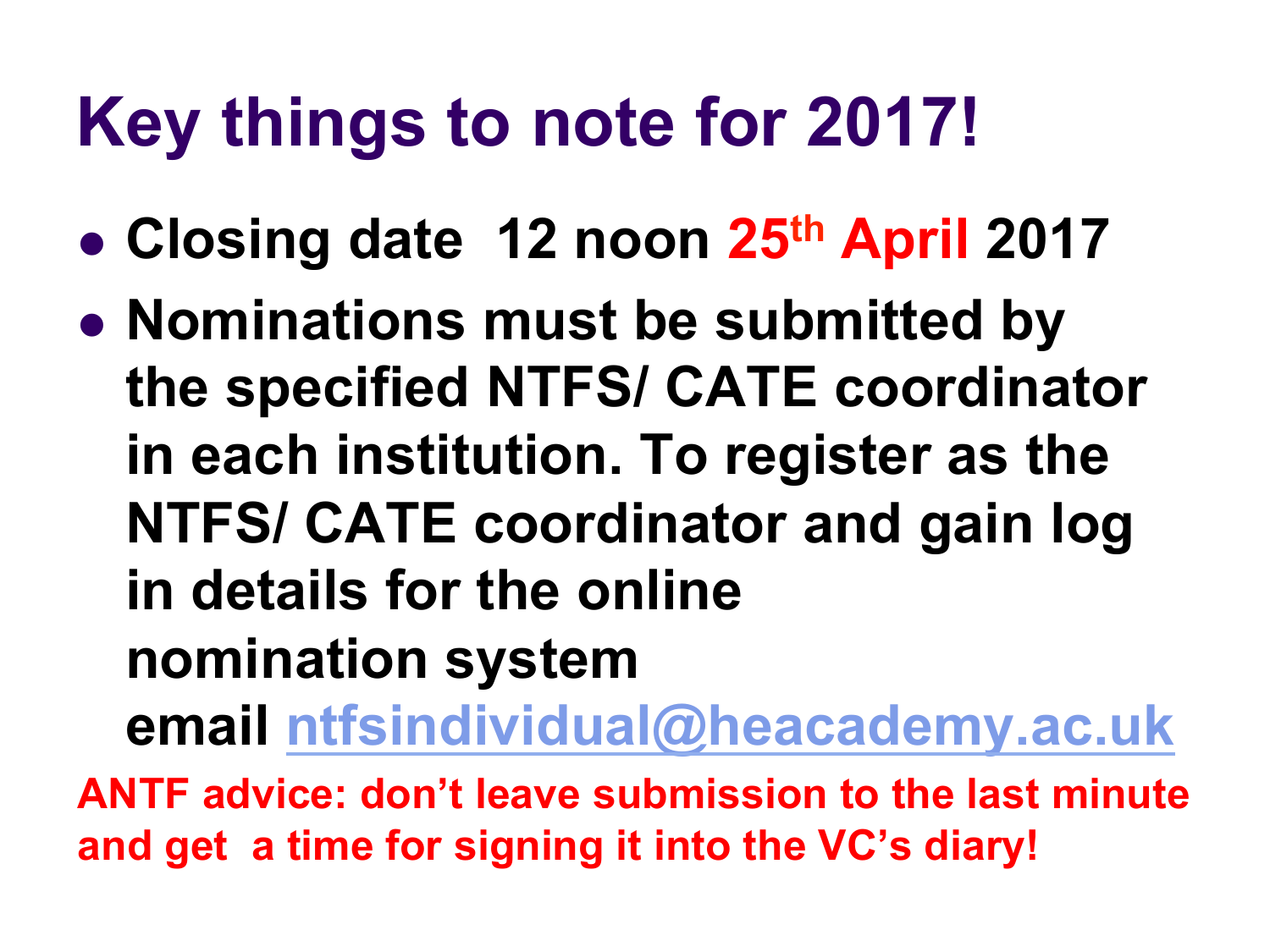## **What's new this year?**

- <sup>l</sup> **A significantly reduced word length allowed (down to 3,500 words from 5,000);**
- **e** Reduced word length for CV (down from 1,500 to 1,000 **words);**
- **The marking scheme shows more clearly how points are awarded;**
- **There's a strengthened emphasis on the importance of it being one's own work and that the HEA will use plagiarism software to check applications;**
- **There is a greater emphasis on the student voice and evidence from students;**
- You need to pre-register in order to upload an **application.**
- **ANTF advice: pre-register now!**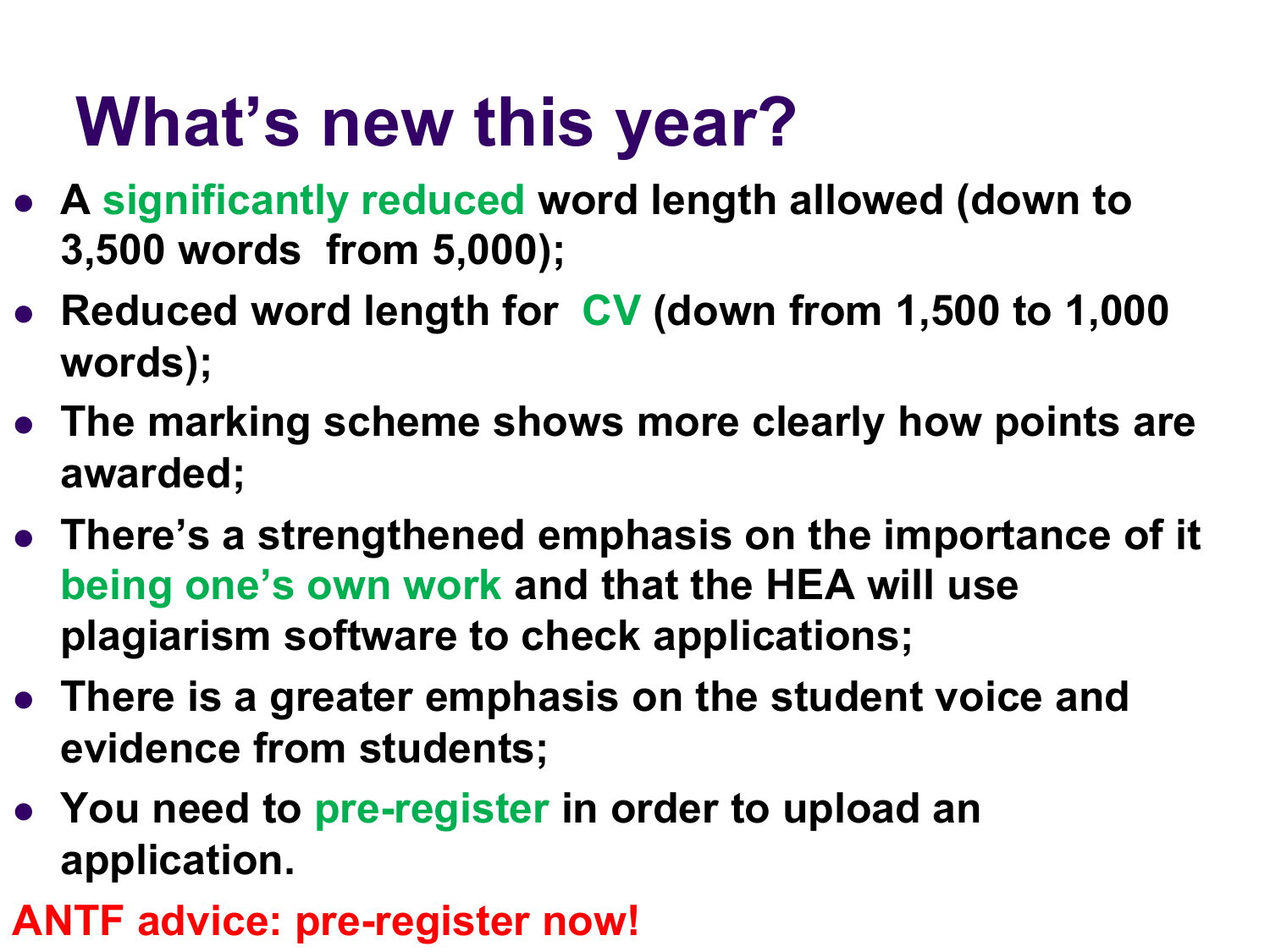#### **What's also new?**

- **The nominee should not be the team leader of a current CATE nomination.**
- **Staff contracted to HE providers in England, Wales or Northern Ireland but working at an overseas campus will be eligible to be nominated.**
- **A nominee should be a Fellow (any category) of the HEA or be working towards Fellowship.**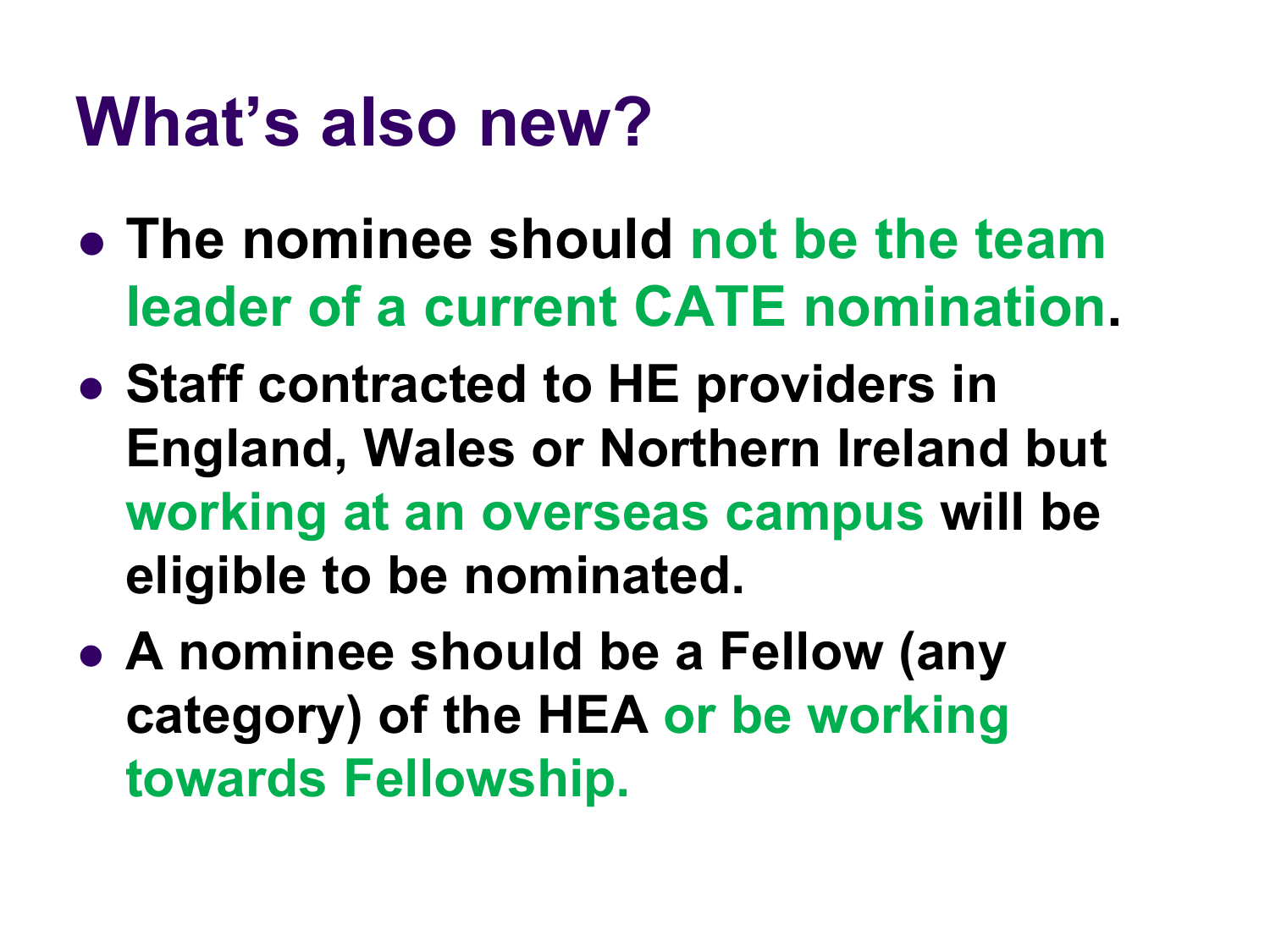# **Eligibility**

- **Eligible institutions are invited to nominate up to three individual members of staff who clearly demonstrate excellence in teaching and/or supporting the higher education learning experience of students.**
- **In nominating these individuals, institutions are strongly encouraged to consider the full diversity of roles that support the student learning experience.**
- **The text of the Claim should be the work of the nominee only. The HEA may process nominations through anti plagiarism software.**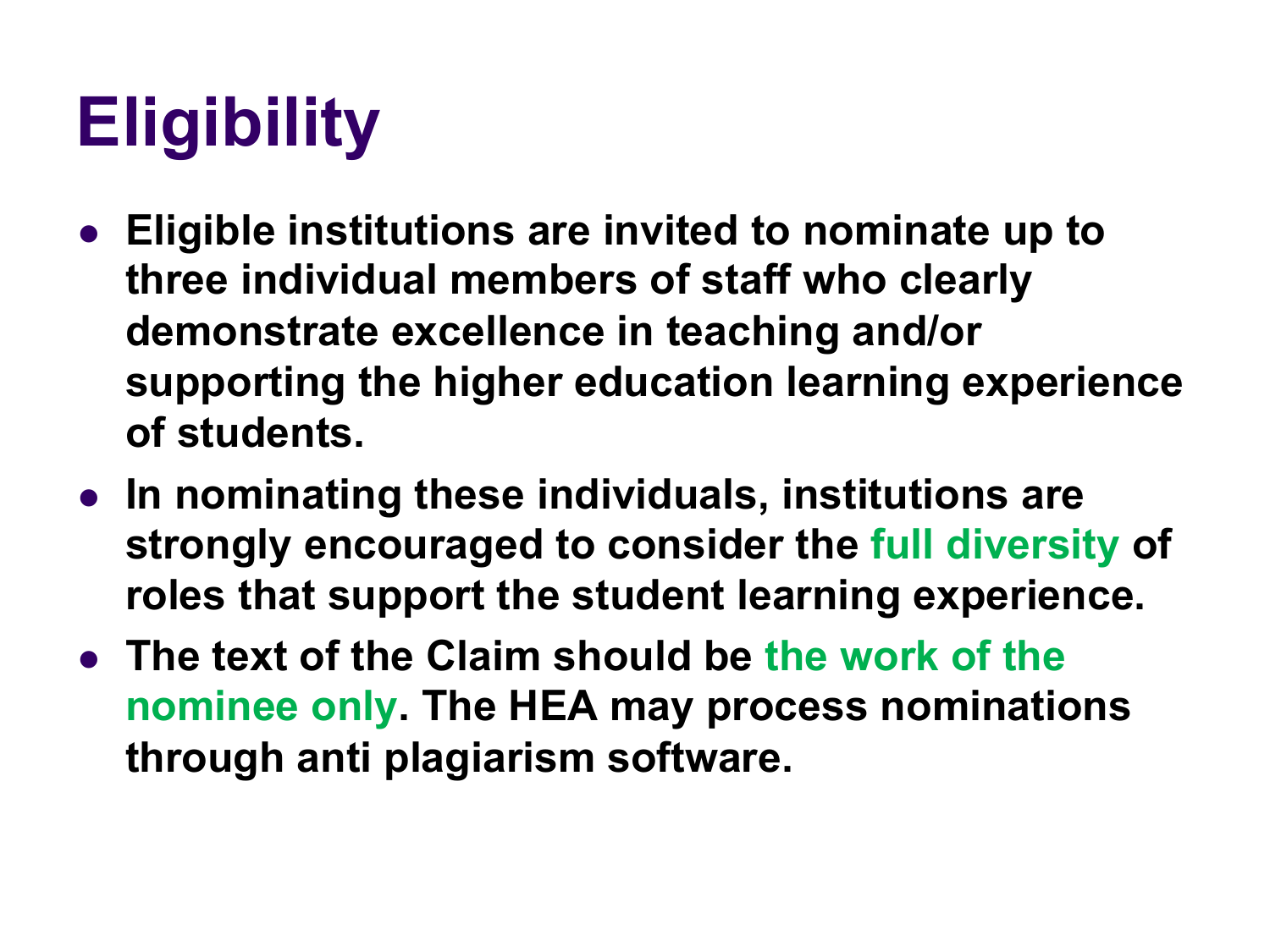#### **What are the benefits to individuals?**

- **•** It is widely recognised in HE in the UK and internationally as **difficult to achieve and a mark of quality as awards are made each year from a large number of nominations.**
- **It opens doors: many NTFs find they can use the award as a springboard to progress their careers.**
- **You join a national community of like-minded professionals who are passionate about teaching.The ANTF network is a fantastically supportive community of learning and their annual symposia are enjoyable networking events;**
- **The cash element can give you some flexibility to attend conferences and to travel where institutional budgets are constrained.**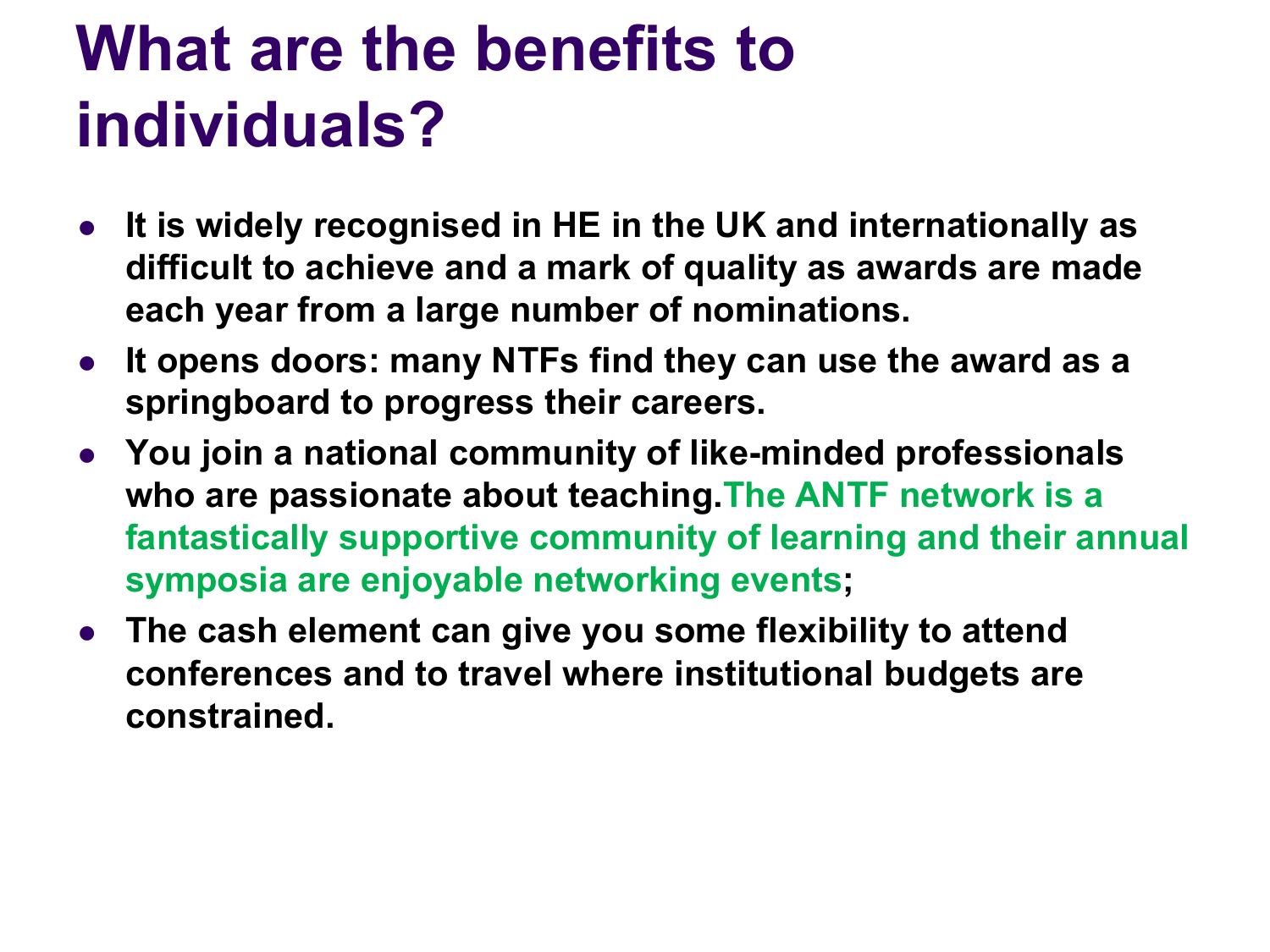## **What are the benefits for institutions?**

- **Increasingly used as a model to develop and extend university-wide schemes, aiming to raise the status of teaching and instil pride in the profession and student learning.**
- **Can be a focal point for discussions about innovation and professional development – past NTFS funding has enabled NTFs to capitalise on their status and bid for extra funding for research and projects to enhance learning and teaching.**
- **Can enable staff to cross boundaries, collaborating with colleagues in other disciplines and forging links with universities nationally and internationally.**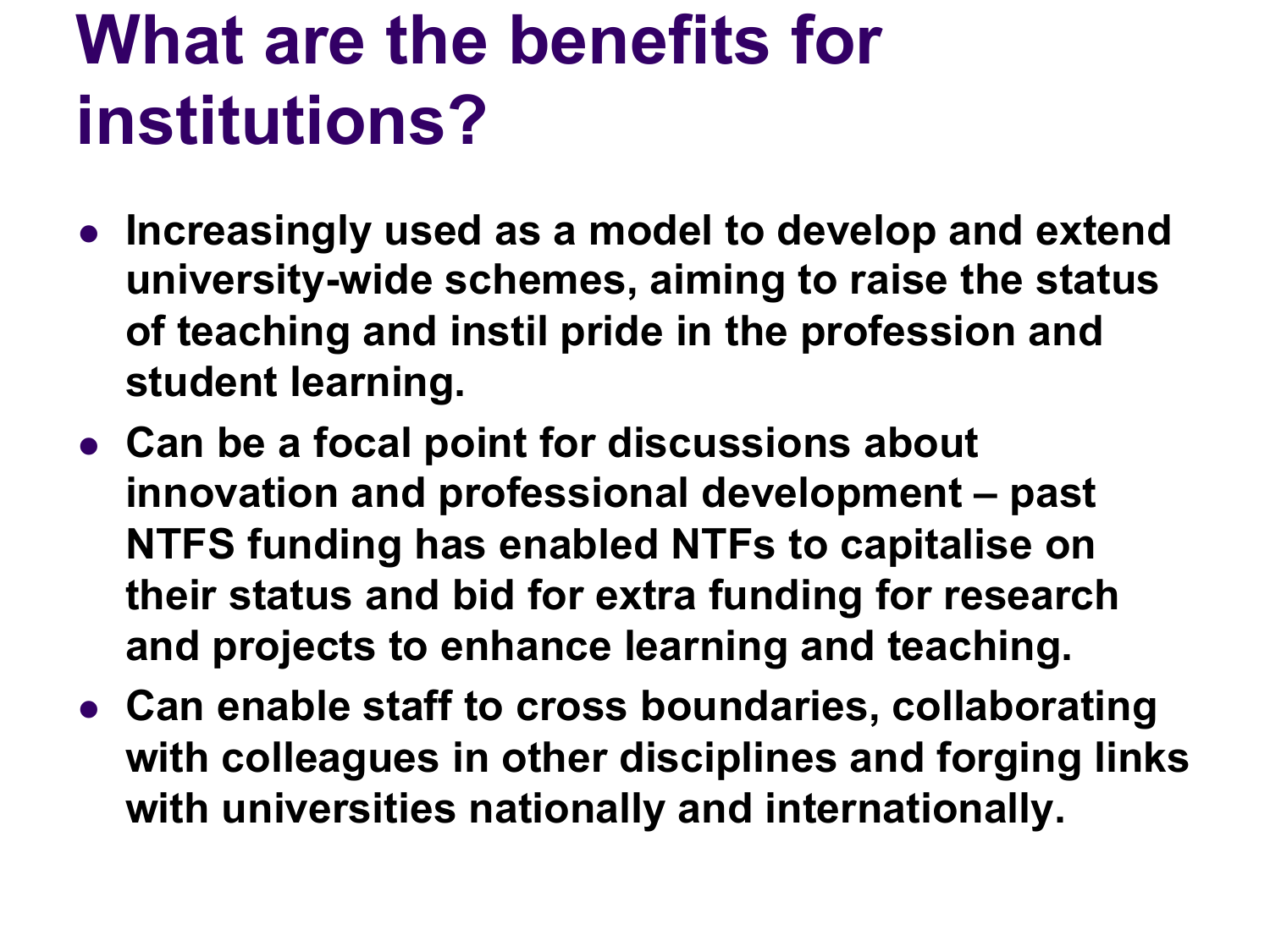## **Nominations**

- In developing nominations, eligible institutions should identify **what is innovative, inclusive and excellent practice within their own organisational settings (as well as, in brief, and where appropriate, how far this may reflect national and/or international practices).**
- **The HEA and the UK Teaching Excellence Awards Panel recognise that excellence in teaching and learning support will be situated within specific academic, professional and institutional contexts and consider that excellent practice should be inclusive practice.**
- **Although the HEA and the UK Teaching Excellence Awards Advisory Panel appreciate that some advice or assistance from the institution or an external mentor may be deemed appropriate, the text of the Claim should be the work of the nominee only. The**

**HEA may process nominations through anti-plagiarism software**.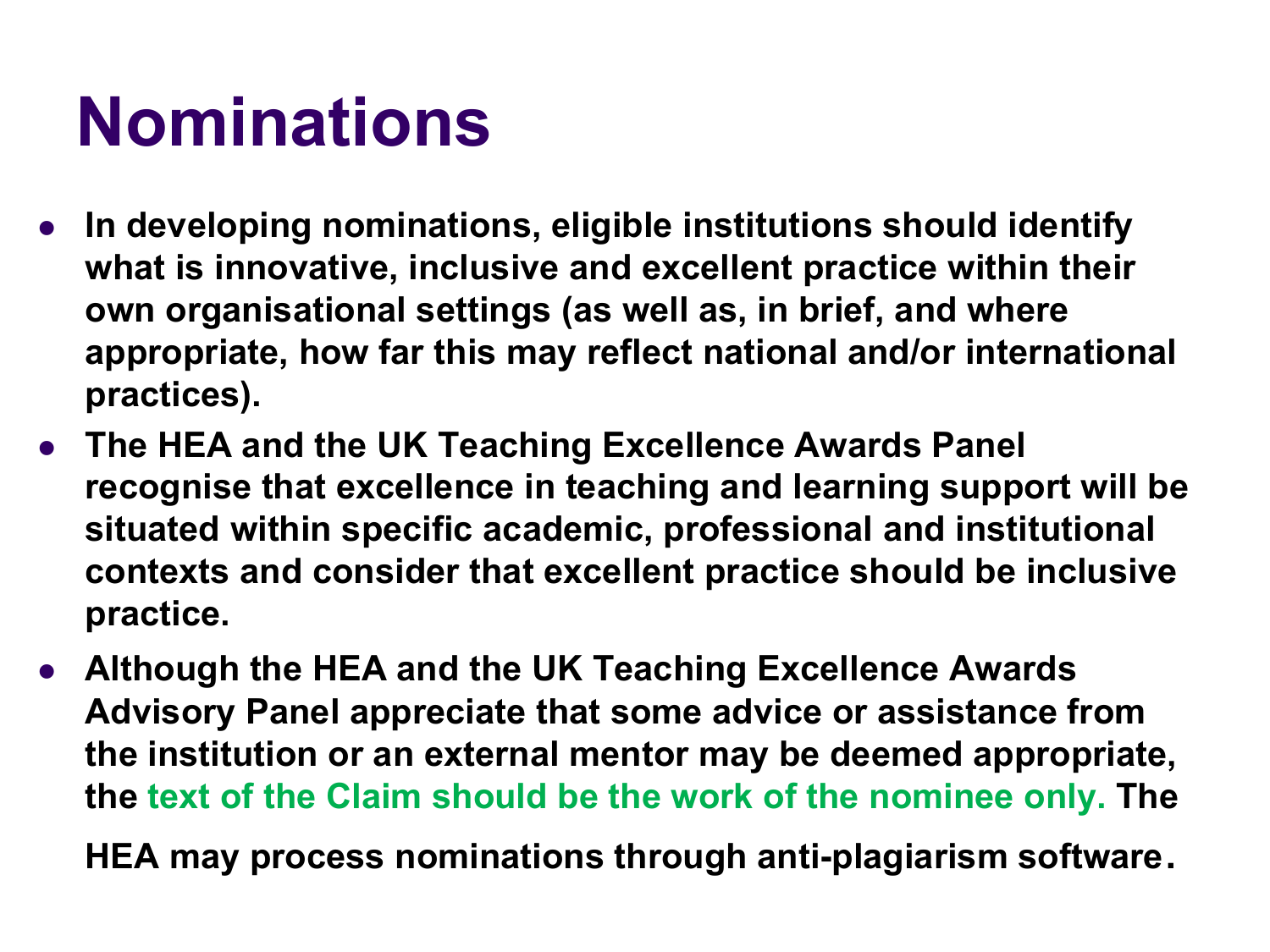## **Career stage, sustained impact and equal opportunities**

- **Eligible institutions are strongly encouraged to nominate individuals at any stage of their career who undertake any role(s) which clearly contribute to the enhancement of the student learning experience.**
- **Nominees should demonstrate impact on student learning over a sustained period.**
- **•** The HEA is committed to equality of opportunity. In this process **it ensures that no nominee is treated less favourably than others on the grounds of gender, race, nationality, ethnic or national origin, religious or political beliefs, disability, marital status, social background, family circumstances, sexual orientation, gender reassignment, spent criminal convictions, age, or for any other unlawful reason. The HEA and the funders expect institutions to ensure their own processes to identify nominees are grounded in appropriate equality and diversity good practice.**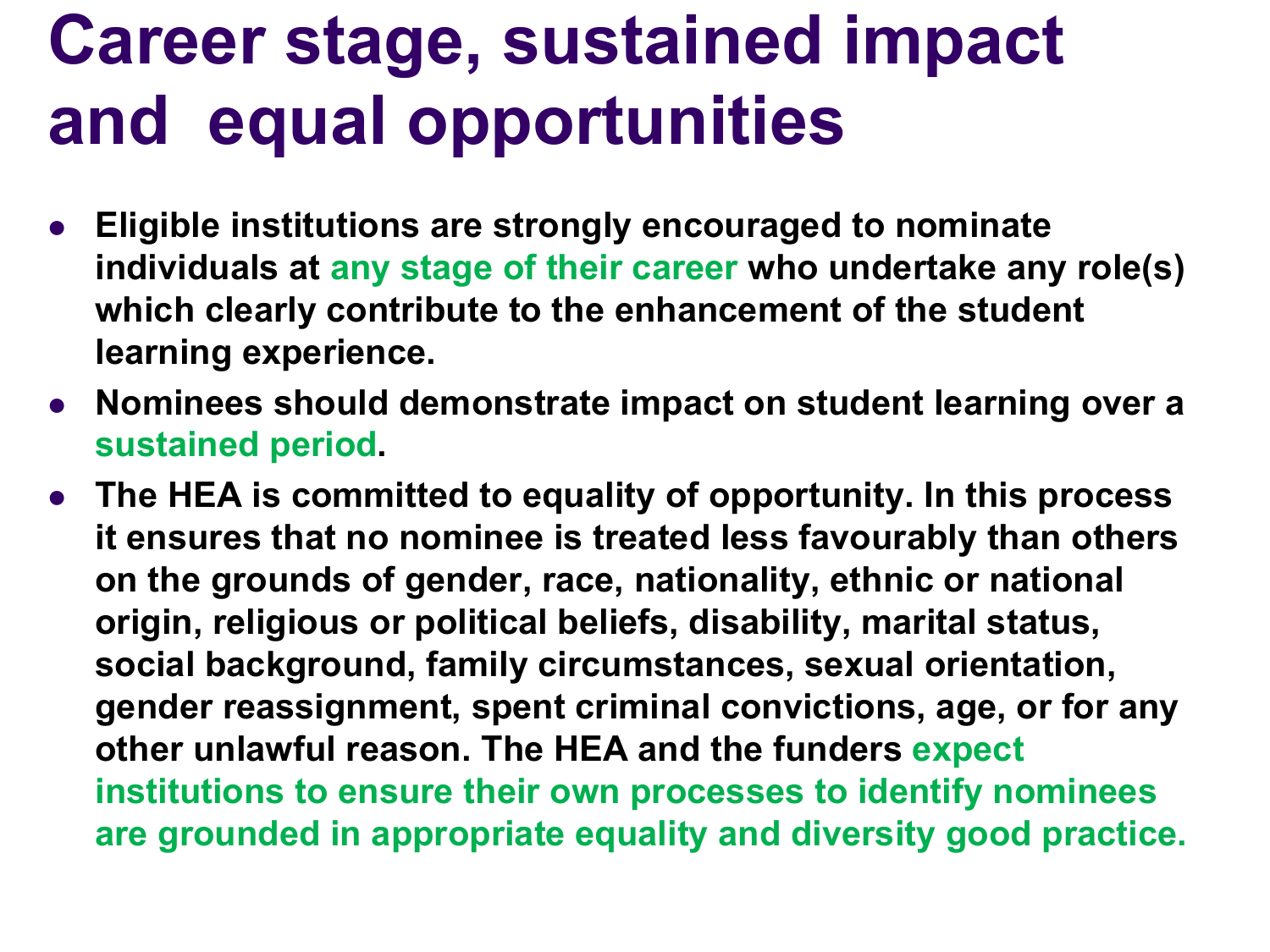#### **Important to note:**

- **Nominations are made by a central contact at the institution (NTFS institutional contact) through an online system hosted by the HEA's Virtual Learning Environment (VLE).**
- **The NTFS institutional contact will have been issued with a username and password for this system. Full instructions will be provided.**
- **A provider can withdraw a candidate up to one week prior to the Panel results meeting.**

**ANTF advice: familiarise yourself with the portal soon!**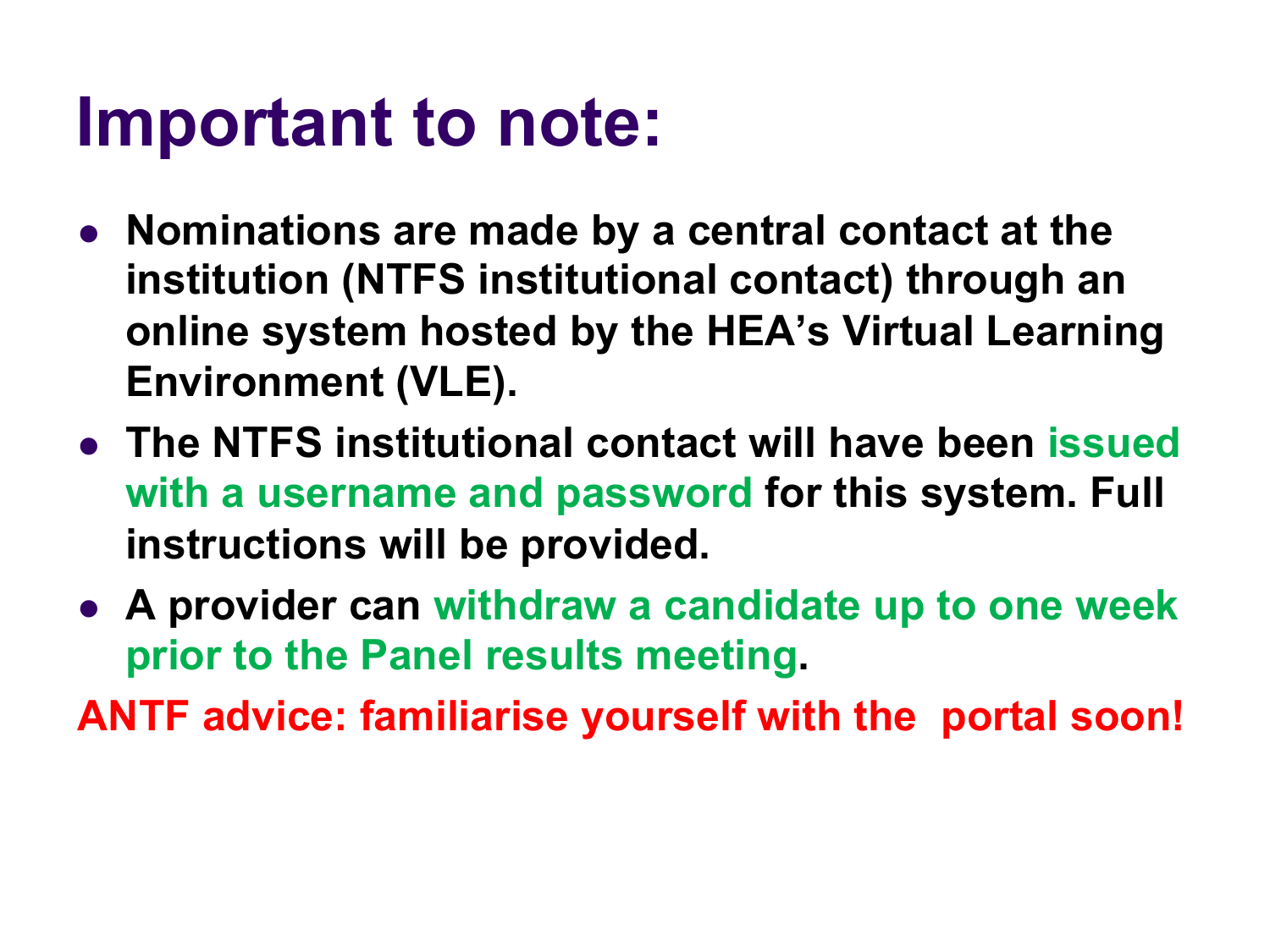#### **Nomination documents should comprise as separate documents:**

- **Claim for National Teaching Fellowship: a statement written by the individual of how they demonstrate excellence relevant to each of the three award criteria (maximum 3500 words).**
- **.** Signed Statement of Support from the institution's **Vice-Chancellor or equivalent, this document should be submitted as a Word document, however can also be submitted as a scanned PDF to include the signature (maximum 1000 words).**
- **Brief Curriculum Vitae (maximum 1000 words).**
- **Nomination Form available via the HEA website.**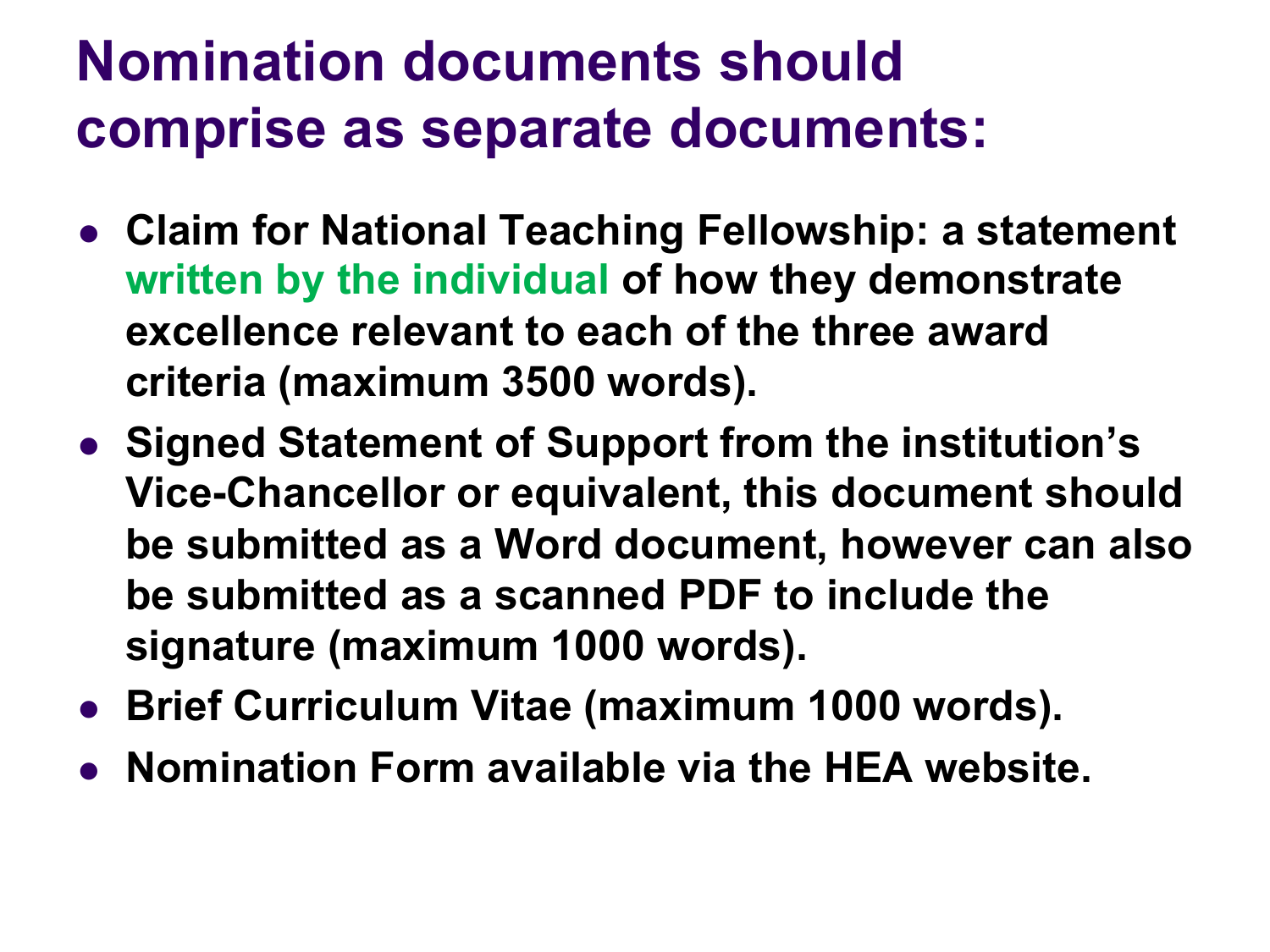#### **The three criteria**

- **Individual excellence: evidence of enhancing and transforming the student learning experience commensurate with the individual's context and the opportunities afforded by it.**
- **Raising the profile of excellence: evidence of supporting colleagues and influencing support for student learning; demonstrating impact and engagement beyond the nominee's immediate academic or professional role.**
- **.** Developing excellence: evidence of the nominee's **commitment to her/his ongoing professional development with regard to teaching and learning and/ or learning support.**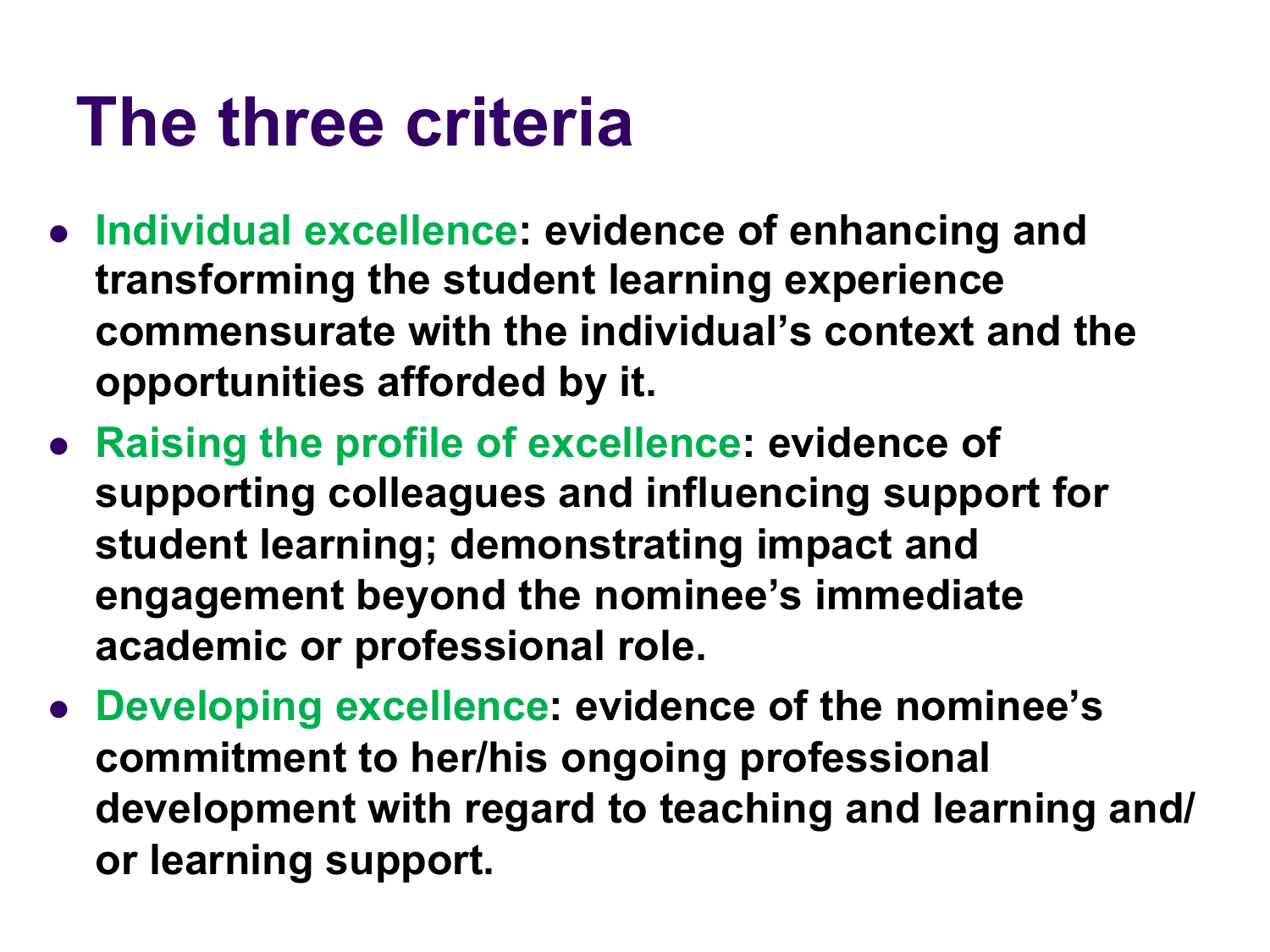# **The Claim for National Teaching Fellowship:**

- <sup>l</sup> **nominees are required to present their excellence claim against the three criteria with reference to examples of supporting evidence, which may include (but need not be confined to): student feedback and evaluations, feedback from peer observations, feedback from other national engagements, student support materials, work with other partner institutions and organisations.**
- **The decision of what constitutes appropriate evidence rests with the nominating institution and the individual nominee but nominees are encouraged to ensure that the student voice is explicit in their nomination.**
- **•** Individuals from various academic disciplines inevitably **demonstrate different communication and analytical styles and this will be accounted for in the assessment process. As such there is no 'style' that is expected in applications and examples will be assessed and marked for their contribution to the criteria as a whole.**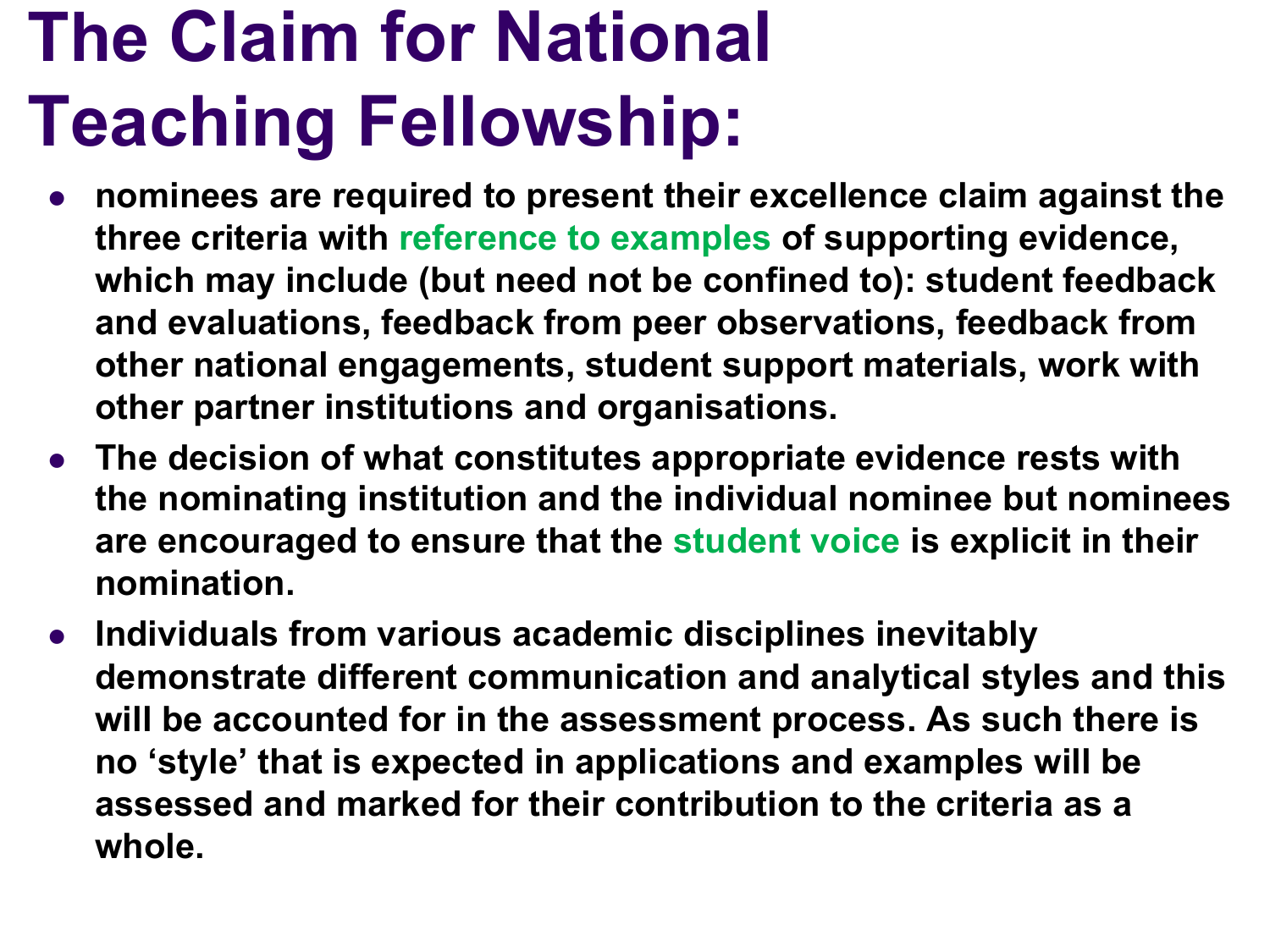## **Signed Statement of Support:**

- <sup>l</sup> **The supporting statement from the institution's Vice Chancellor or equivalent is an essential and critical aspect of the nomination.**
- **•** It is recommended that the nominee's claim for a NTF is read prior **to composing the institutional supporting statement.**
- **Please provide evaluative comments under the 3 criteria. In particular, the statement should:** 
	- <sup>l</sup> **endorse the validity of the nominee's claim for excellence,**
	- **•** provide an institutional context within which the nominee has been identified as **excellent,**
	- l **provide confirmation of support of the nominee, should they be successful, in terms of carrying out the requirements associated with a National Teaching Fellowship,**
	- **provide any additional supporting information which might be most appropriately expressed by the Vice-Chancellor or equivalent rather than the nominee her/ himself.**
	- **•** provide the name, job title and signature of the supporter (electronic signatures **are permitted within this document)**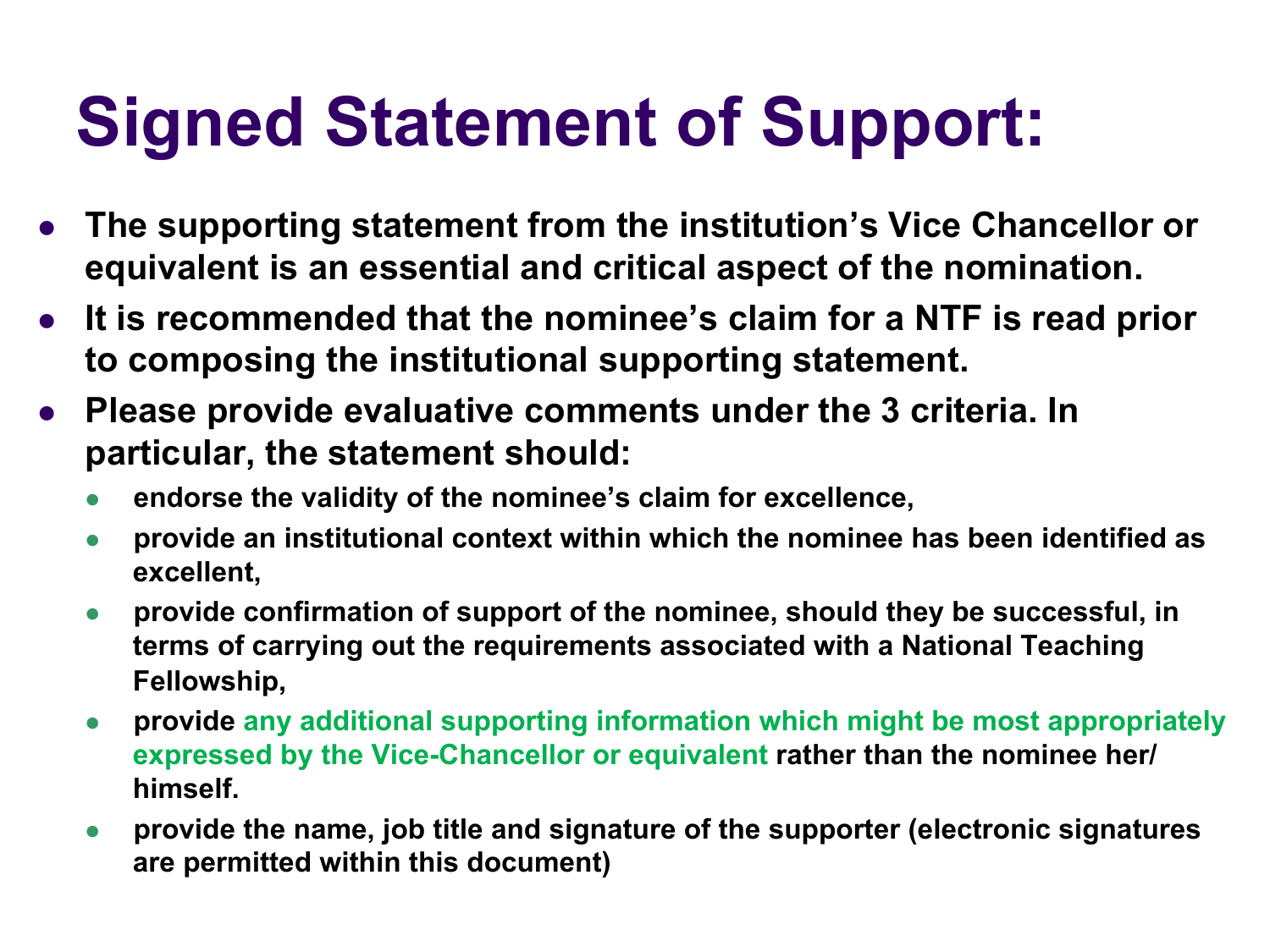## **The CV**

- **Nominees are advised to focus on their experience and outputs with a view to demonstrating a robust commitment to enhancing and supporting student learning and delivering, or facilitating, teaching excellence.**
- **The formatting requirements apply to the CV too.**
- As a guide for the production of the CV the following headings **may be included (but need not be confined to):** 
	- l **Qualifications**
	- **Awards**
	- **Past employment, roles and achievements**
	- **Current roles and appointments**
	- **National and international contributions to education or subject sector**
	- **Publications (education related)**
	- **Conference Papers and Workshop Facilitations**
	- **Non-Accredited Training and Development**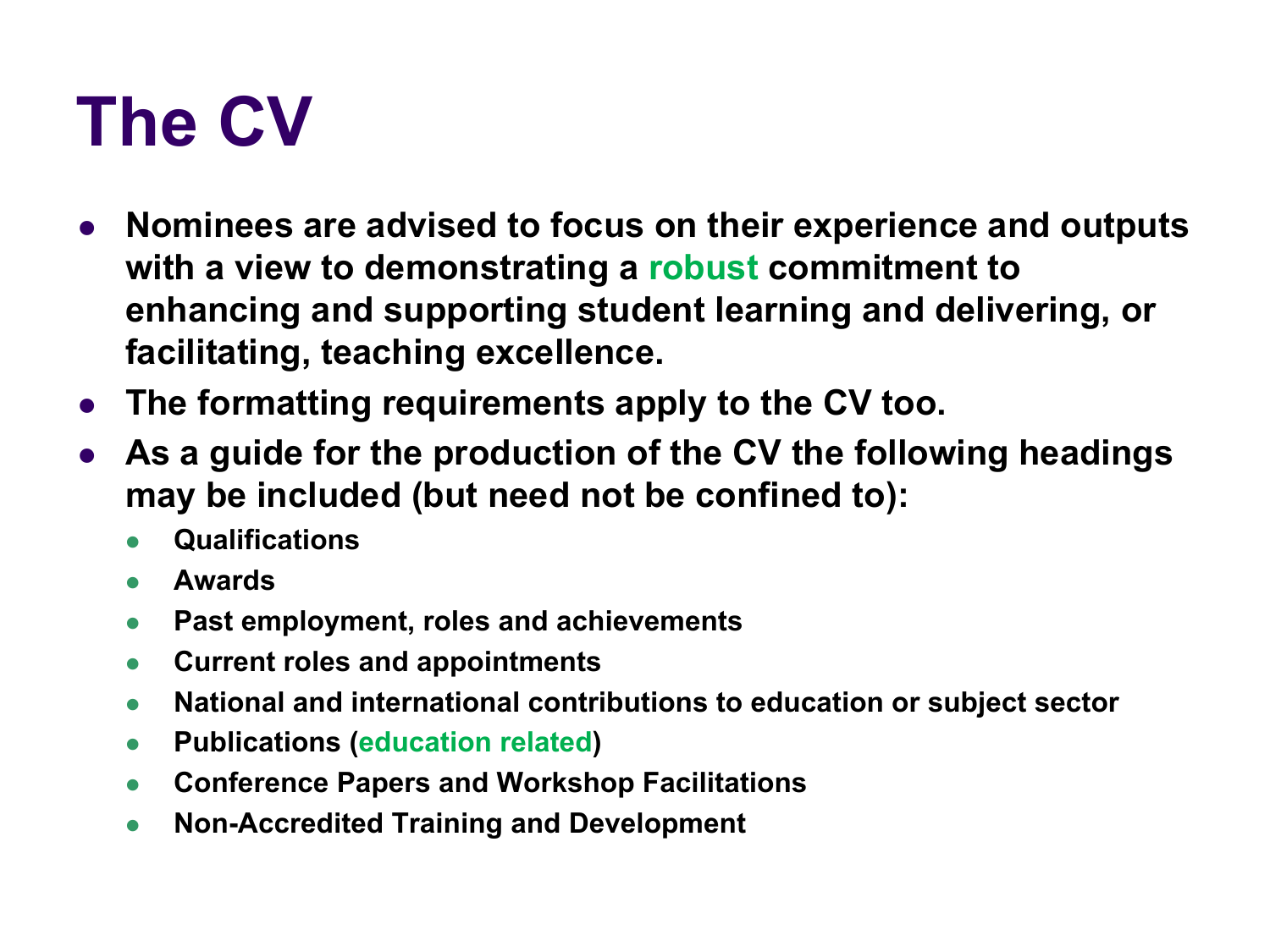## **Nomination Form:**

- <sup>l</sup> **Nominees must submit a completed form with the three other nomination documents (i.e. Claim, Statement of Support and CV).**
- **The application form, available to download at www.heacademy.ac.uk/ntfs, contains information used for internal administration purposes and will not be sent to reviewers.**
- **All sections must be completed in full.**
- <sup>l</sup> **Forms should be submitted in Microsoft Word format, although the page 5 signature should be submitted as a PDF document.**
- **Personal profiles (compulsory but not assessed).**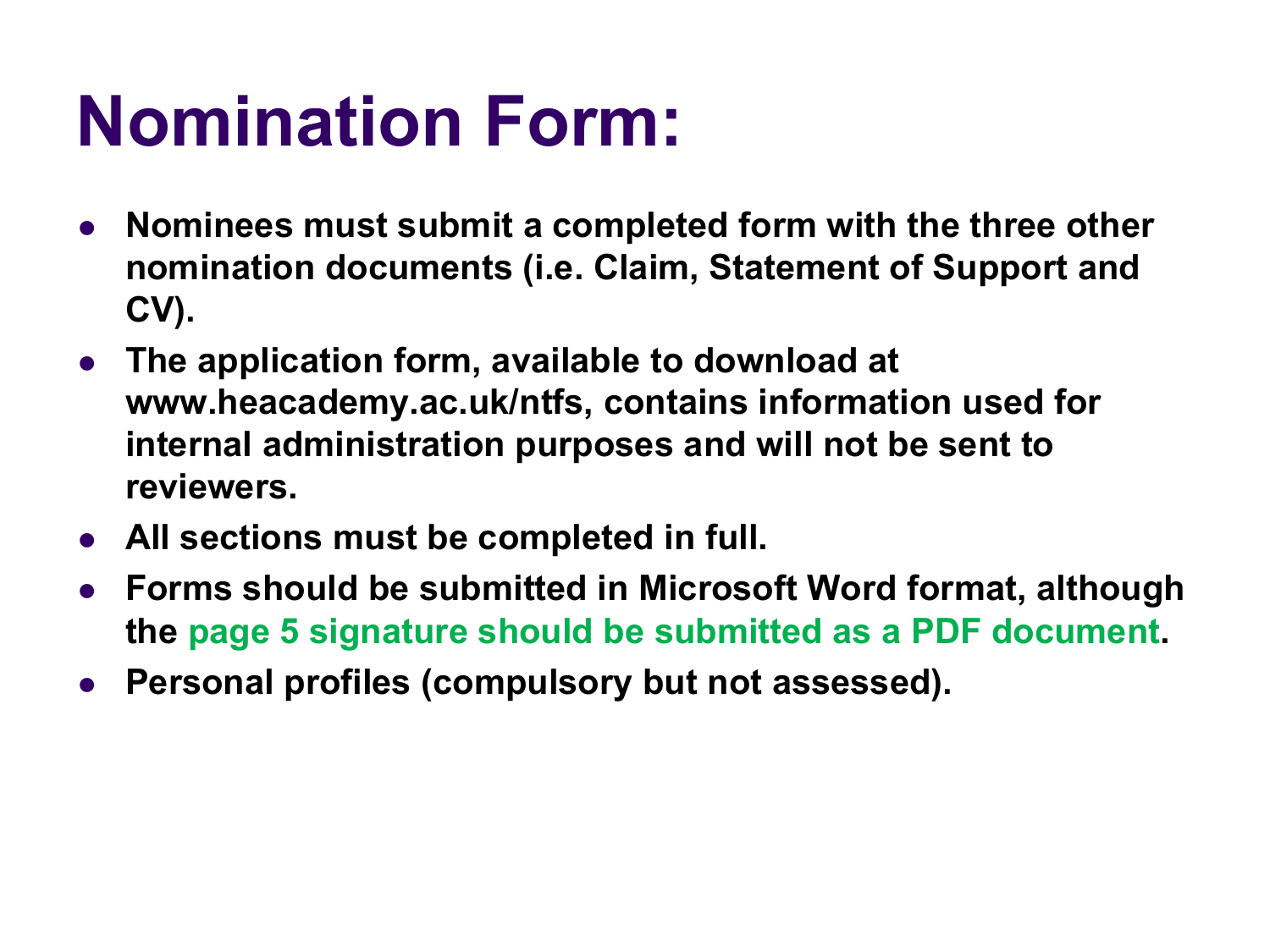## **What should be included within the nomination form?**

- **Nominees must provide a 350-word personal profile, three useable photographs of a minimum of 1Mb or 300dpi, a 50 word summary of the personal profile and two 20 word quotes.**
- **Personal profiles will not be assessed as part of the application. However, please note that personal profiles and quotes are a required component for a complete submission to the NTFS. These will be used by the HEA for promotional purposes when the winners are announced.**
- **•** In submitting images to the HEA, you are providing consent for **the HEA to use your images for promotional purposes or publicity (the "Purpose"). You confirm that you are the owner of any intellectual property rights or have an appropriate licence to share your images with the HEA and for the HEA to use your images for the Purpose.**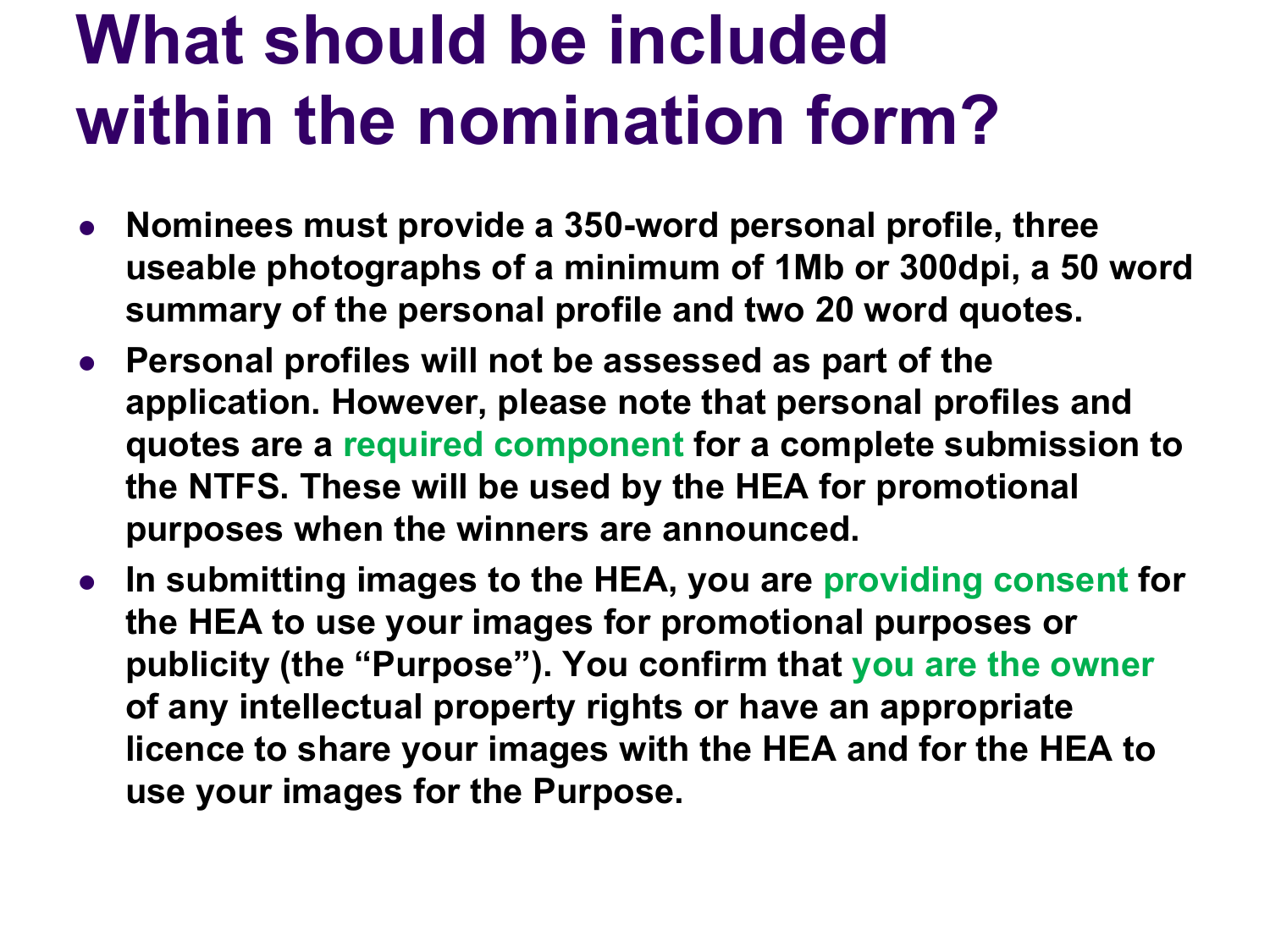#### **Assessing the three criteria**

- **All nominees will be assessed on the evidence provided in the core nomination documents (Claim, Statement of Support and CV) in relation to each of the three criteria.**
- **You should ensure the relevant evidence is included under the correct criterion.**

**ANTF advice: when writing your application, be careful to balance equally the evidence for each criteria.**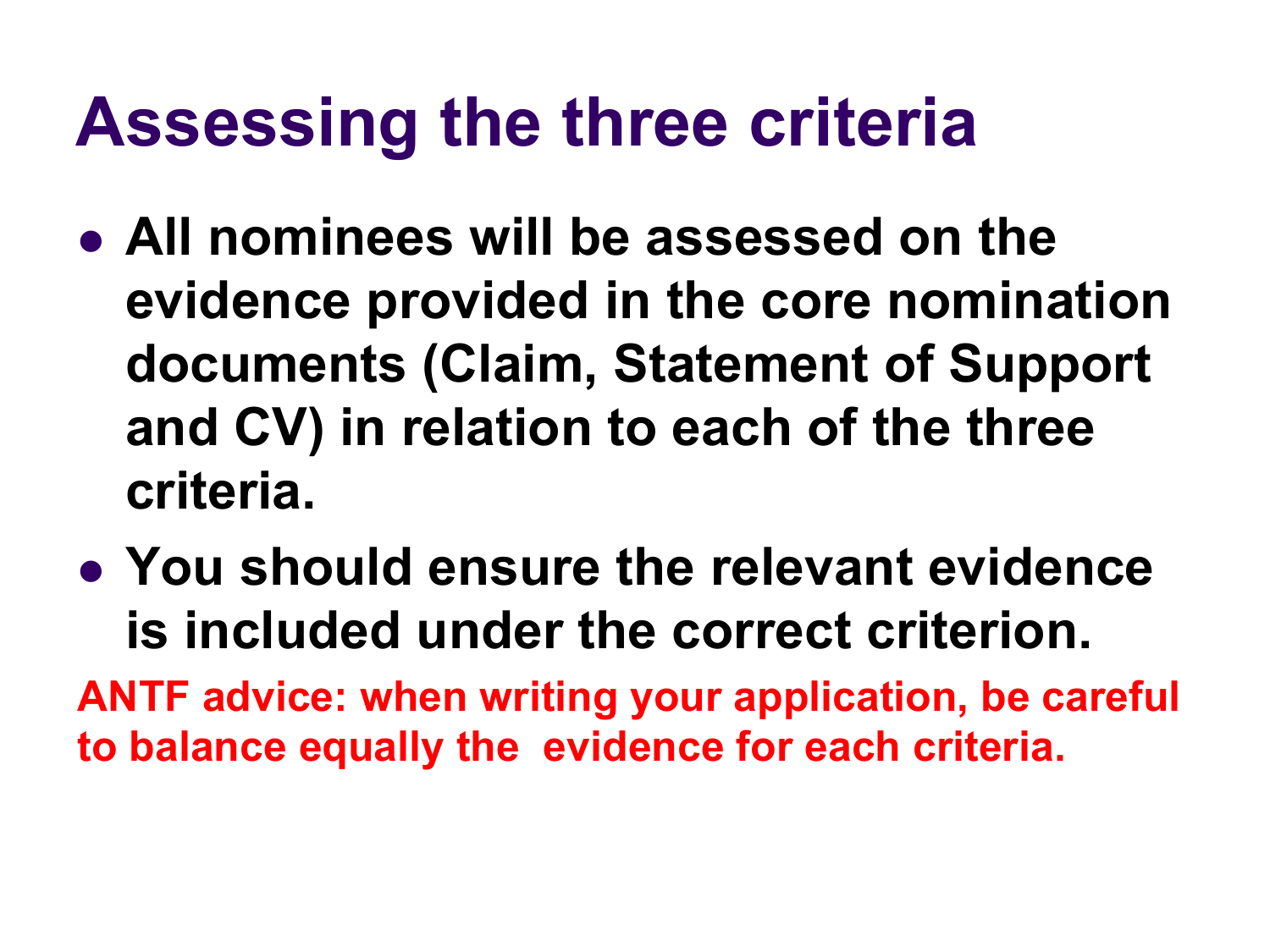**Criterion 1 Individual excellence: evidence of enhancing and transforming the student learning experience commensurate with the individual's context and the opportunities afforded by it.** 

#### **This may, for example, be demonstrated by providing evidence of:**

- **stimulating students' curiosity and interest in ways which inspire a commitment to learning;**
- **•** organising and presenting high quality resources in accessible, **coherent and imaginative ways which in turn clearly enhance students learning;**
- **•** recognising and actively supporting the full diversity of student **learning needs;**
- **drawing upon the results of relevant research, scholarship and professional practice in ways which add value to teaching and students' learning;**
- **engaging with and contributing to the established literature or to the nominee's own evidence base for teaching and learning.**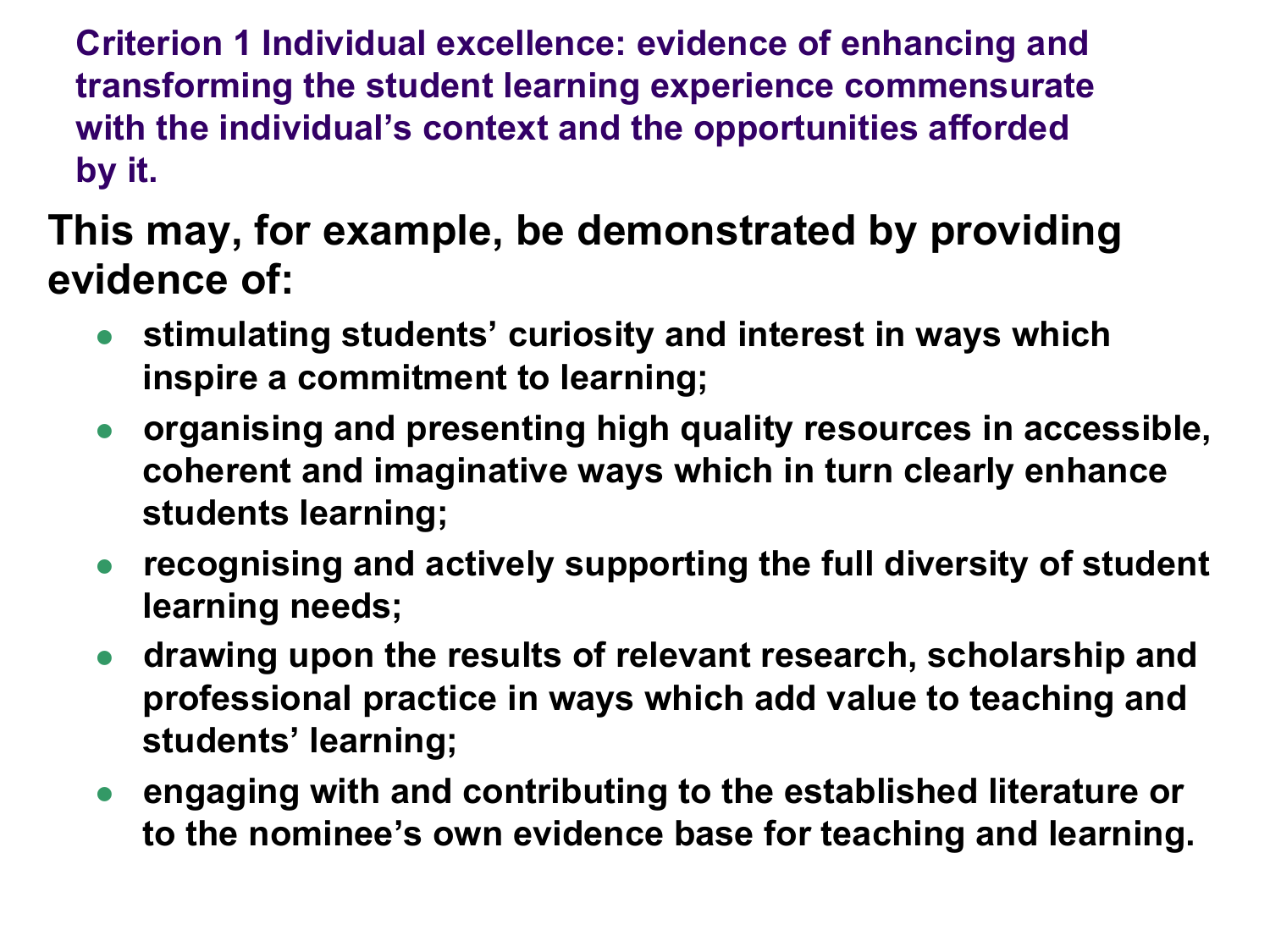**Criterion 2 Raising the profile of excellence: evidence of supporting colleagues and influencing support for student learning; demonstrating impact and engagement beyond the nominee's immediate academic or professional role.** 

**This may, for example, be demonstrated by providing evidence of:** 

- **making outstanding contributions to colleagues' professional development in relation to promoting and enhancing student learning;**
- **contributing to departmental/ faculty/ institutional/ national initiatives to facilitate student learning;**
- **contributing to and/or supporting meaningful and positive change with respect to pedagogic practice, policy and/or procedure.**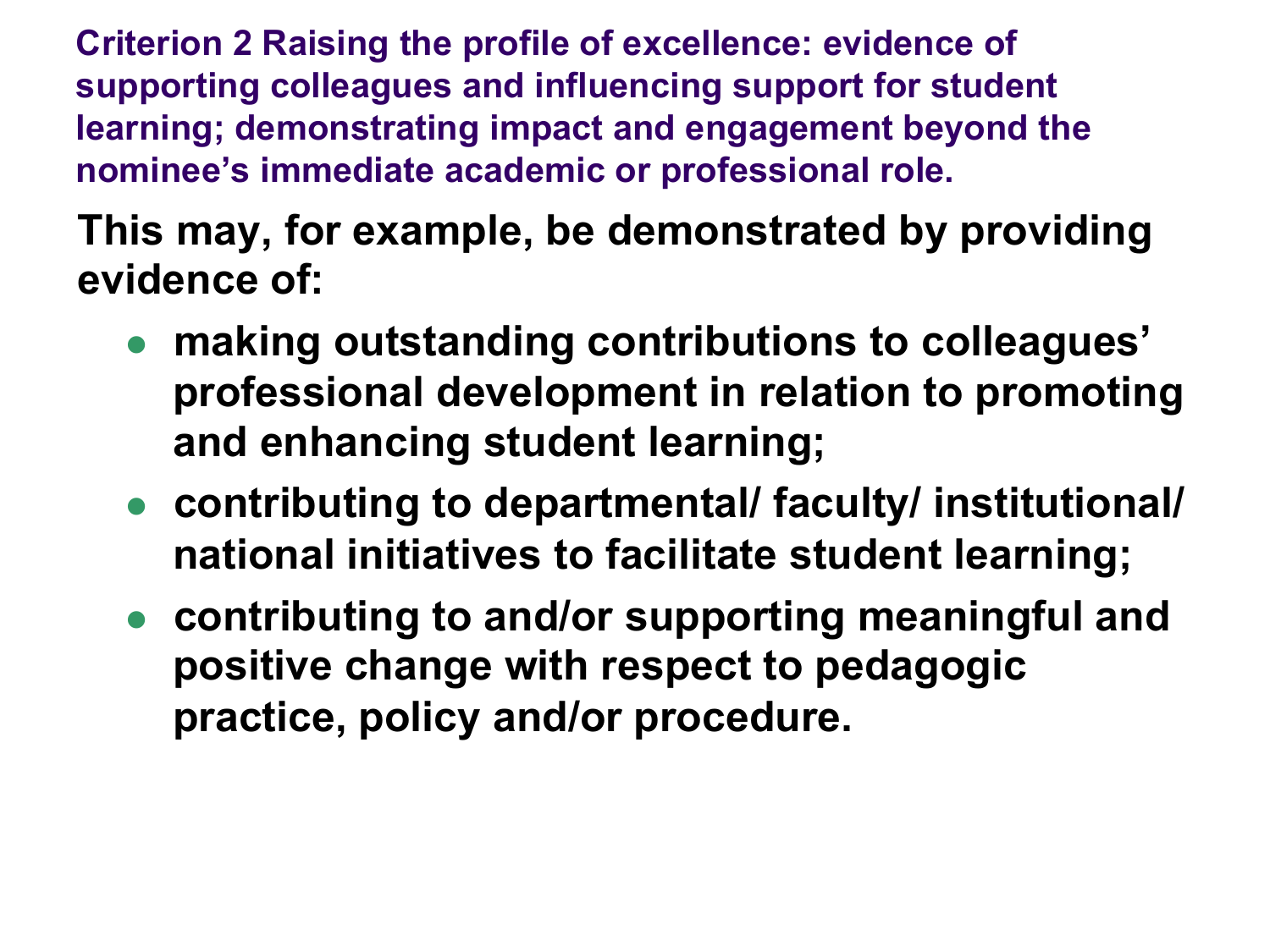**Criterion 3: Developing excellence: evidence of the nominee's commitment to her/his ongoing professional development with regard to teaching and learning and/or learning support.** 

**This may, for example, be demonstrated by providing evidence of:** 

- **. on-going review and enhancement of individual professional practice;**
- **engaging in professional development activities which enhance the nominee's expertise in teaching and learning support;**
- **engaging in the review and enhancement of one's own professional and/or academic practice;**
- **•** specific contributions to significant improvements **in the student learning experience.**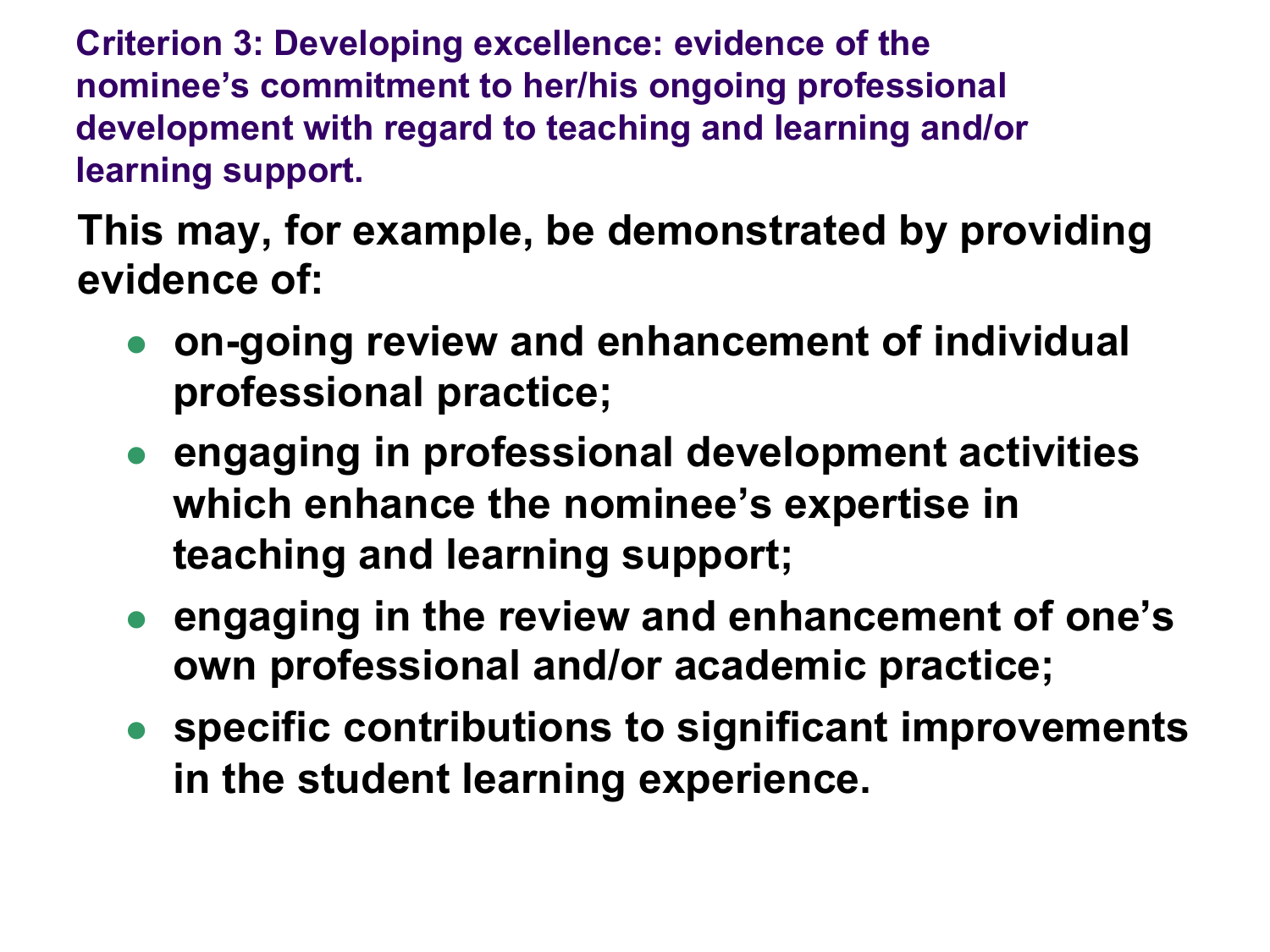#### **It's important to note that**

- **nominees should address and make a specific claim against each criterion in turn;**
- **each of the three criteria above is given equal consideration in the assessment process;**
- **•** nominees should not feel limited by the illustrative examples: **these are designed to provide indicative areas of evidence for each criterion;**
- **the scheme recognises impact and engagement beyond a nominee's immediate academic or professional role;**
- **the nature of the institutional context and each individual nominee's opportunity to contribute will be taken into account and therefore should be made explicit in the submission. A nominee may, for example, have made a significant contribution to learning and teaching in an area that falls outside his/her substantive institutional role.**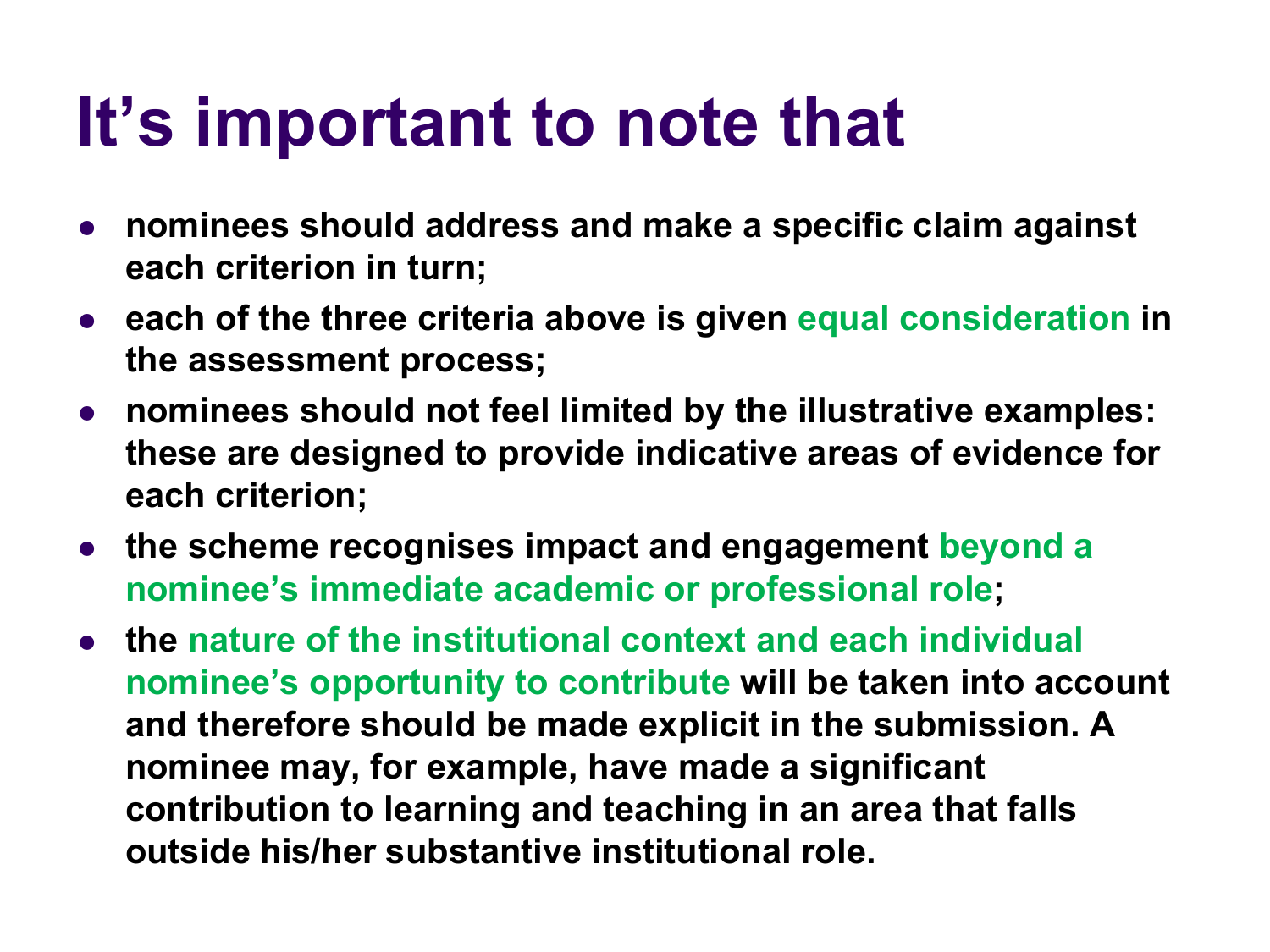## **Assessment by Reviewers and Marking Scheme**

- **Nominations are considered by independent, external peer reviewers who will judge nominations on the information submitted against the three headline criteria. No information other than the core nomination documents submitted will be taken into consideration.**
- **The reviewers are all experienced in criteria-based assessment and have undertaken training before they review nominations.**
- **All nominations are double reviewed and a 10% sample is reviewed by a third reviewer as part of our Quality Assurance process.**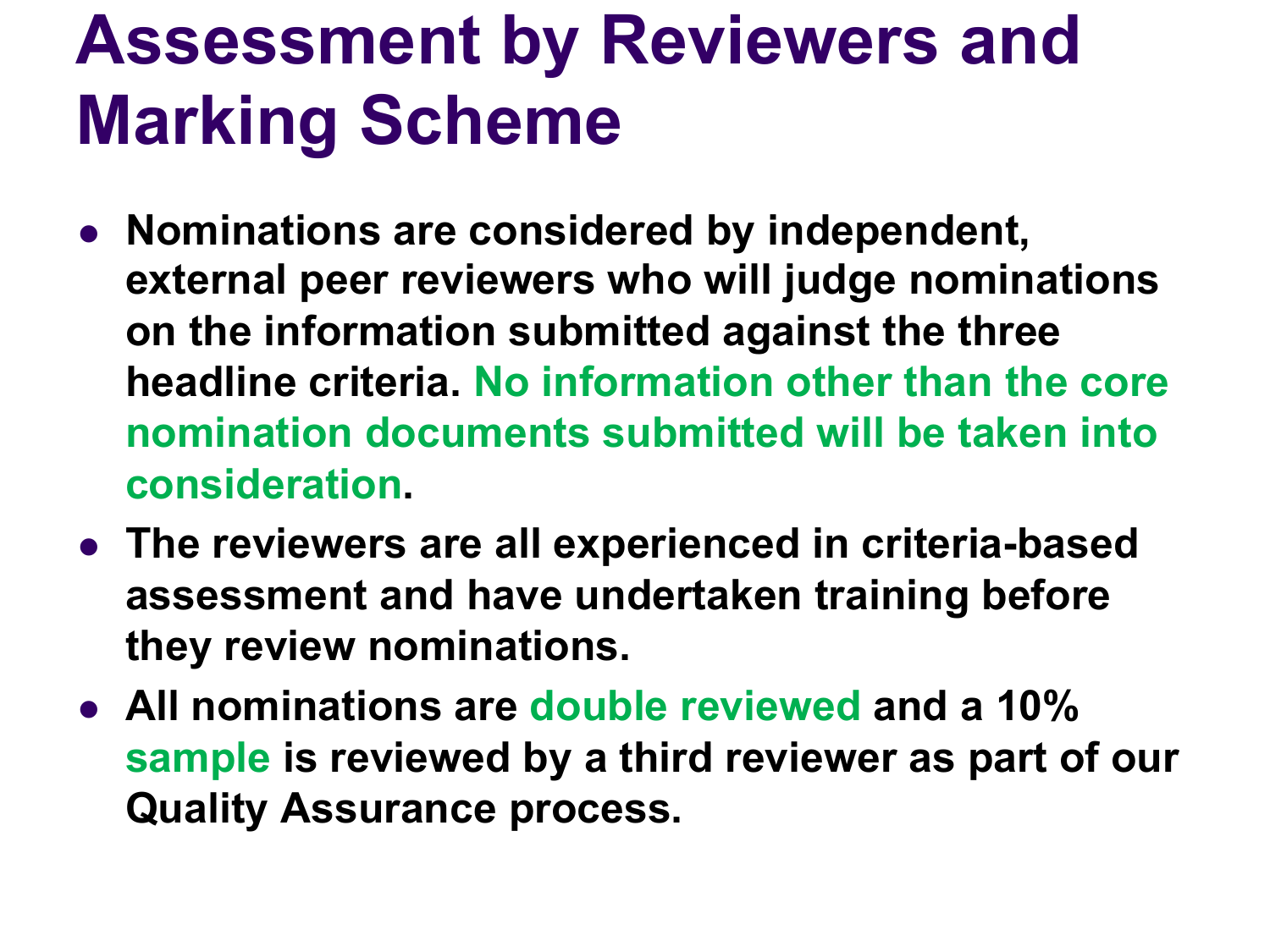#### **More about assessment by reviewers and the marking scheme**

- **Any nominations where reviewers disagree by a total (aggregated mark over three criteria) of five marks or more are reviewed by a third reviewer and referred to the Panel.**
- **The HEA will allocate reviewers using the information provided by the nominee in the nomination form to avoid conflicts of interest.**
- **The reviewers submit their assessment ratings and comments to the HEA which oversees the standardisation of assessment and reports to the Panel.**
- **The reviewers rate each of the criteria using the marking scheme below and the criteria are equally weighted in the assessment process.**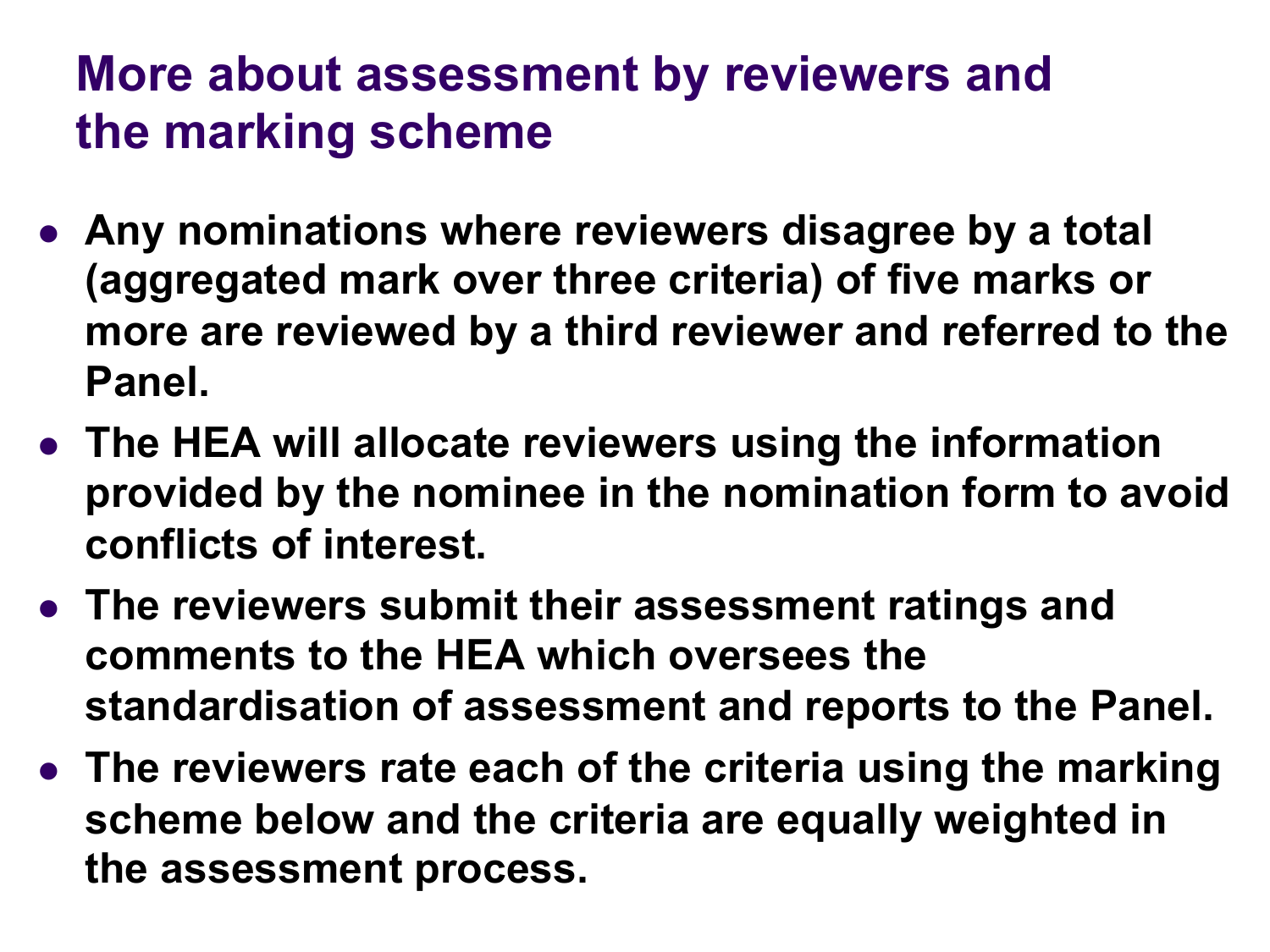#### **The outstanding submission (5 points) provides clear evidence that the nominee:**

- <sup>l</sup> **meets the criterion in highly explicit, relevant and innovative ways;**
- **demonstrates that s/he has made an outstanding contribution that has had a transformative impact on student learning over a range of projects both internally and externally to the nominating institution;**
- **has significantly raised the profile and/or standard of learning and teaching through his/her work in the given context;**
- **demonstrates commitment to raising the status of teaching and learning in higher education;**
- **the evidence presented clearly demonstrates the impact of the individual on their institution and their sector on a national and/or international scale;**
- **•** evidence is extensive demonstrating breadth and depth of **experience over a sustained period within the sector.**

*The evidence provided toward this criterion is fully commensurate with that expected of a National Teaching Fellow.*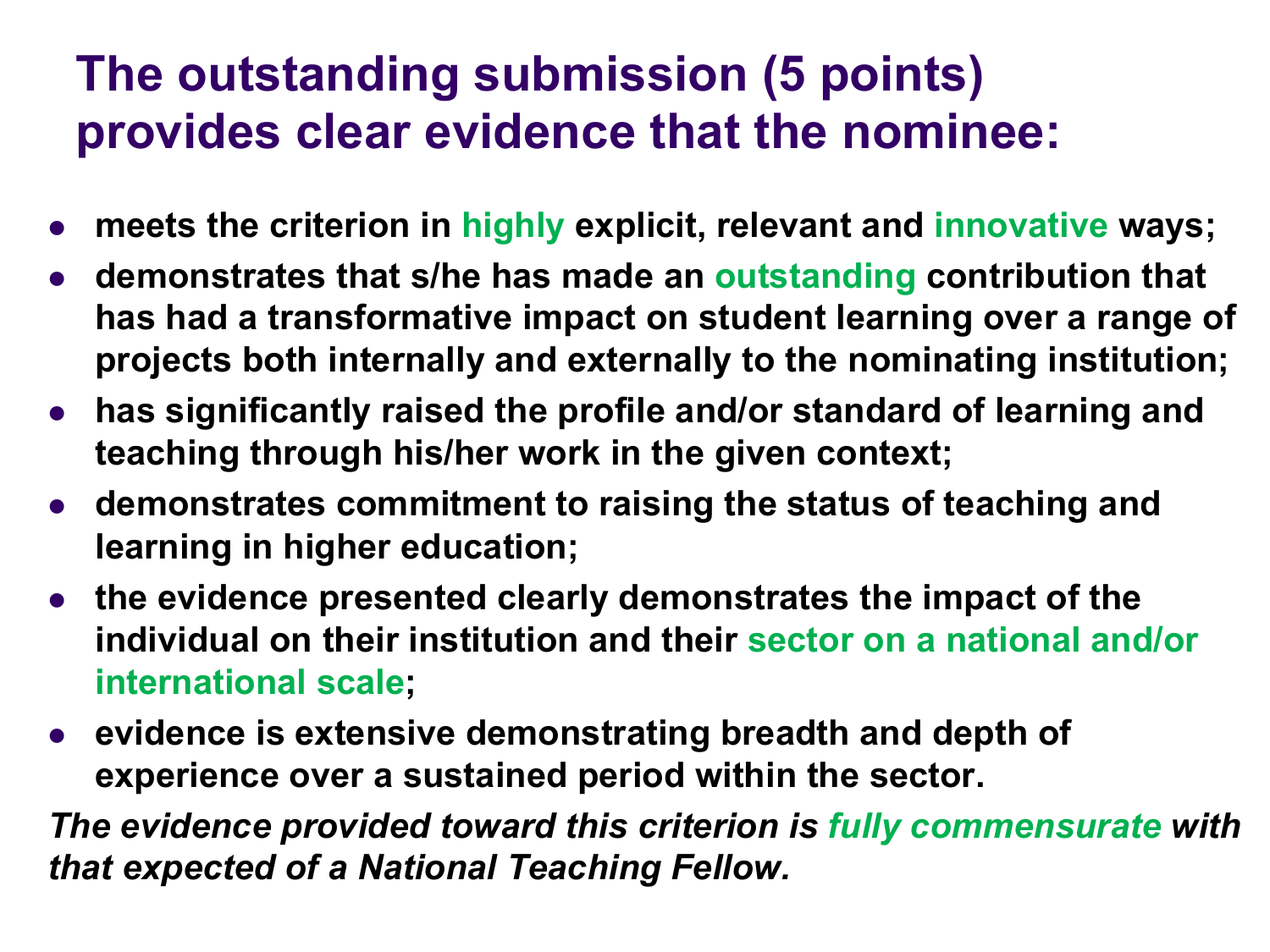#### **The very good submission (4 points) provides clear evidence that the nominee:**

- meets the criterion in explicit, relevant and innovative ways;
- **demonstrates that s/he has made an excellent contribution to and significant impact on student learning across a range of projects either internally or externally to the nominating institutions;**
- **has clearly raised the profile and/or standard of learning and teaching through his/her work in the given context;**
- **demonstrates a commitment to raising the status of teaching and learning in higher education.**
- **the evidence presented clearly demonstrates the impact of the individual on their institution and their sector;**
- **evidence demonstrating breadth and depth of experience over a sustained period within the sector.**

*The evidence provided toward this criterion is very clearly commensurate with that expected of a National Teaching Fellow.*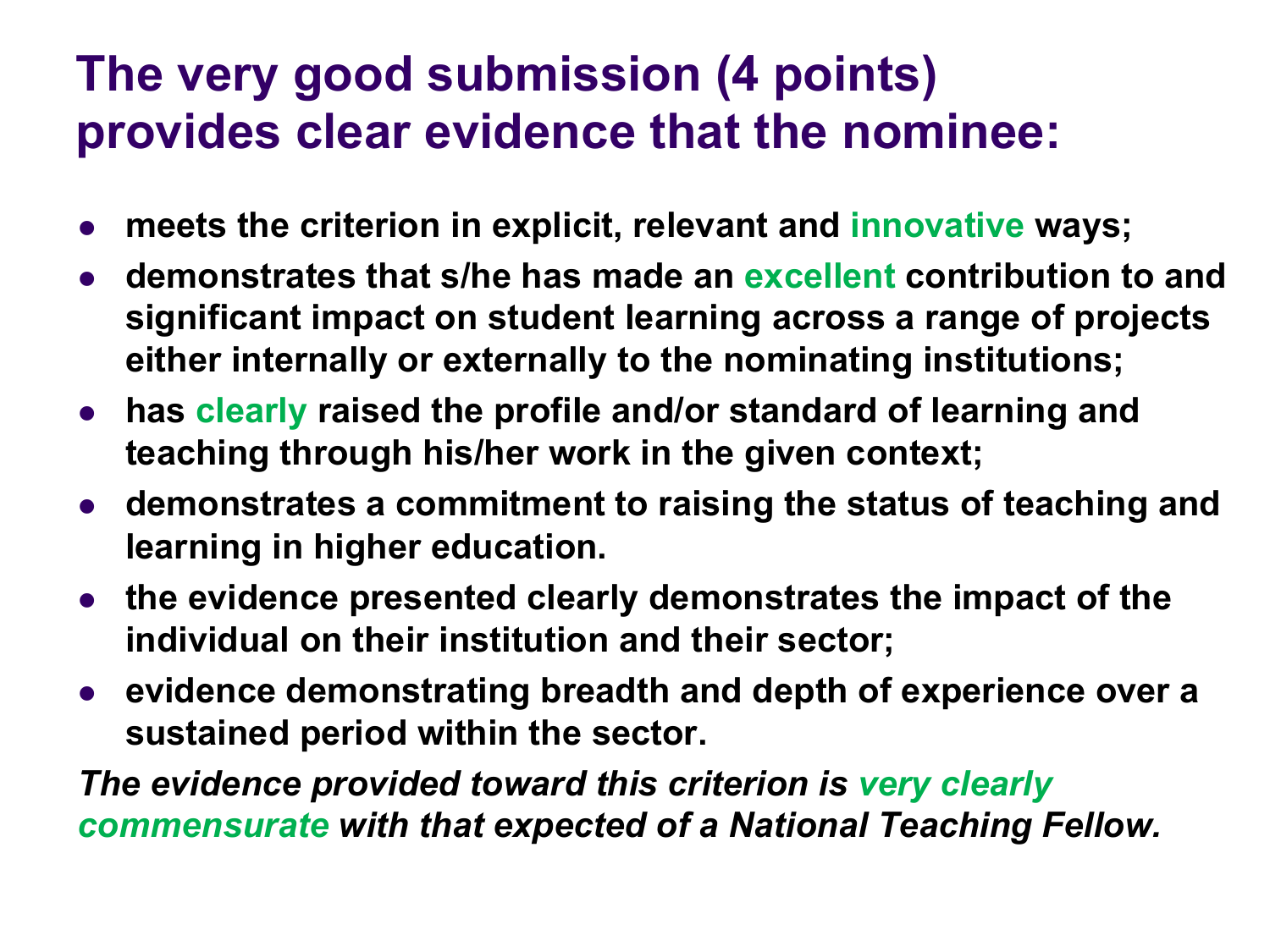#### **The submission provides clear evidence (3 points) that the nominee:**

- meets the criterion in explicit and relevant ways;
- **demonstrates that s/he has made a good contribution to and impact on student learning;**
- **•** has raised the profile and/or standard of learning and teaching **through his/her work in the given context;**
- $\bullet$  **demonstrates a commitment to raising the status of teaching and learning in the future.**
- **the evidence presented demonstrates the impact of the individual on their institution and their sector;**
- **•** evidence demonstrating breadth or depth of experience over a **period within the sector.**

*The evidence provided toward this criterion is commensurate with that expected of a National Teaching Fellow.*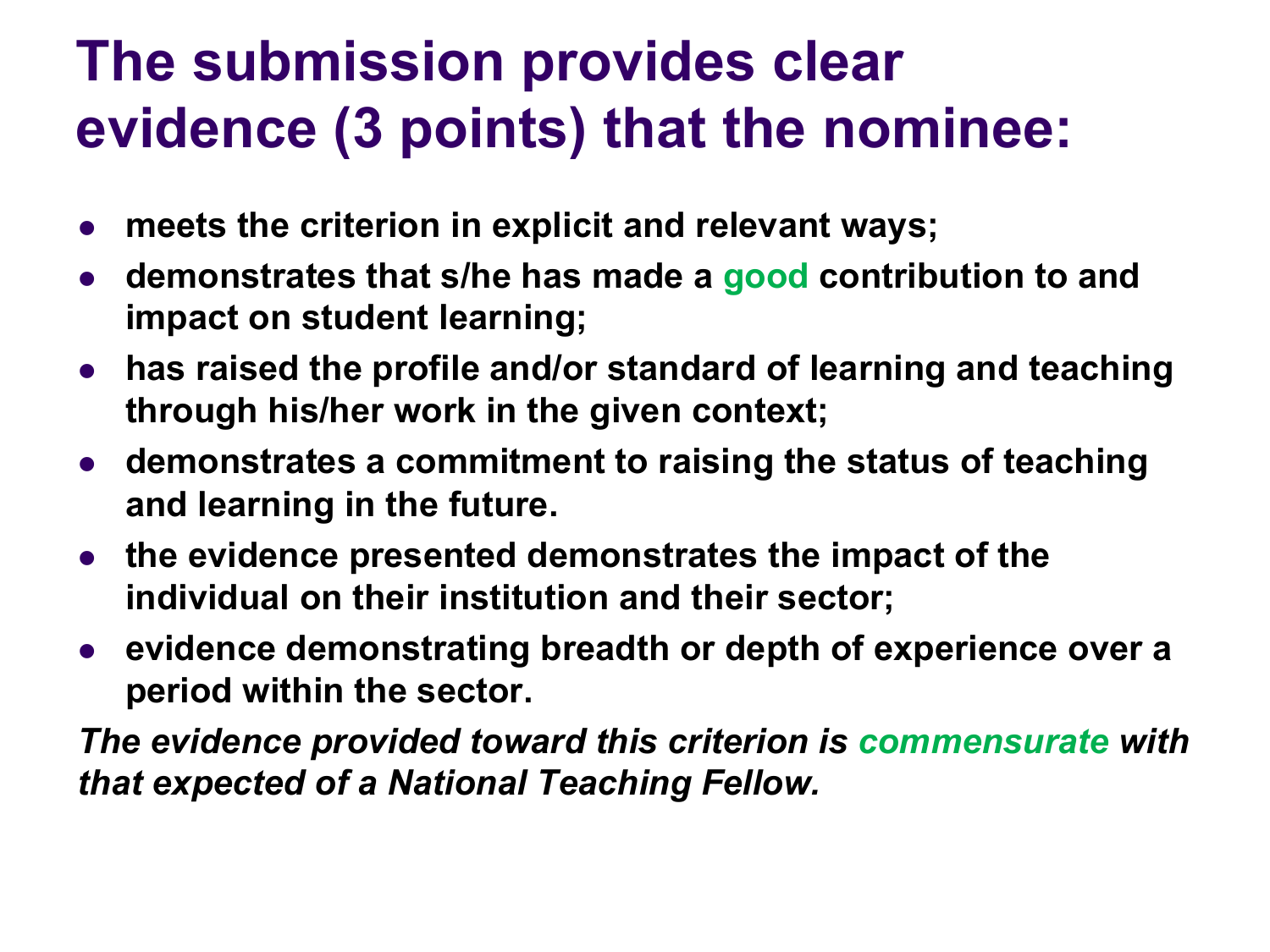## **The submission (2 points);**

- $\bullet$  **demonstrates incomplete fulfilment of the criterion;**
- **offers some specific and relevant evidence that is, however, limited in breadth and/or depth;**
- **demonstrates that the nominee has, to a limited degree, helped raise the profile and/or standard of learning and teaching;**
- **demonstrates some commitment to raising the status of teaching and learning in higher education;**

*The evidence provided in this submission is not commensurate with the standard expected of a National Teaching Fellow*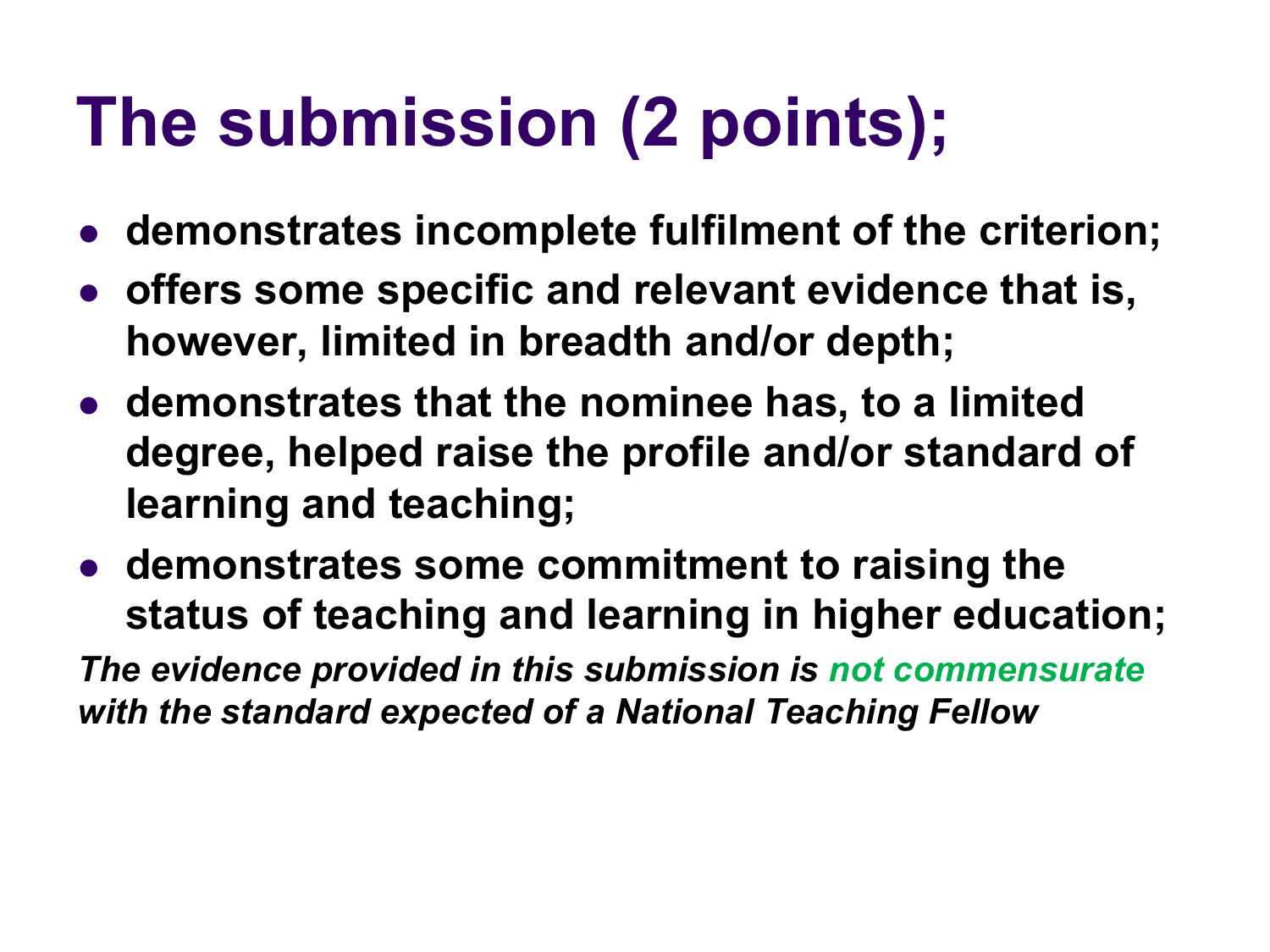# **The submission (1 points)**

- **demonstrates limited fulfilment of the criterion; offers limited evidence that lacks depth and/or breadth;**
- **demonstrates that the nominee has, to a very limited degree, helped raise the profile and/or standard of learning and teaching;**
- **demonstrates some commitment to raising the status of teaching and learning in higher education.**

*The evidence provided in this submission is not commensurate with the standard expected of a National Teaching Fellow*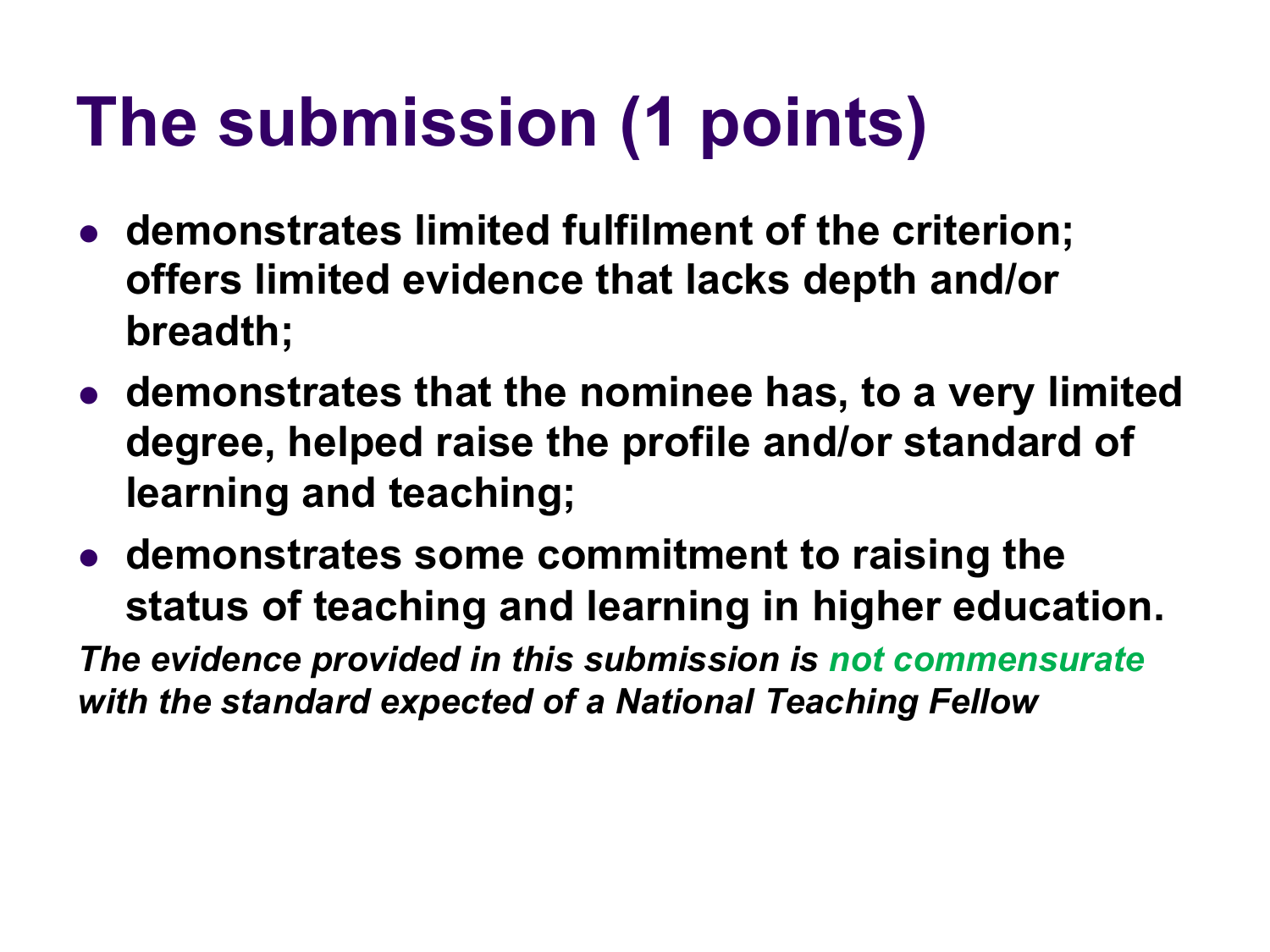# **The submission (0 points)**

- **does not demonstrate fulfilment of the criterion;**
- **provides little or no explicit and/or relevant evidence of meeting the criterion.**

*The evidence provided in this submission is not commensurate with the standard expected of a National Teaching Fellow*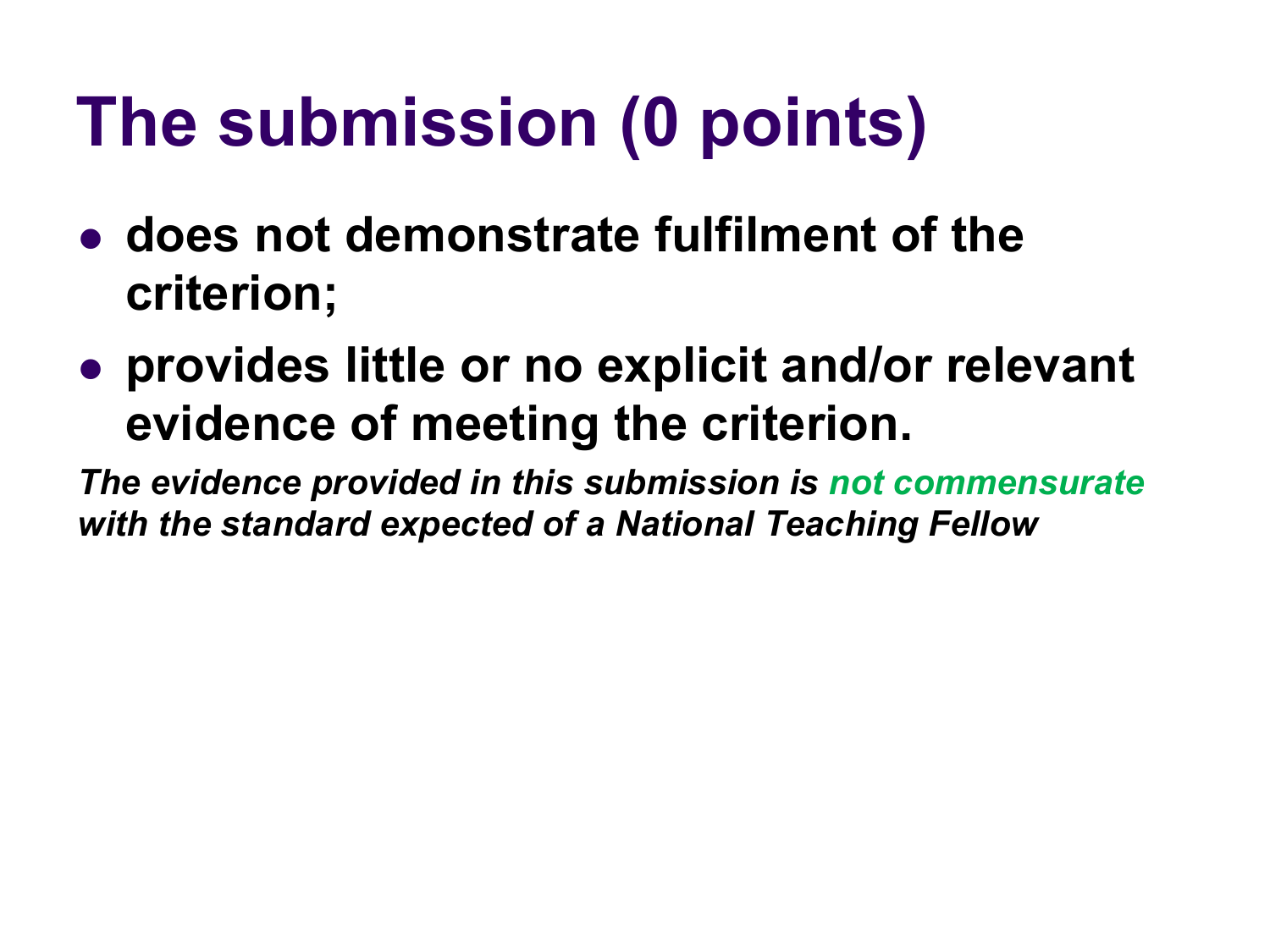#### **Potential conflicts of interest**

- **The Panel will make its judgements on the basis of the reviewers' assessments and comments.**
- **The reviewers and members of the Panel will not be permitted to consider nominations from their own institution, or from any institution with which there may be a conflict of interest.**
- **Panel members take no part in the nomination process within their own institution\*.**
- **The Panel does not assess individual nominations and only reviews anonymous data derived from the assessment process.**
- **\*ANTF advice: note this any panel members!**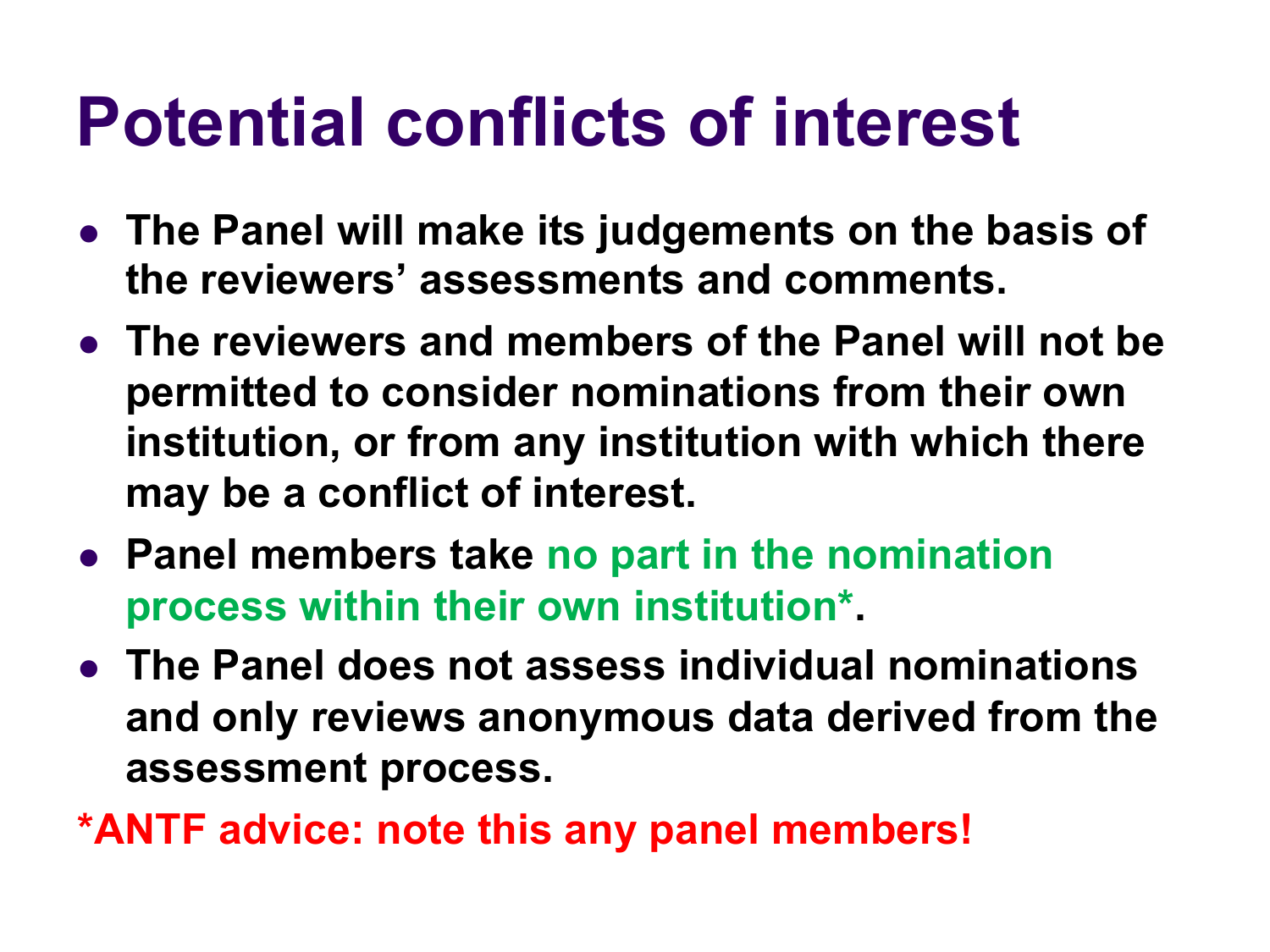**The three nomination documents (Statement of Support, Claim for National Teaching Fellowship, and CV) must adhere to all the following formatting requirements:** 

**Word limits: All section headings, text within tables or diagrams, numerical characters and any references will count towards the word limit;** 

- **Statement of Support: maximum 1000 words and submitted as a Word document (unsigned). The Statement can also be submitted in PDF form if including a hard copy signature;**
- **Claim for National Teaching Fellowship: maximum 3500 words and submitted as a Word document;**
- **Curriculum Vitae : maximum 1000 words and submitted as a Word document.**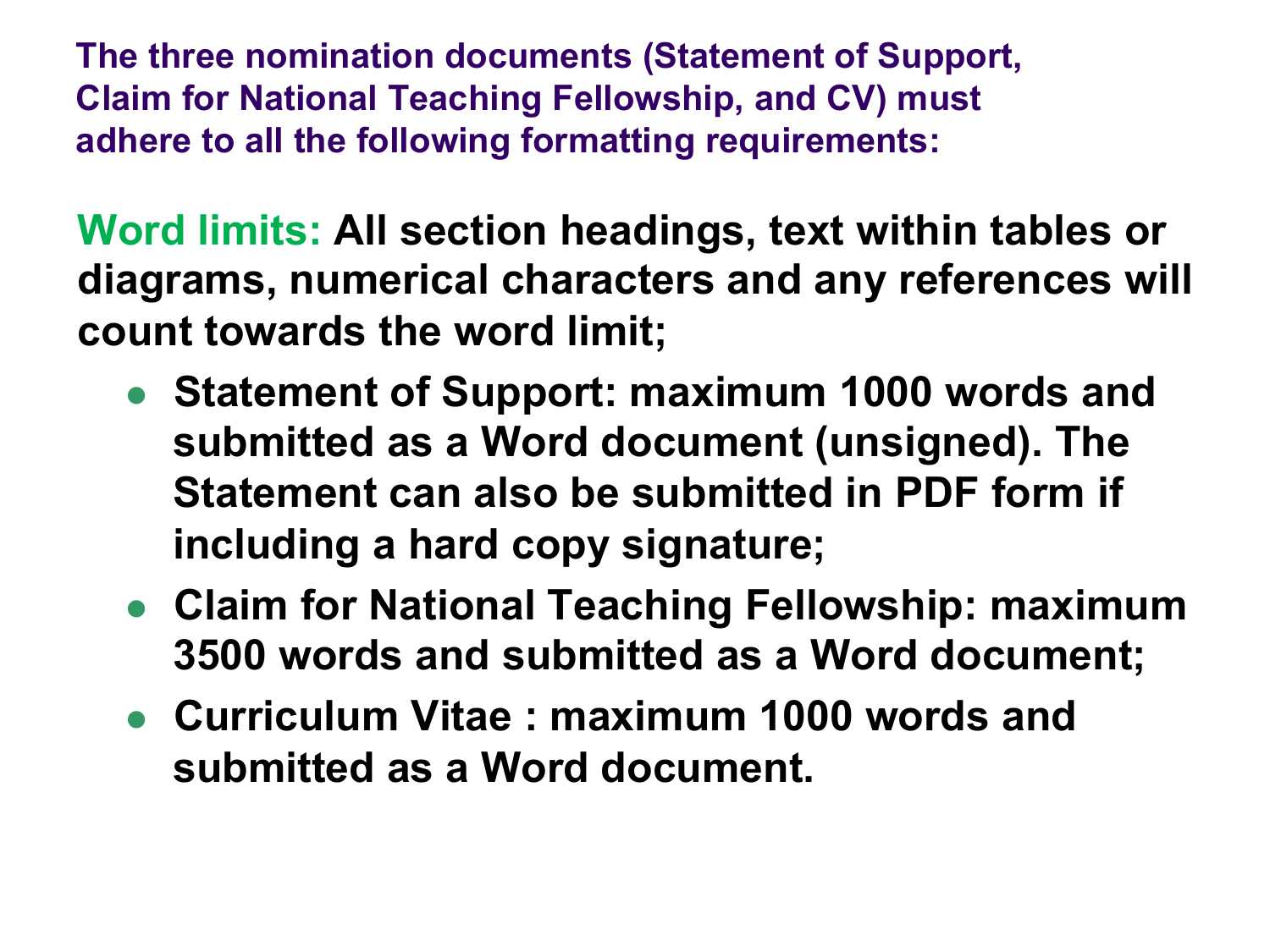### **Final word count**

- **The entire document should be highlighted and the word count tool utilised, ensuring that the tick box 'include textboxes, footnotes and endnotes' is selected, to add up all relevant free text.**
- **If any text is included in diagrams, this should be added to the word count total and the total sum should be stated at the end of the document.**
- **Headers and footers, used for the nominee's name, nominating institution and page numbers, are not counted.**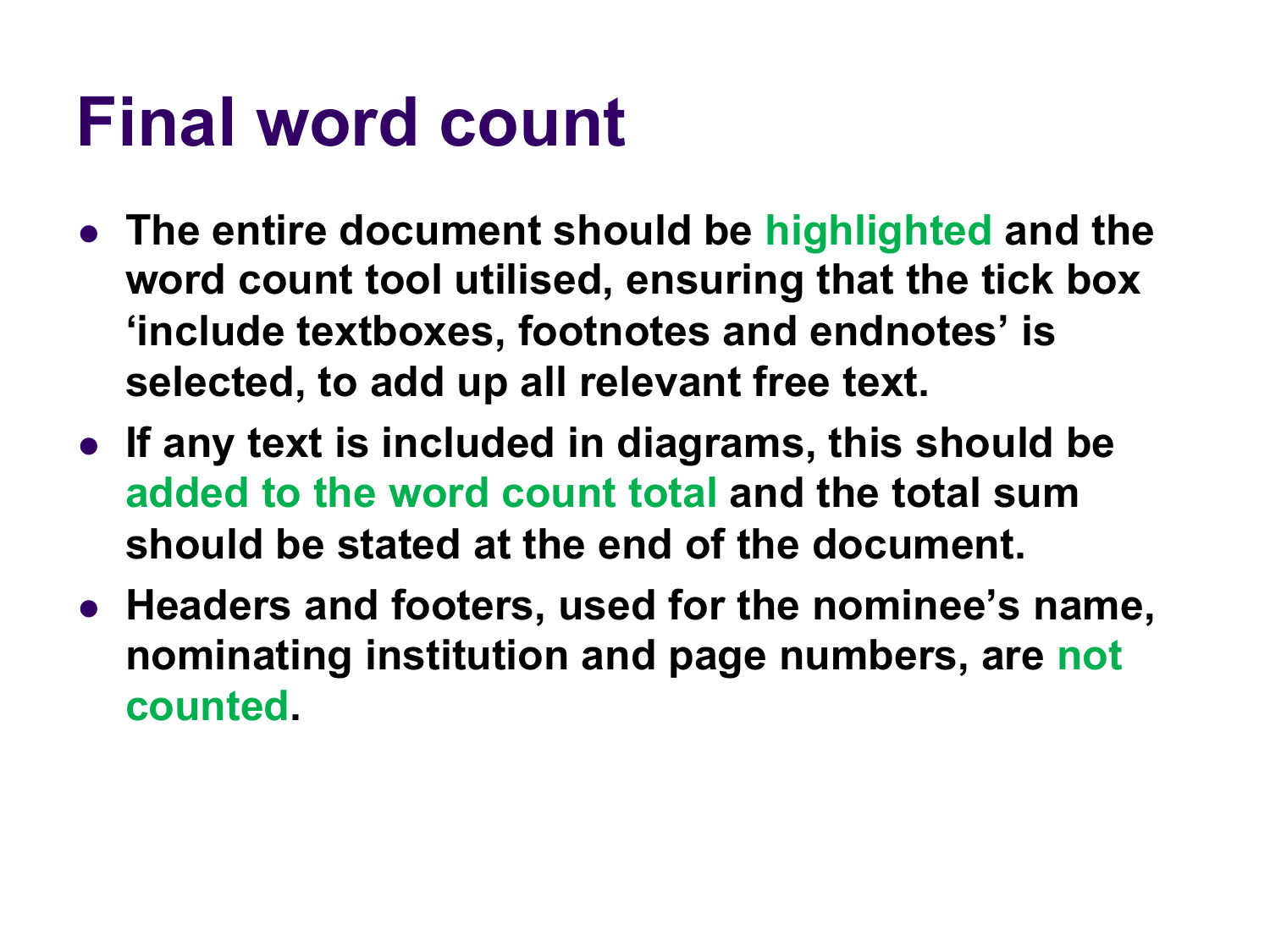## **The details**

- <sup>l</sup> **Font: Arial 12 point;**
- <sup>l</sup> **Page orientation: A4 portrait only;**
- <sup>l</sup> **Line spacing: 1.5 lines;**
- **Margins: 2cm minimum (not including footers);**
- <sup>l</sup> **Headers: Should contain the nominee's full name and nominating institution only;**
- <sup>l</sup> **Footer: Should indicate "page x of y" only. Footnotes: should not be used.**
- **References should be included in the body text or put as endnotes, which should be added to the final word count;**
- **•** Pictures: the claim should not contain any pictures or logos;
- <sup>l</sup> **Diagrams: are permitted. Any text appearing within the diagram should be manually counted and stated next to the diagram in brackets and added to the final word count.**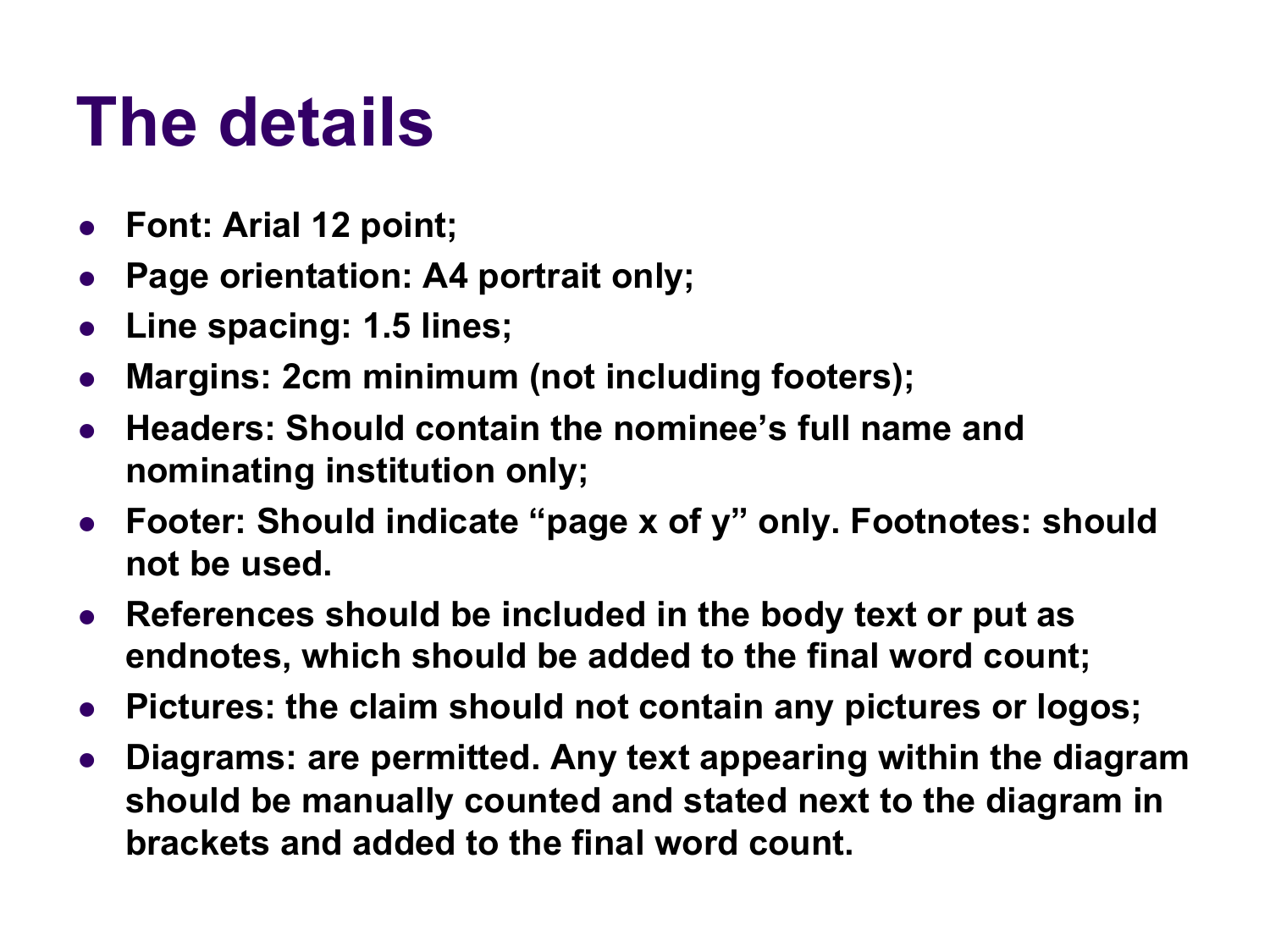## **More details and a warning!**

- **Web links: should only be used for reference and put in the end notes. The content of web links will not be considered in the nomination;**
- **File Saving Conventions: The following convention should be included \_\_ for example J.Bloggs\_UniofPoppleton\_Claim**
- **The UK Teaching Excellence Awards Advisory Panel supports a strict application of the above formatting requirements to ensure fairness and consistency to all nominees.**
- **We reserve the right to reject any nominations failing to adhere to these requirements, the requirement check will be made after the deadline therefore non-compliance could result in removal from the process.**
- **It is therefore the responsibility of the nominating institution and individual nominee to ensure that the nomination adheres to the requirements with regard to formatting, required signatures and word limits.**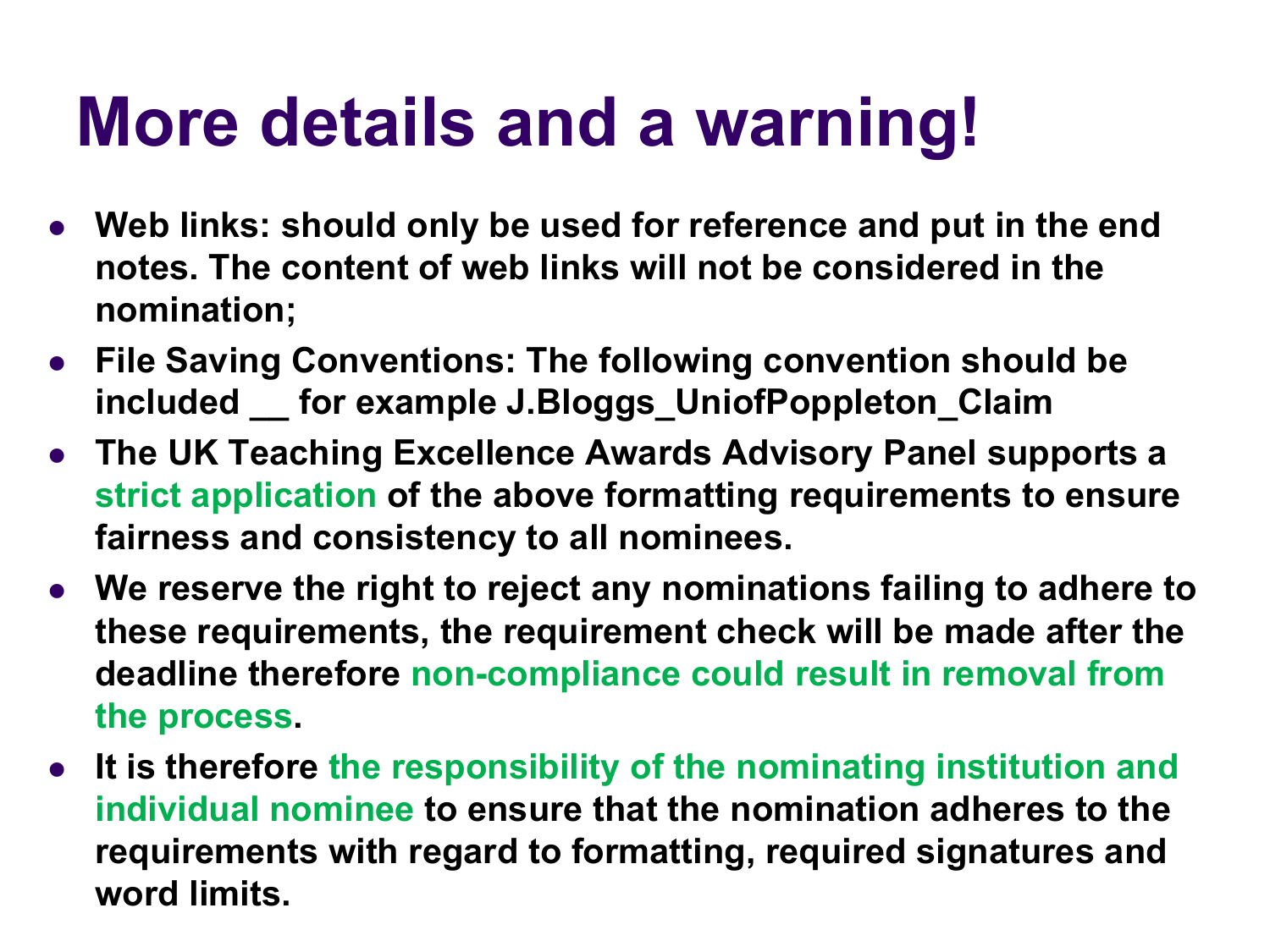#### **Additional information requests**

- **Equality and Diversity Form: The HEA is committed to promoting equality and diversity and wishes to collect data on nominees for statistical monitoring.**
- **After applications have been received nominees will be contacted by email with an Equality and Diversity survey which is anonymous and not linked to the application.**
- **Nominations will not be complete (and therefore reviewed) until this form has been submitted.**
- **The Equality and Diversity survey will be sent to the nominee directly, via email from the HEA. This should be submitted by return as the nomination is not complete without submission of the survey. The submission is anonymous but completion is tracked.**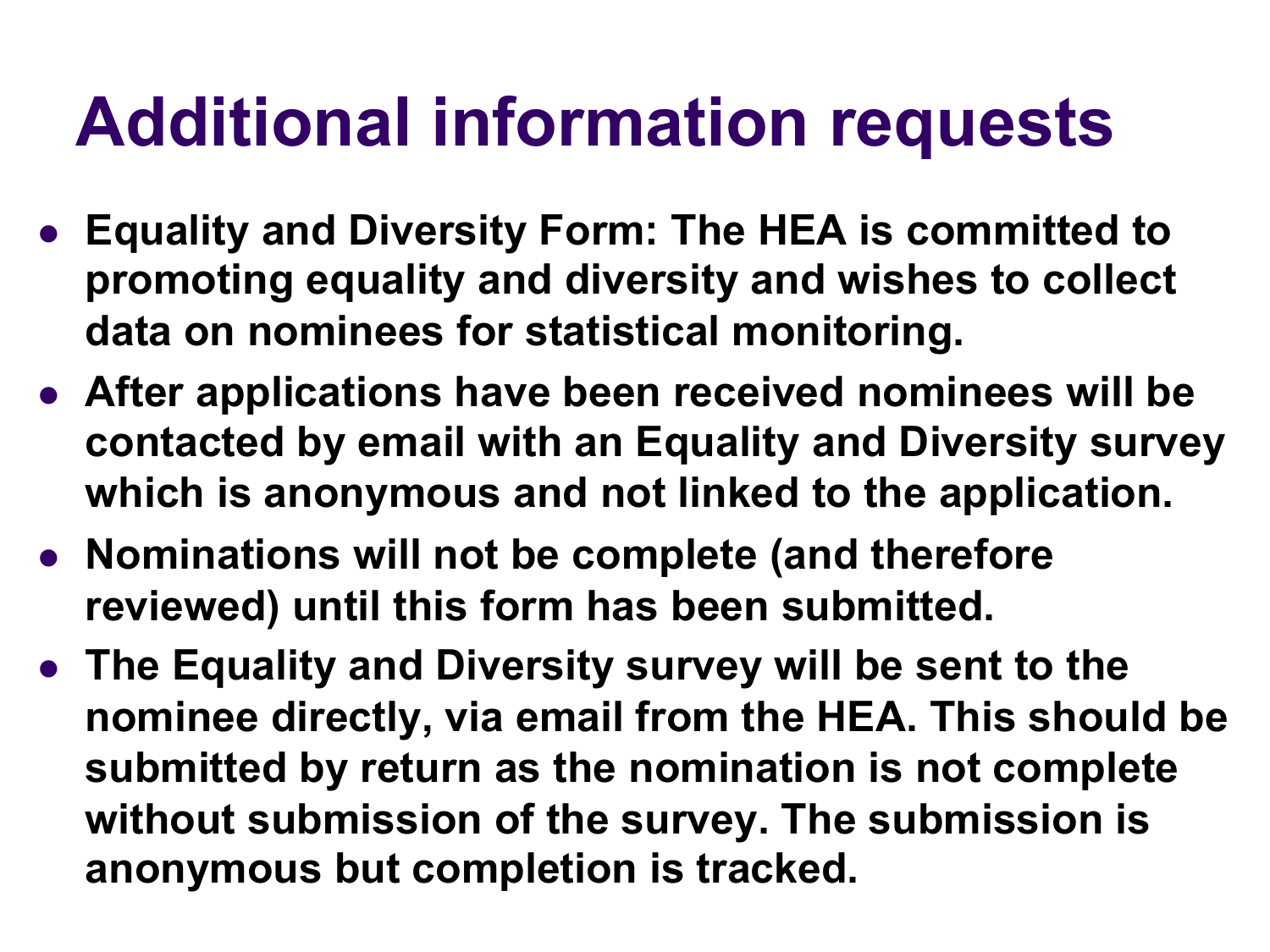## **Submission and receipt of nominations**

- **The nomination documents must be uploaded to the HEA VLE by the NTFS institutional contact (who will have been issued with a VLE username and password) by 12 noon on 25th April 2017.**
- **•** If the institution is submitting more than one nomination, the **NTFS institutional contact is able to upload the multiple documents using the same username and password for each nomination so it is essential that the correct file naming convention is adopted.**
- **The NTFS institutional contact is acting on behalf of their institution and will be assumed by the HEA to be acting in accordance with the expectations of their senior management when submitting their institution's nomination(s).**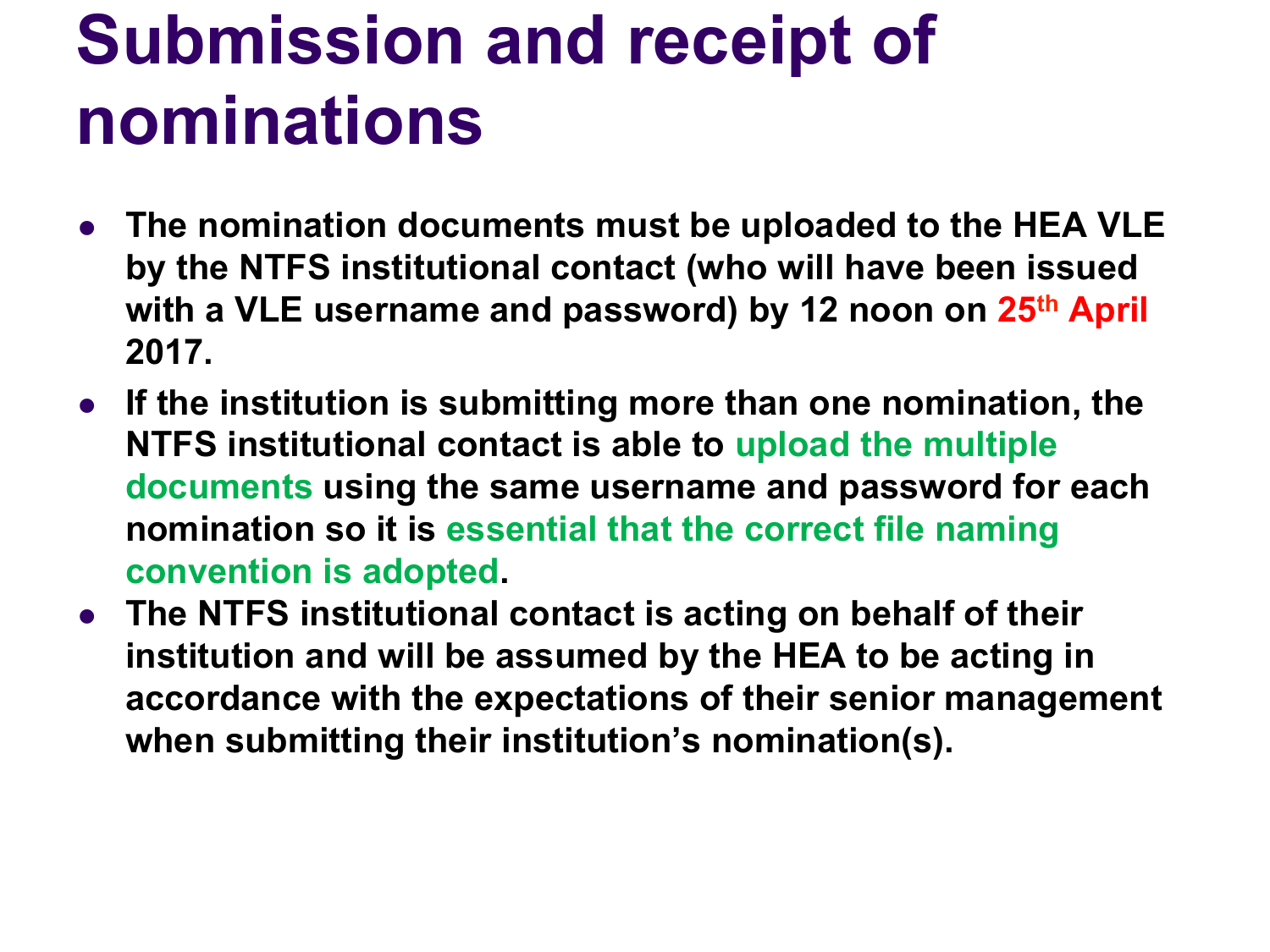## **Has it got there safely?**

- Receipt of uploaded nominations will be acknowledged by **automatic email to the individual that submitted the application.**
- **A nomination should only be considered successfully submitted on receipt of a final confirmation email from the Professional Practice team.**
- **This final email will only be sent after a further manual check to ensure all documents meet the formatting requirements.**
- **•** If the institutional contact has not heard from the HEA five **working days after submitting the nomination(s), they must contact the Professional Practice team at ntfsindividual@heacademy.ac.uk or telephone: 01904 717500 at their earliest convenience to ensure the submission has been fully received.**
- <sup>l</sup> **Separate confirmation emails will be sent for each nominee. ANTF advice: don't leave it until the last minute!**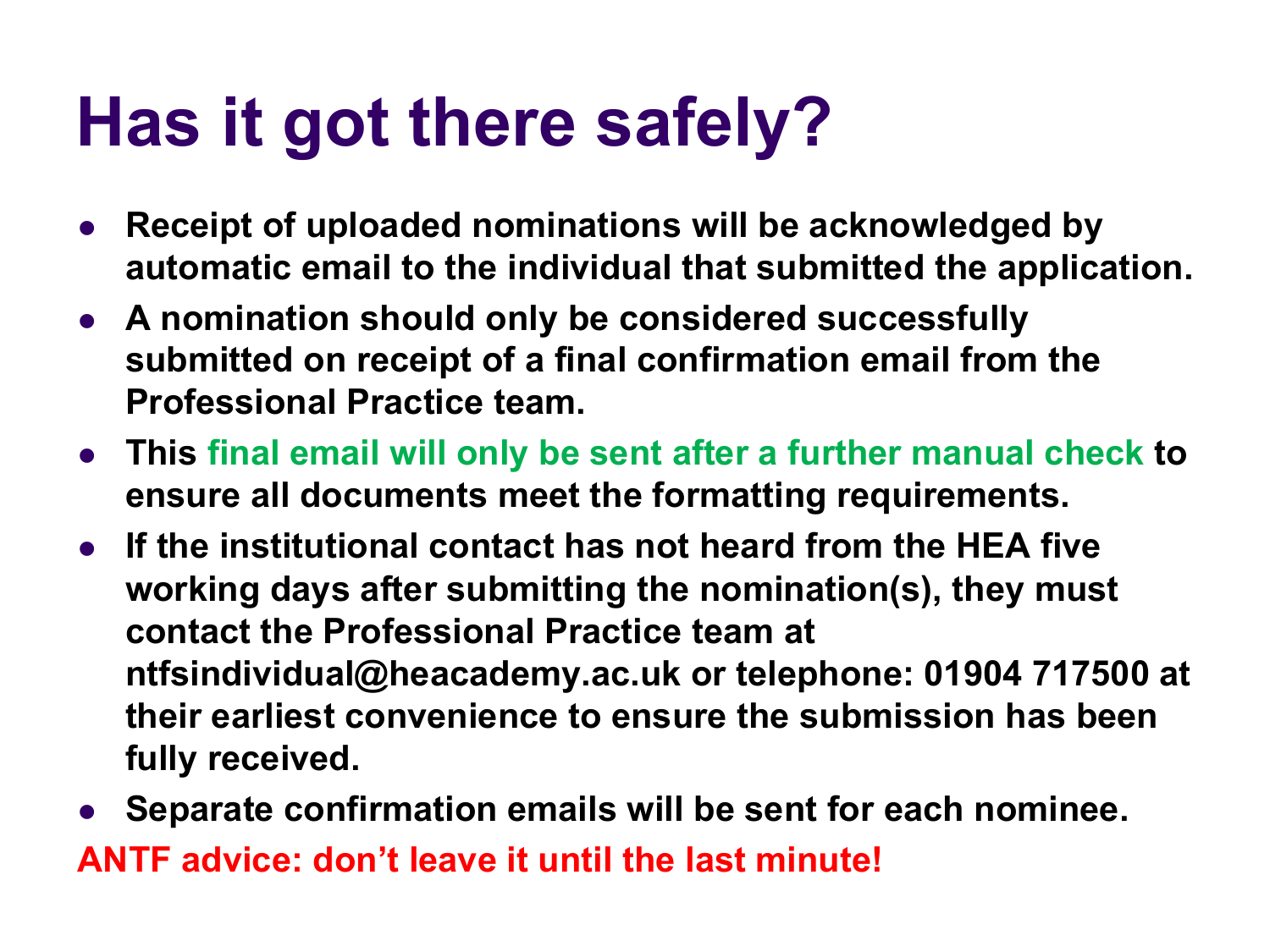## **Outcomes and publicity**

- **All nominees will be informed of the outcome via email on 31 July 2017. The email will also be copied to the Vice-Chancellor or equivalent of the nominating institution.**
- **The announcement of NTFS winners is strictly embargoed until Thursday 31 August 2017. A condition of the competition is that nominees do not share news of their success before this date in order to ensure maximum publicity. Contravention of this requirement could lead to the award being revoked.**
- The names of the award winners will be officially **announced on 31 August 2017 on the HEA's website www.heacademy.ac.uk/ntfs.**
- **ANTF advice: keep it under your hat!**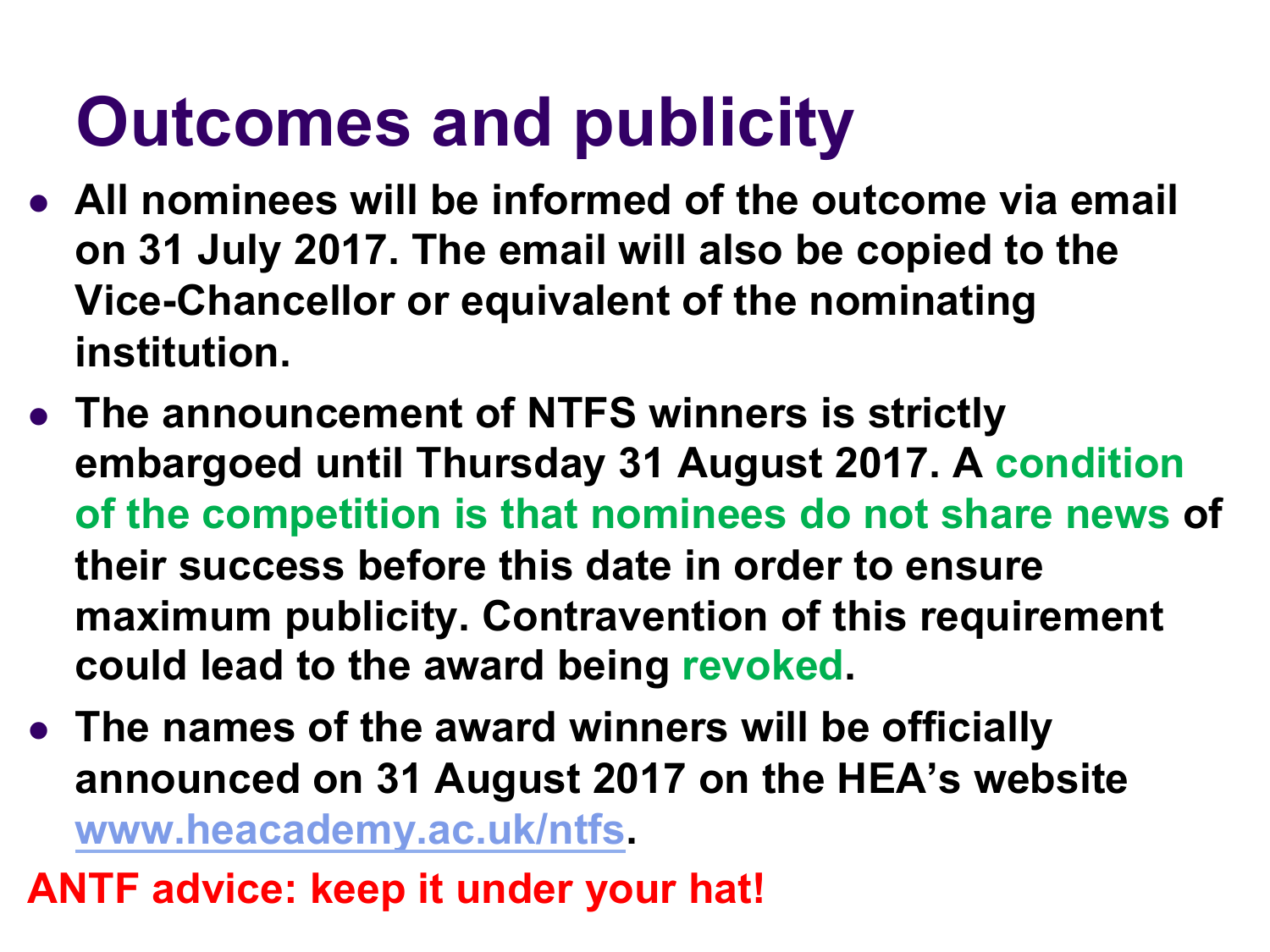#### **Reviews and appeals**

- **After the outcome of the 2017 NTFS Awards is published, the HEA will publish an overview report of the 2017 cycle. This will provide an analysis of significant issues, trends and strengths identified in nominations, as well as a statistical data about nominees and winners, including equal opportunities and subject profiles of nominations and winners.**
- **All nominees will be informed once this is available. Some individual feedback will be provided to nominees.**
- **•** The NTFS is a competition, the reviewer decision confirmed by **the Panel is final and no appeals can be made against their decision.**
- **The HEA has a complaints process to address issues of fair treatment in the administration of nominations but, as is common in UK HE, will not reconsider the validity of the judgement made by reviewers.**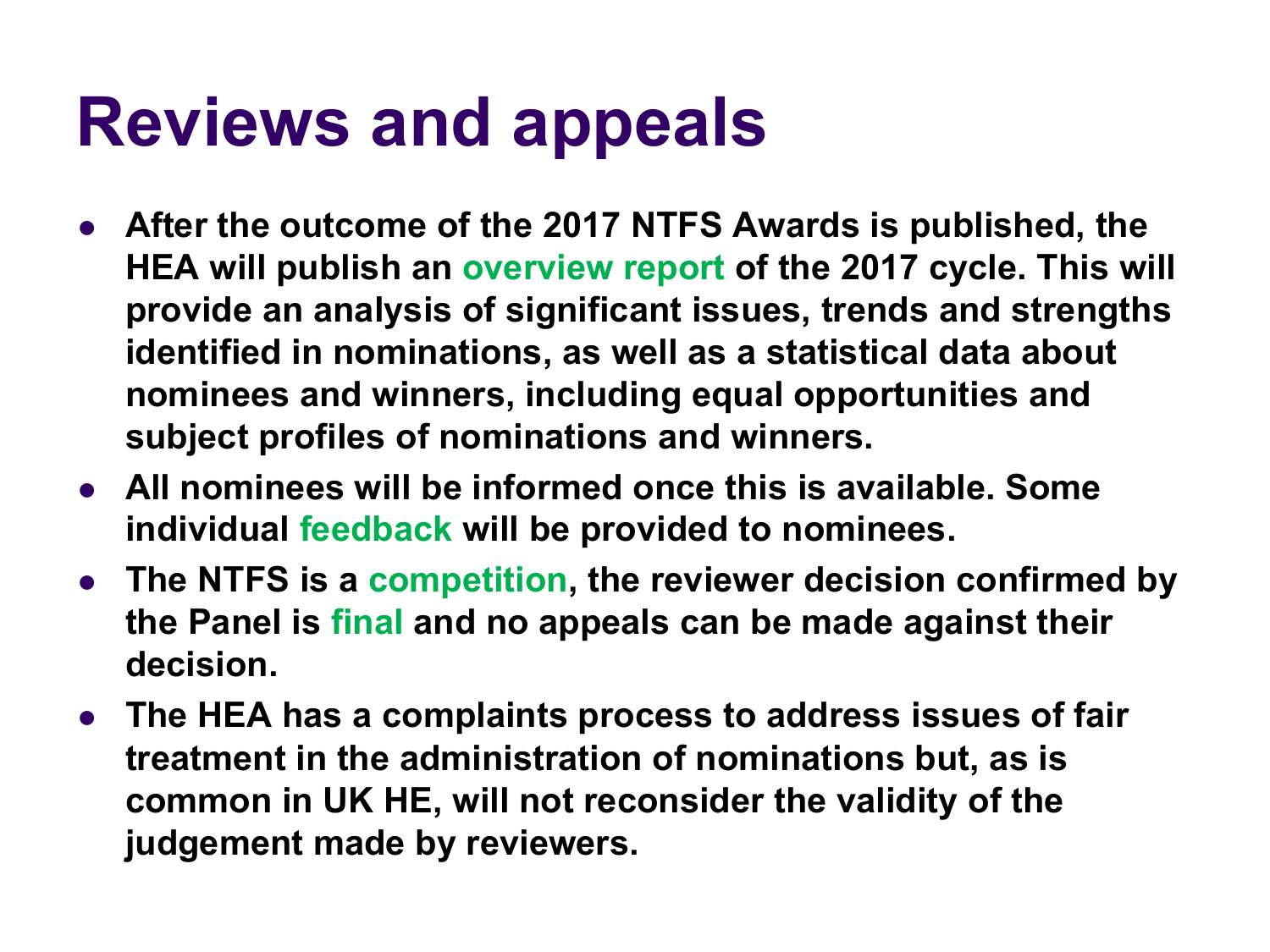## **Awards ceremony and briefing event**

- **The individual awards will be presented at a celebratory dinner, to which successful nominees, their personal guest and the Vice-Chancellor or equivalent will be invited.**
- **The new National Teaching Fellows will also be invited to a briefing. The briefing and the ceremony are to be held on the same day in November 2017.**

**ANTF advice: it's a fabulous event: if you win don't miss it at any cost and the briefing provides great networking opportunities**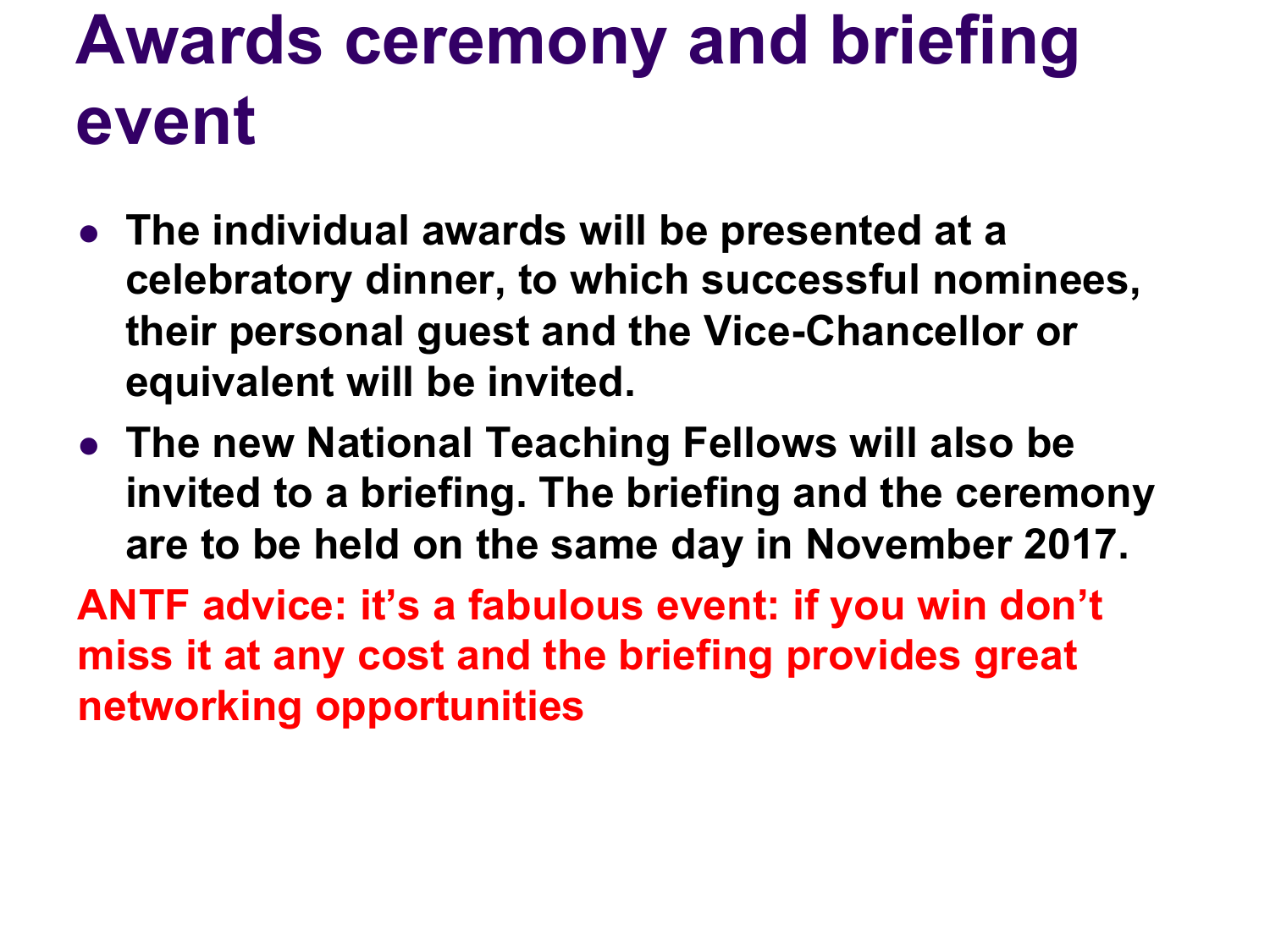## **Checklist part one**

**1. The institution NTFS contact and nominee must read the guidance and use the HEA website to check for further advice.** 

**2. The institution's NTFS contact must register with the HEA for a VLE Username and Password – please email ntfsindividual@heacademy.ac.uk to register the institution's interest as soon as possible** 

**3. The nominee should download the nomination form and complete the relevant sections, including a signature. Electronic signatures are not acceptable.** 

**4. The institution's Vice-Chancellor or equivalent must complete their section on the nomination form and sign the form. Electronic signatures are not acceptable.** 

**5. The nominee should prepare their Claim using the guidance in Section 2.3 and the Award Criteria (section 2.4) as a guide to the evidence that should be demonstrated within the submission. Submissions will be marked against the scheme detailed in Section 2.5 therefore this should be considered when making the Claim.**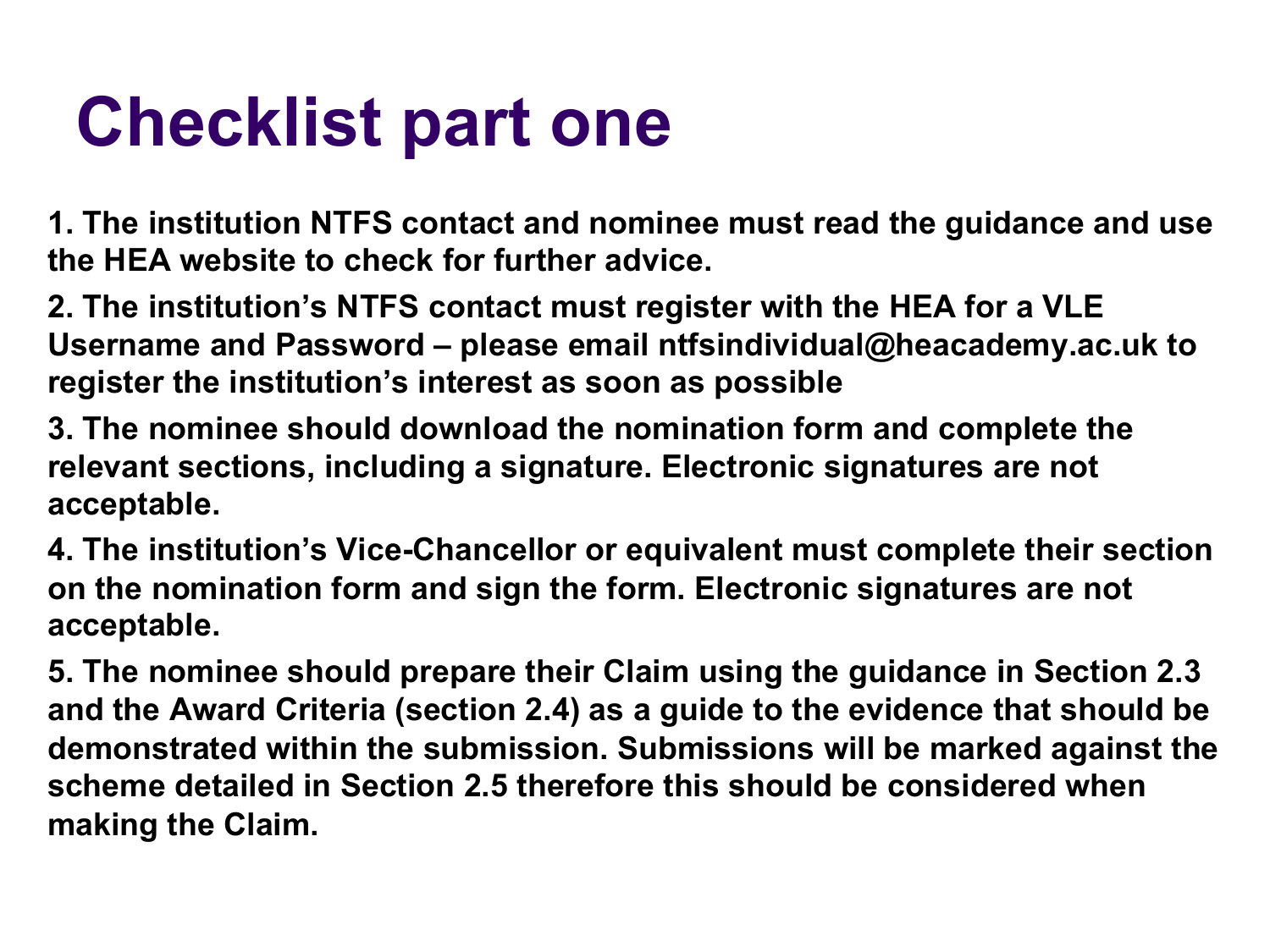## **Checklist part two**

**6. The CV should be prepared by the nominee using the guidance in Section 2.3. The nominee should be mindful of preparing a CV specific to this submission.** 

**7. The Statement of Support should be prepared by the Vice-Chancellor or equivalent using the guidance in section 2.3 and 2.4 after they have read the Claim for National Teaching Fellowship from their nominee. Electronic signatures are acceptable within this document.** 

**8. Formatting of all documents should be checked against the guidance given in Section 2.6. In 2017 all documents must be uploaded via the VLE in a Zip file, this should follow the file naming convention in Section 2.6.** 

**9. The deadline for submission is 25 April 2017 12 noon. Documents to include:** 

- **Claim for National Teaching Fellowship to be submitted as a Word document; Statement of Support – to be submitted as a Word document. Can be submitted as a PDF as well if signature is hard copy;**
- **Curriculum Vitae to be submitted as a Word document;**
- **Nomination form (with all sections complete but section 6 unsigned) to be submitted as a Word document;**
- **Nomination form Section 6 signed by the Vice-Chancellor or equivalent to be submitted as a PDF document. Electronic signatures will not be accepted.**
- **Three 1 Mb or 300dpi (minimum) images of the nominee. At least one image should be portrait.**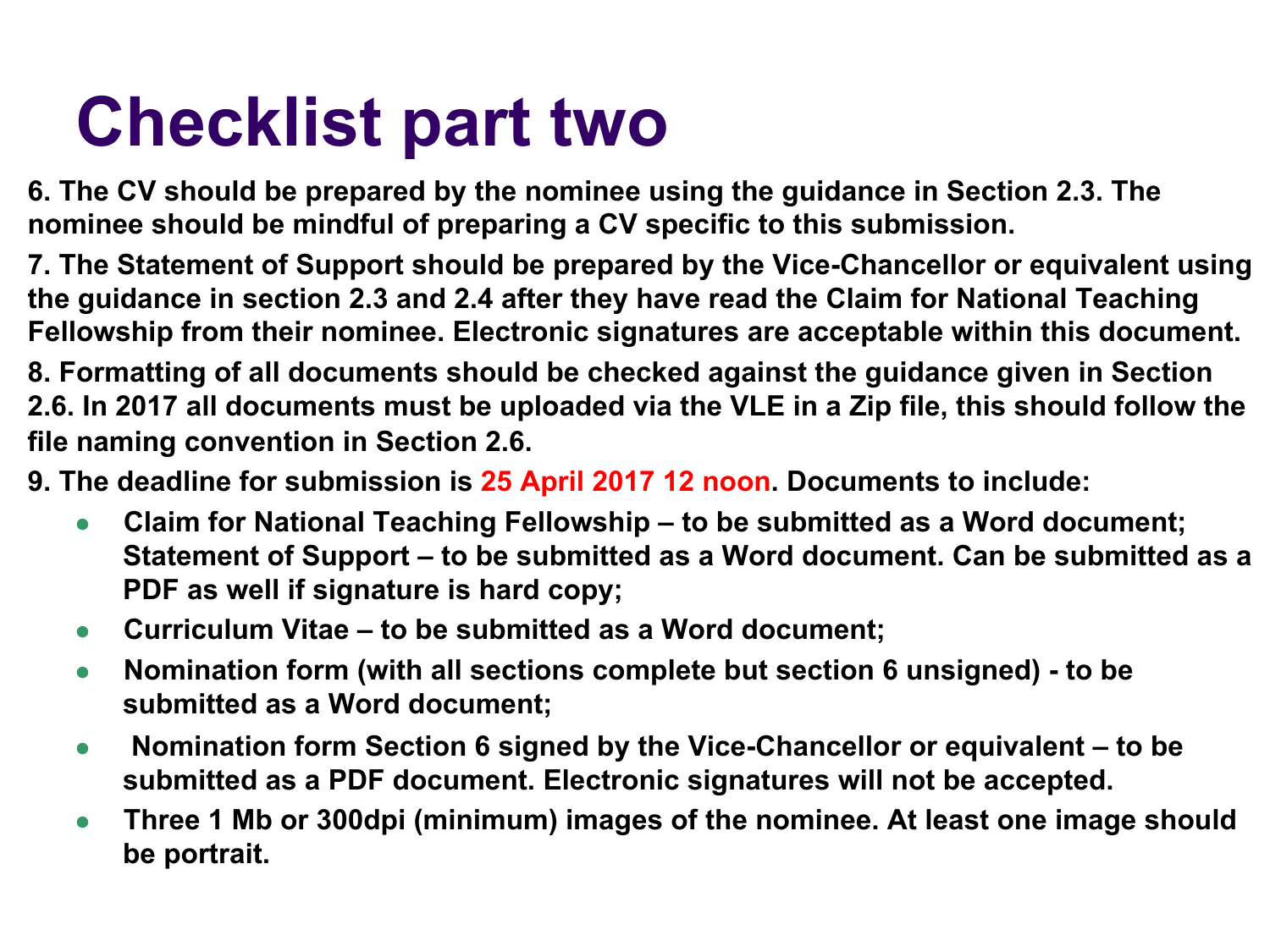#### **Note the HEA's emphasis here:**

- <sup>l</sup> **Up to 55 individual awards will be made in 2017;**
- <sup>l</sup> **On gaining the award, each NTF has a role to support the enhancement of learning and teaching in both the institution and the sector.**
- **Each winner will be awarded prize money (to be determined by the funding partners).**
- **Each NTF will be expected to use this money to disseminate their excellent practice by contributing to events, resources and by providing advice to colleagues.**
- **All NTFs will be required to provide the HEA with indicative plans for their dissemination activity and be able to demonstrate how their work has impacted on the sector by providing regular reports to the HEA.**
- **A nominee should be a Fellow (any category) of the HEA or be working towards Fellowship.**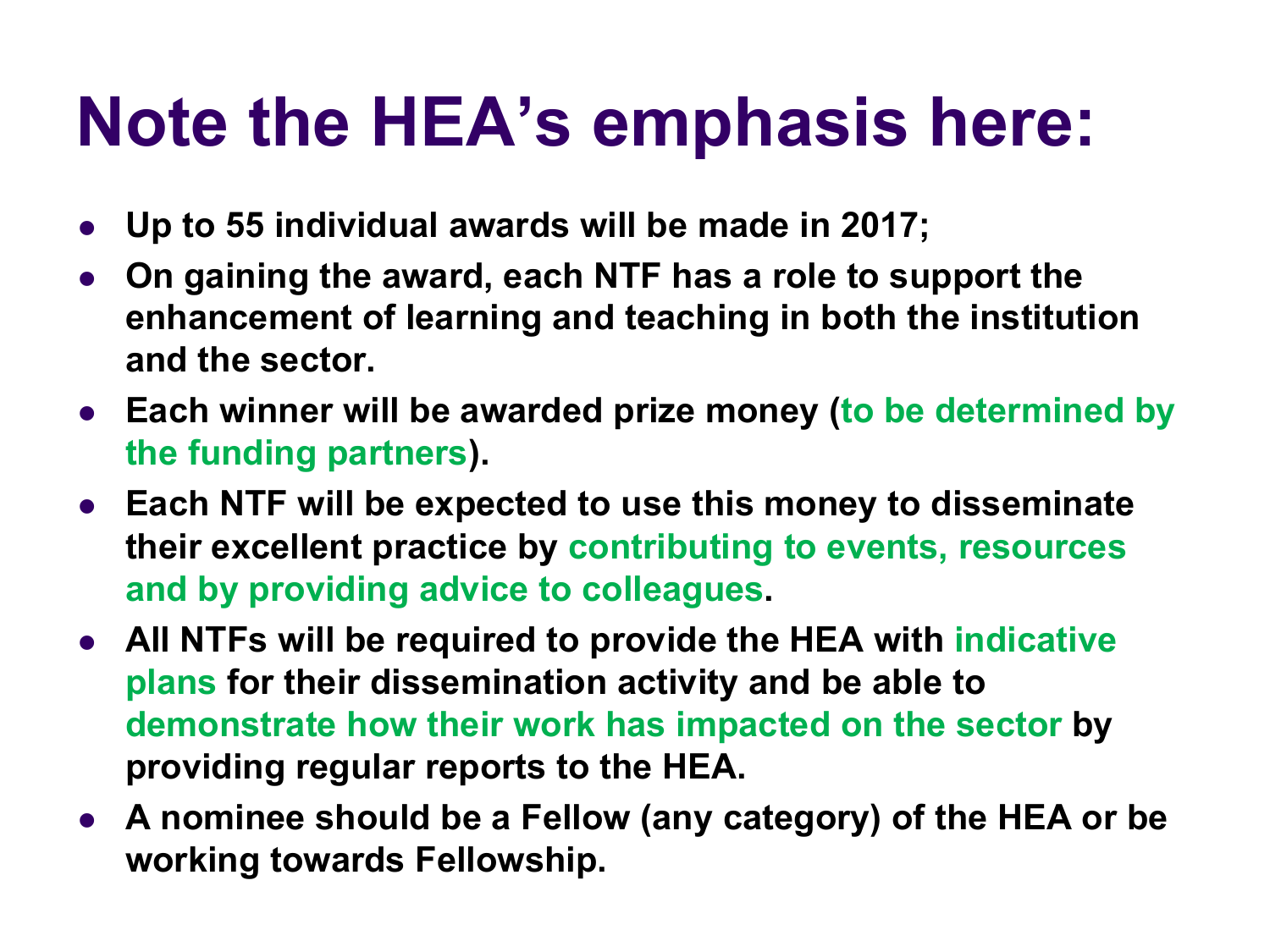#### **Timescales**

- l **Closing date 12 noon 25 April 2017**
- **Nominees will be informed of the outcomes in August 2017**
- **The National Teaching Fellowships will be awarded at a celebratory event in November 2017.**

**Those awarded the National Teaching Fellowships become members of the Association of National Teaching Fellows (ANTF). Further details of the Scheme and of the Association of National Teaching Fellows are available at www.heacademy.ac.uk/ntfs. ANTF advice: If you become an NTF the ANTF is a great source of peer support and advice!**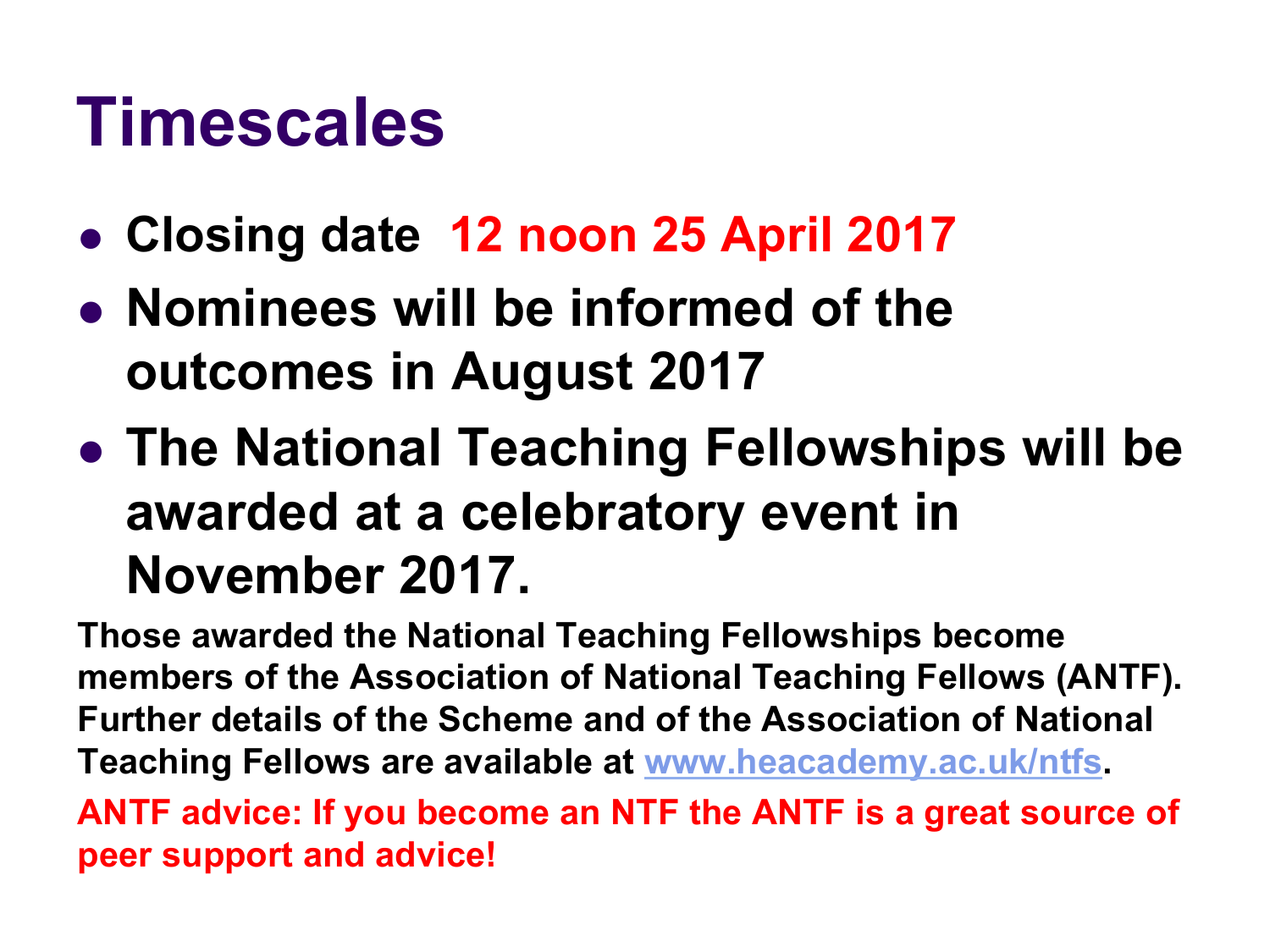## **How to apply: the HEA say**

- <sup>l</sup> **The process of submitting NTFS applications has changed slightly this year as we move to using an online system for submissions.**
- **In order to apply institutions must nominate one NTFS contact or coordinator who will inform the HEA team of their intention to send in an application. You can do this by emailing ntfsindividual@heacademy.ac.uk**
- **Once you have pre-registered a username and log in will be sent to you**
- **Each institution can submit applications for up to three NTFs**
- <sup>l</sup> **To complete the application submission the NTFS contact or coordinate must upload all required documents to the online system in a Zip file before the closing date.**
- **Nominees will be informed of the outcomes in August 2017 and the National Teaching Fellowships will be awarded at a celebratory event in November 2017.**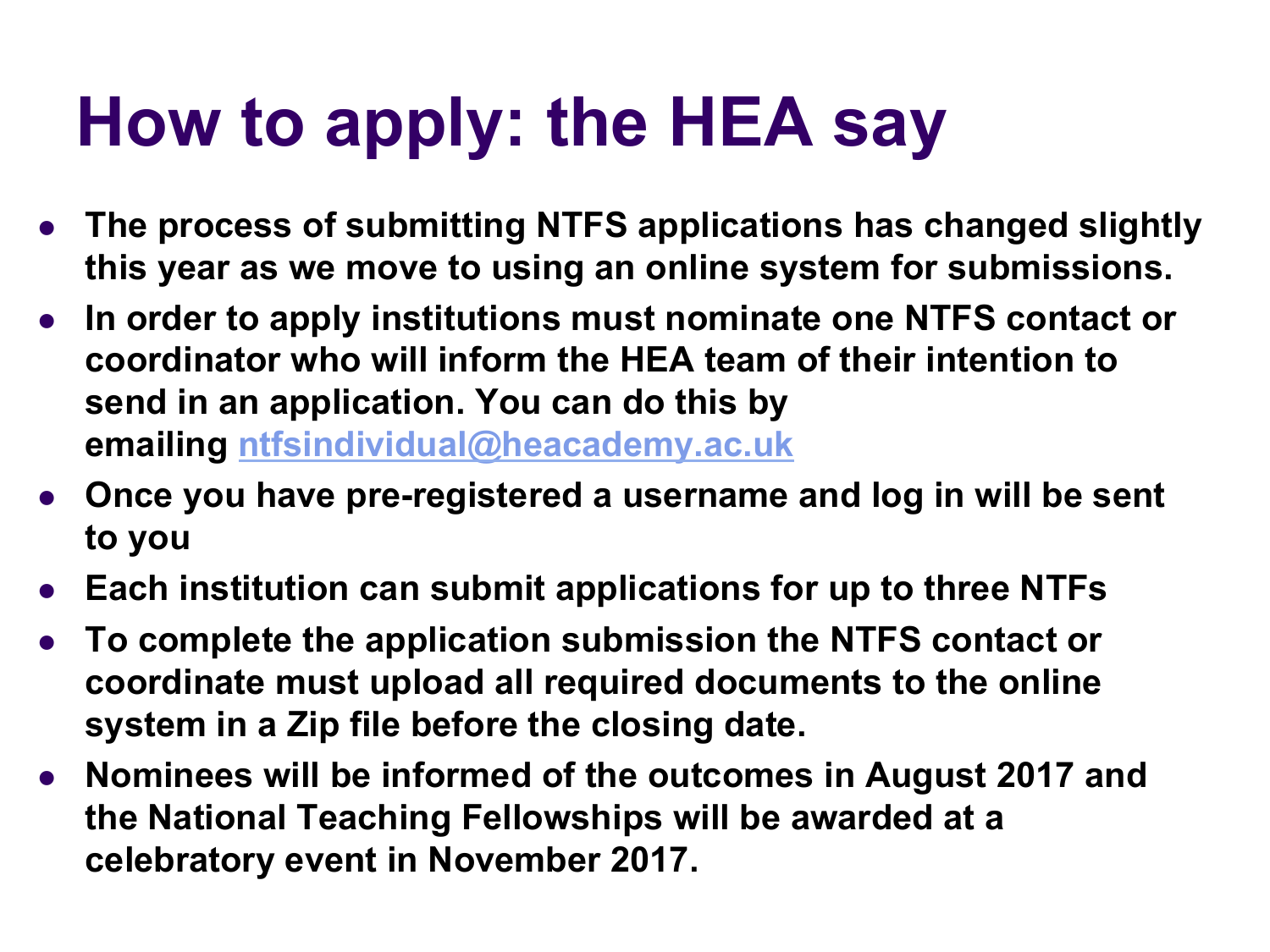## **Writing good applications**

**The next slides are advice on writing good applications based on a historic report by the HEA on what makes a successful application and on the experiences of NTFs in writing their own applications and supporting others over the years.**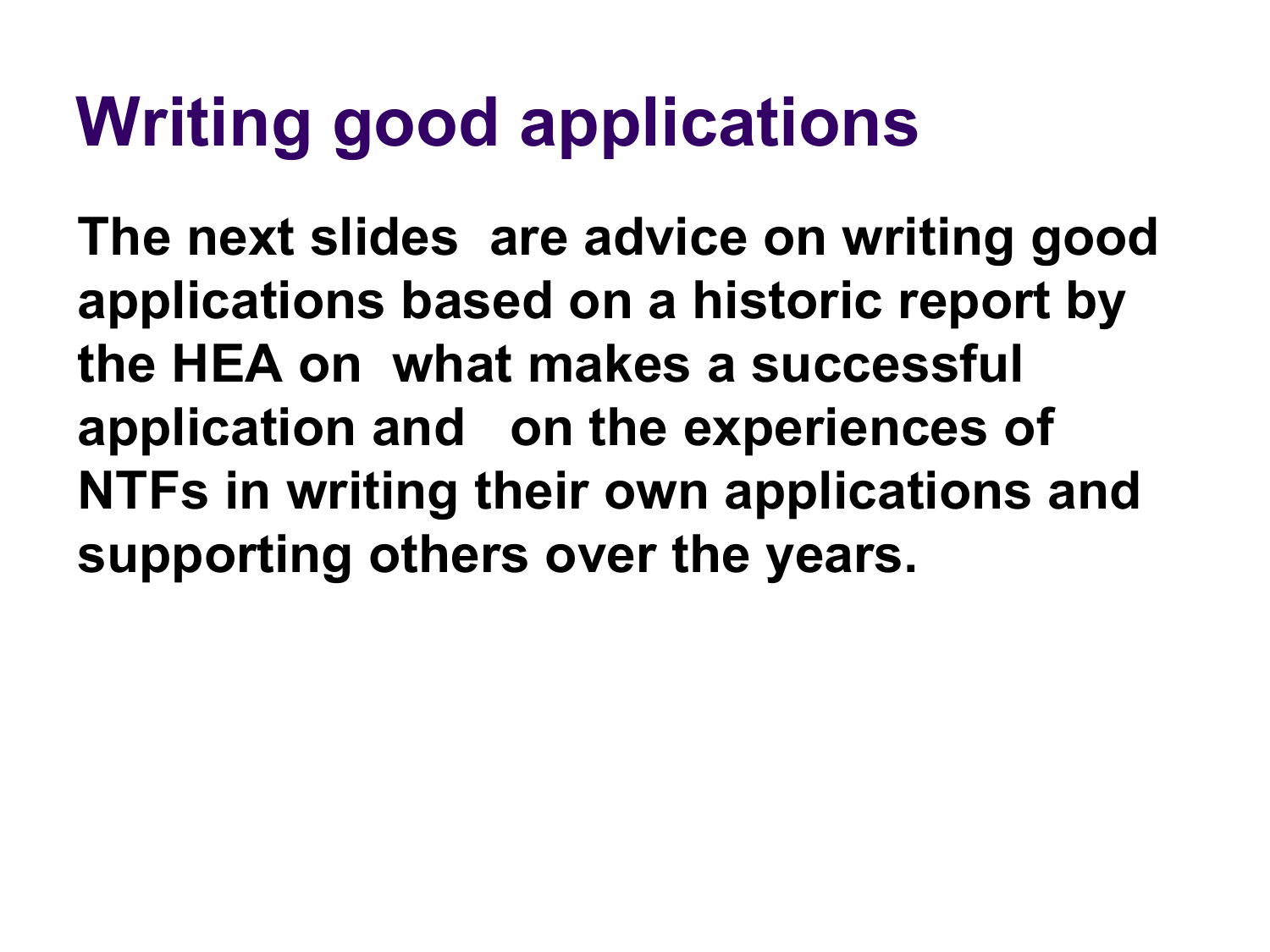#### **2013 advice on characteristics of successful nominations: Criterion 1**

**Successful nominations were able to clearly demonstrate engagement of students and a transformative impact on their learning, the evidence to support this criterion was wide ranging and outstanding, and it was clear that the nominees' teaching was not only informed by pedagogy but that they further shaped these theories with their own research. The key words most often used by reviewers when describing successful nominees/nominations in this criterion were: innovative, creative, impact, transformative, and inclusive.**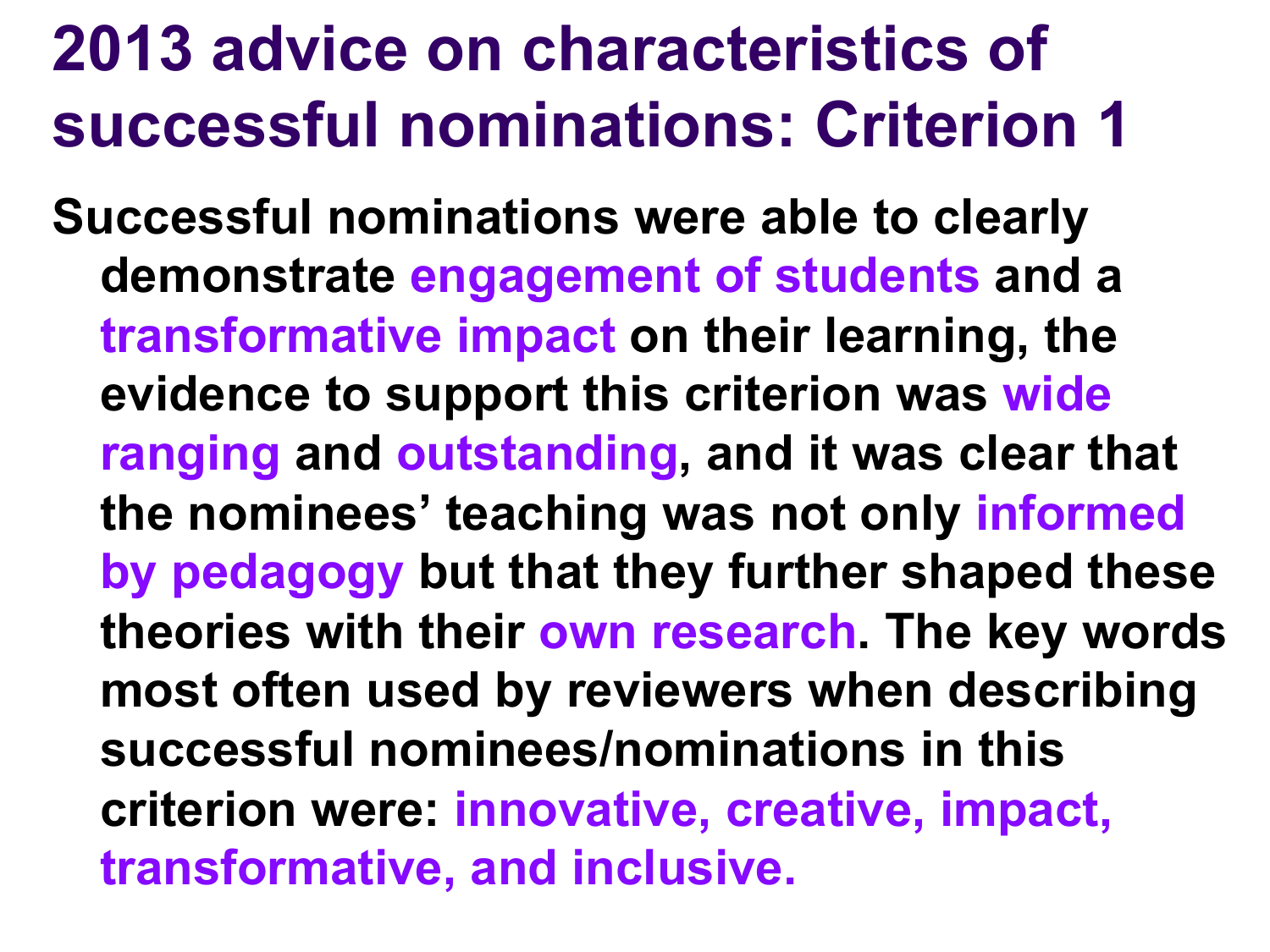#### **Characteristics of successful nominations (2013): Criterion two**

**Reviewers commented on successful nominees being able to evidence how they have supported student learning and influenced change not only amongst colleagues within their institution but also nationally and internationally, and even within their local communities. The examples given by successful nominees were well evidenced and underpinned by scholarship. The initiatives they put in place within their institutions were well-developed and evaluated in terms of their impact and disseminated both nationally and internationally through shared practice, education/teaching and learning committees, and at conferences. The key words and phrases most often used by reviewers when commenting on nominees/nominations successful in this criterion were: leadership, mentor, influence, impact, and national and international dissemination of practice.**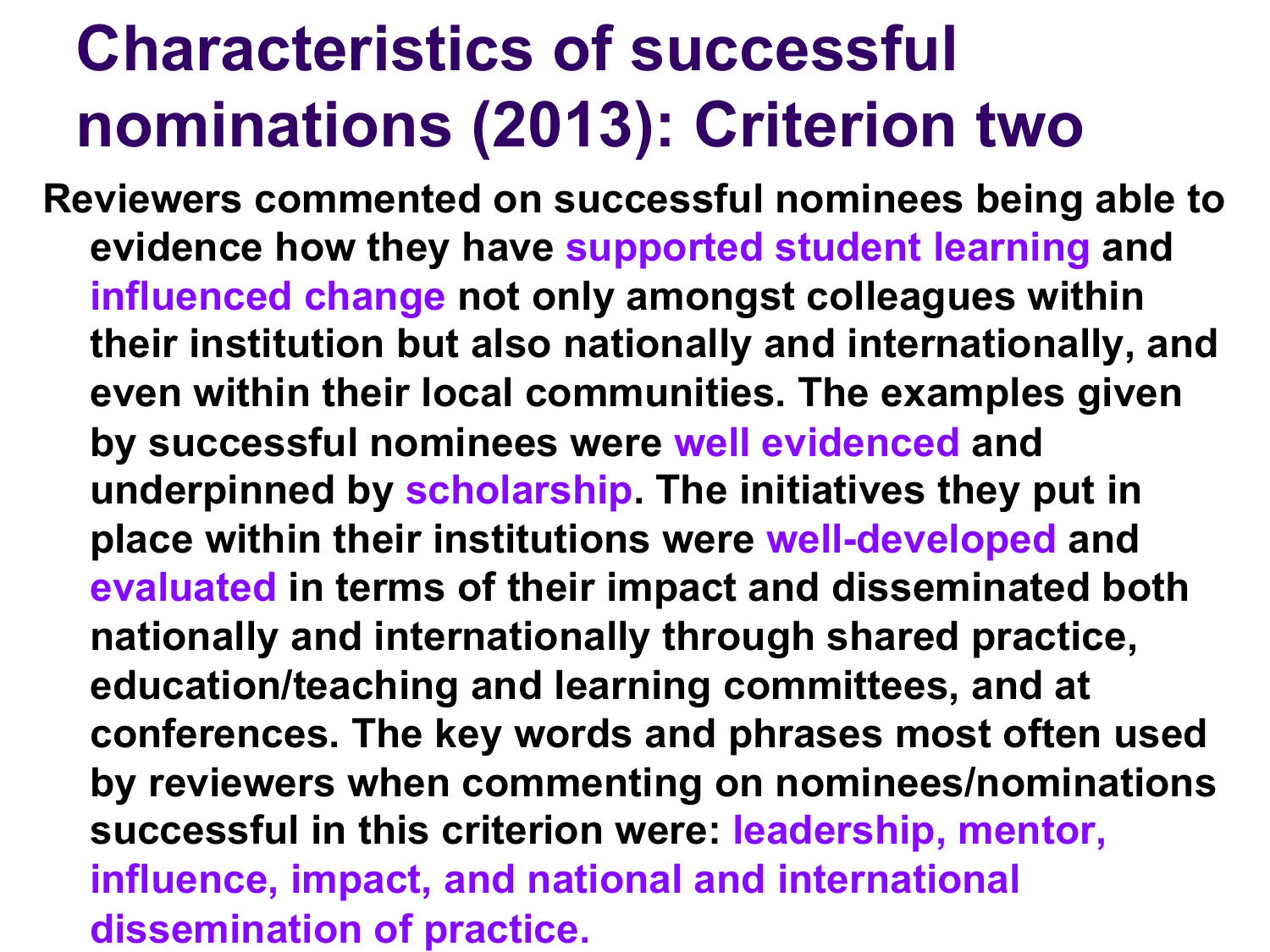#### **Characteristics of successful nominations (2013): Criterion three**

**Successful nominees demonstrated a continuous development of personal and professional practice and looked to the future as well as the past, using a wide range of evidence to underpin their claims. Moreover, these nominees also linked this development to their practice in the classroom/ learning environment. It is difficult to identify any key words associated with this section of the nomination as each submission is very personal. However, reviewers did comment that successful nominees were engaged in reflective practice, demonstrated a breadth and depth of engagement with CPD and often took advantage of both formal and informal learning and development opportunities.**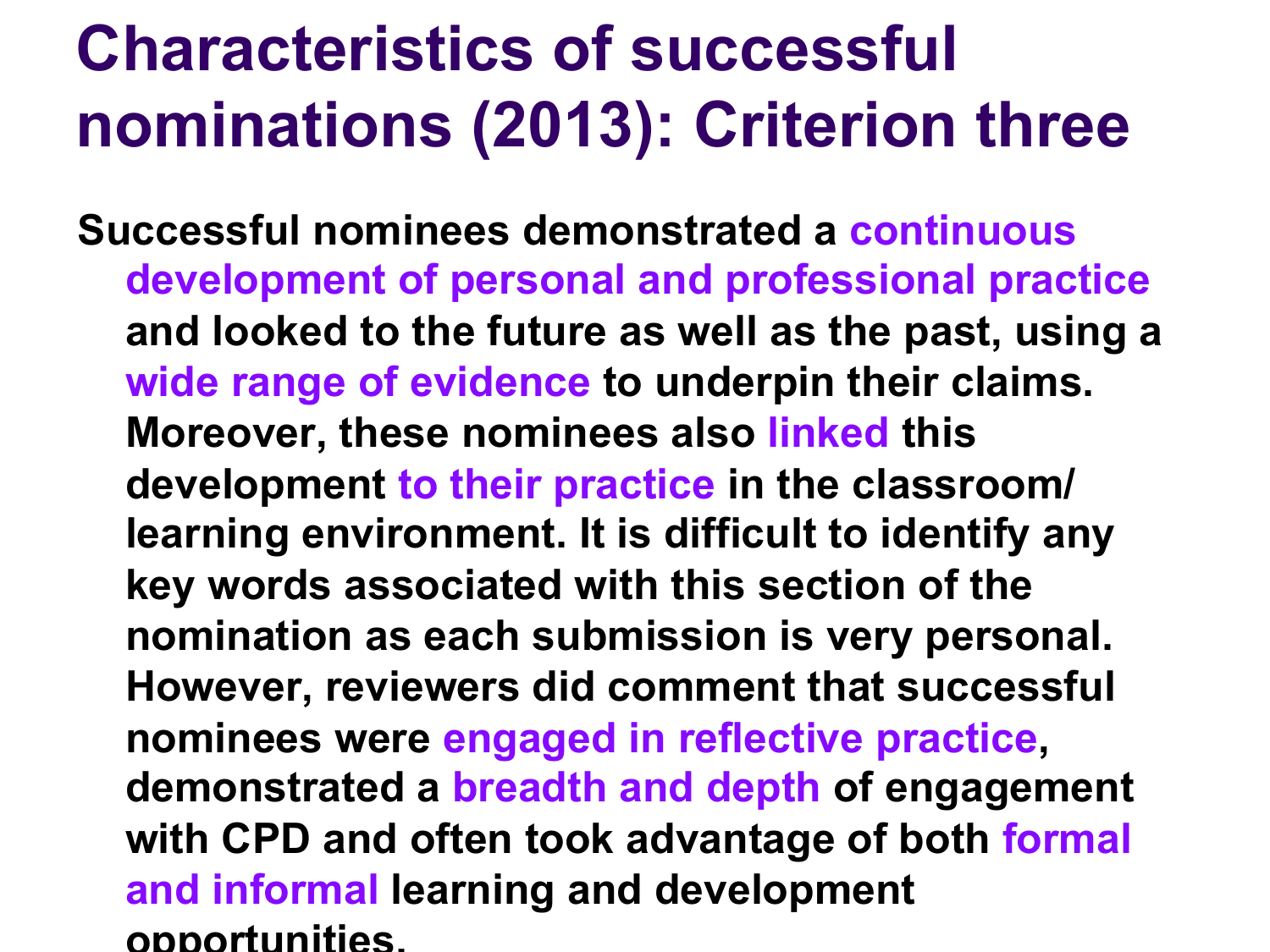### **Unsuccessful nominations (2013) often:**

- were not explicit in terms of addressing the criteria;
- <sup>l</sup> **offered little in the way of evidence to underpin claims of excellence;**
- lacked breadth or depth;
- **failed to make clear how the nominee's practice was excellent and/or transformative;**
- **focused on research rather than teaching and learning;**
- **included details of work or projects that were in the early stages of implementation with little detail of evaluation or impact;**
- $\bullet$  **failed to give equal weighting to each of the three criteria or combined elements of different criteria into a single section.**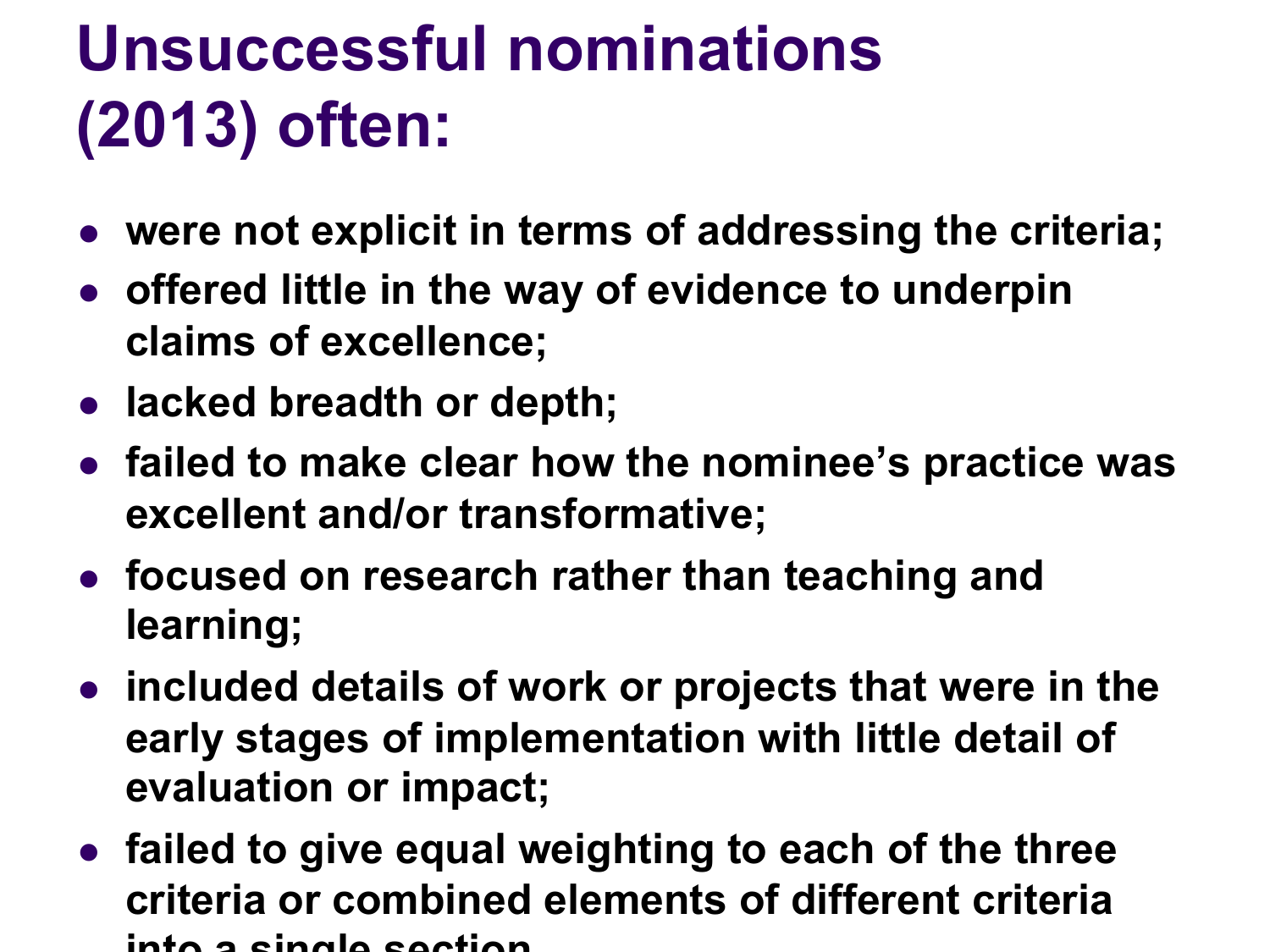#### **What kinds of evidence are convincing? (ANTF advice)**

- **Anything that gives external validation to your claim, so that it is supported rather than being mere assertion;**
- **This is likely to involve raiding your 'plaudits file' for verbatim quotes demonstrating your excellence;**
- **These can be from module evaluations, feedback forums, student comments, letters and emails;**
- **.** Aim to collect a range of quotes from current and past **students at different levels, past and current colleagues, managers, employers who take your students on placement, external examiners etc.**
- **You don't need to provide full detail of each originator of quotes: 'former 2nd-year student' 'previous linemanager', 'employer of our graduates' etc is sufficient detail.**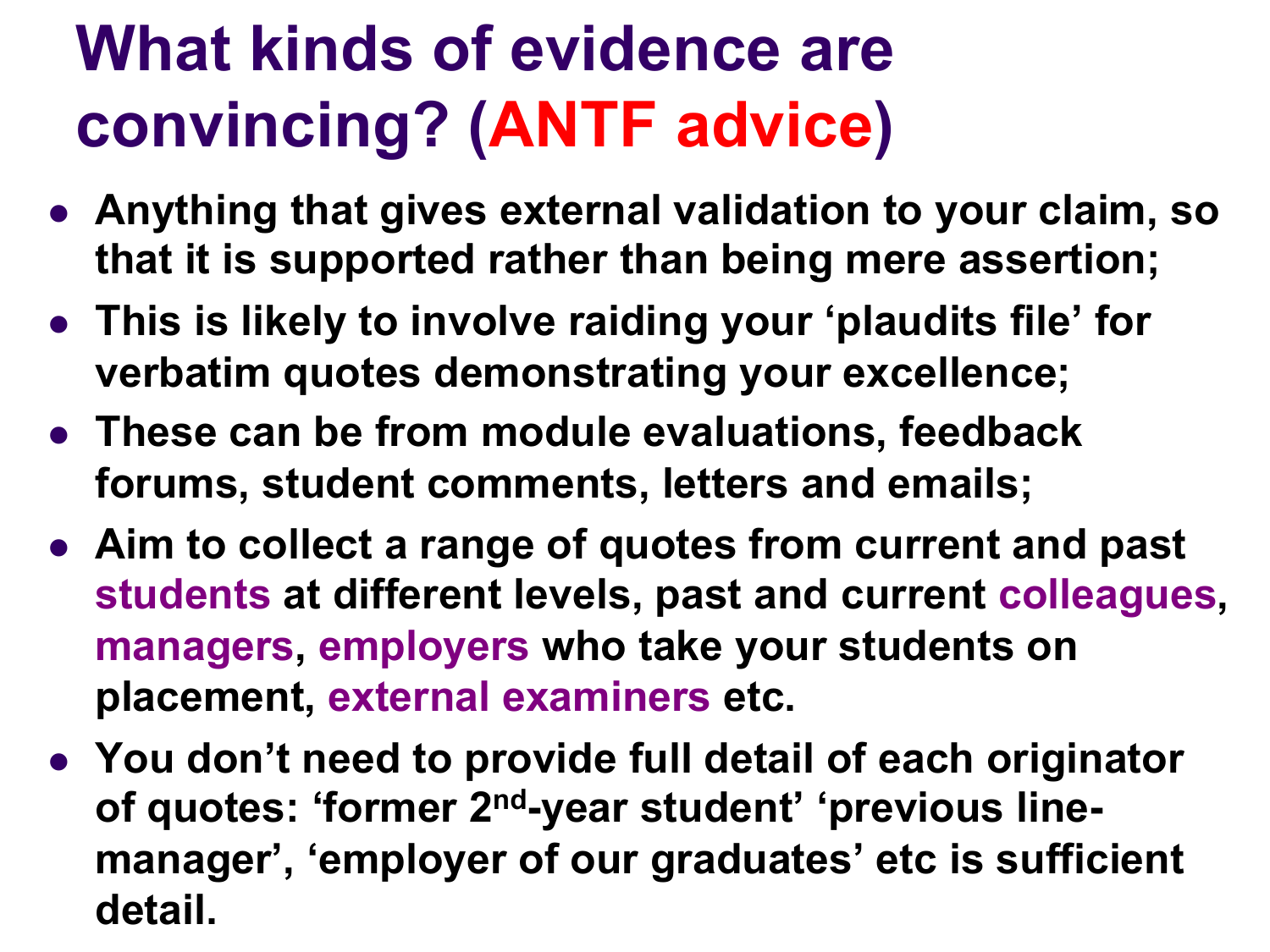#### **Collecting and using evidence (ANTF advice)**

- **.** Qualitative data can be really useful: it's helpful **to include statements such as 'Over the past five years my student evaluations have averaged 80+ who said I was good or excellent, and this is higher than average within my department';**
- **.** You are not expected (or allowed) to provide **supporting documentation but your own HEI is expected to assure the validity of your application;**
- **You should aim to match your evidence with the three criteria, so you can add quotes and data to each section.**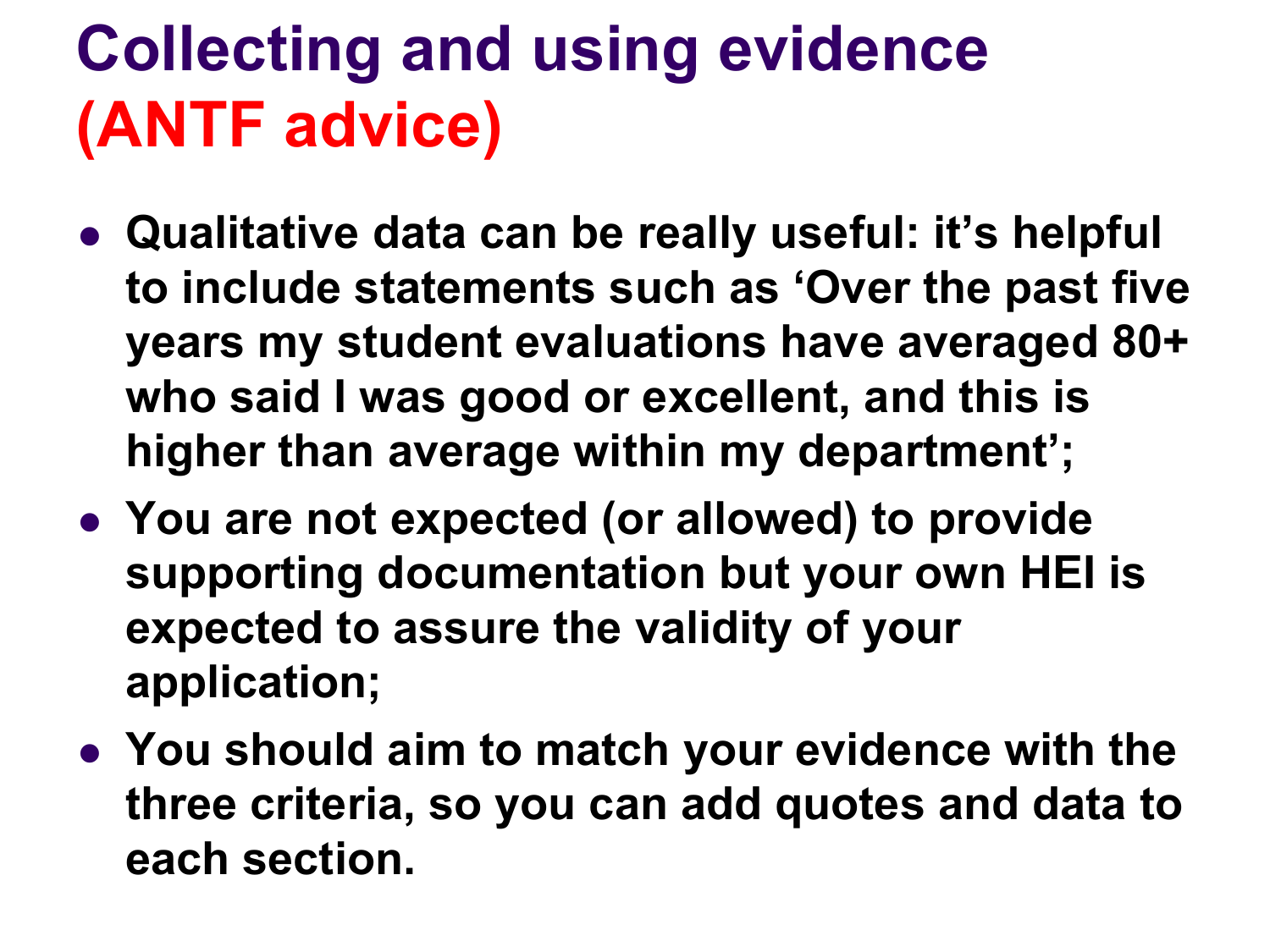#### **You need to demonstrate scholarship and commitment to reflection (ANTF advice)**

- **.** Your application should include reference to a **handful of texts (books, journal articles etc) from which your educational philosophy and teaching approaches have derived;**
- **The application, however, is all about you, so you need to use the first person singular and refer to your achievements rather than your teams', ('Shy bairns get nowt!');**
- **.** It's helpful to include examples of where you've **changed your practices in the light of experience or where your scholarship has guided you to change.**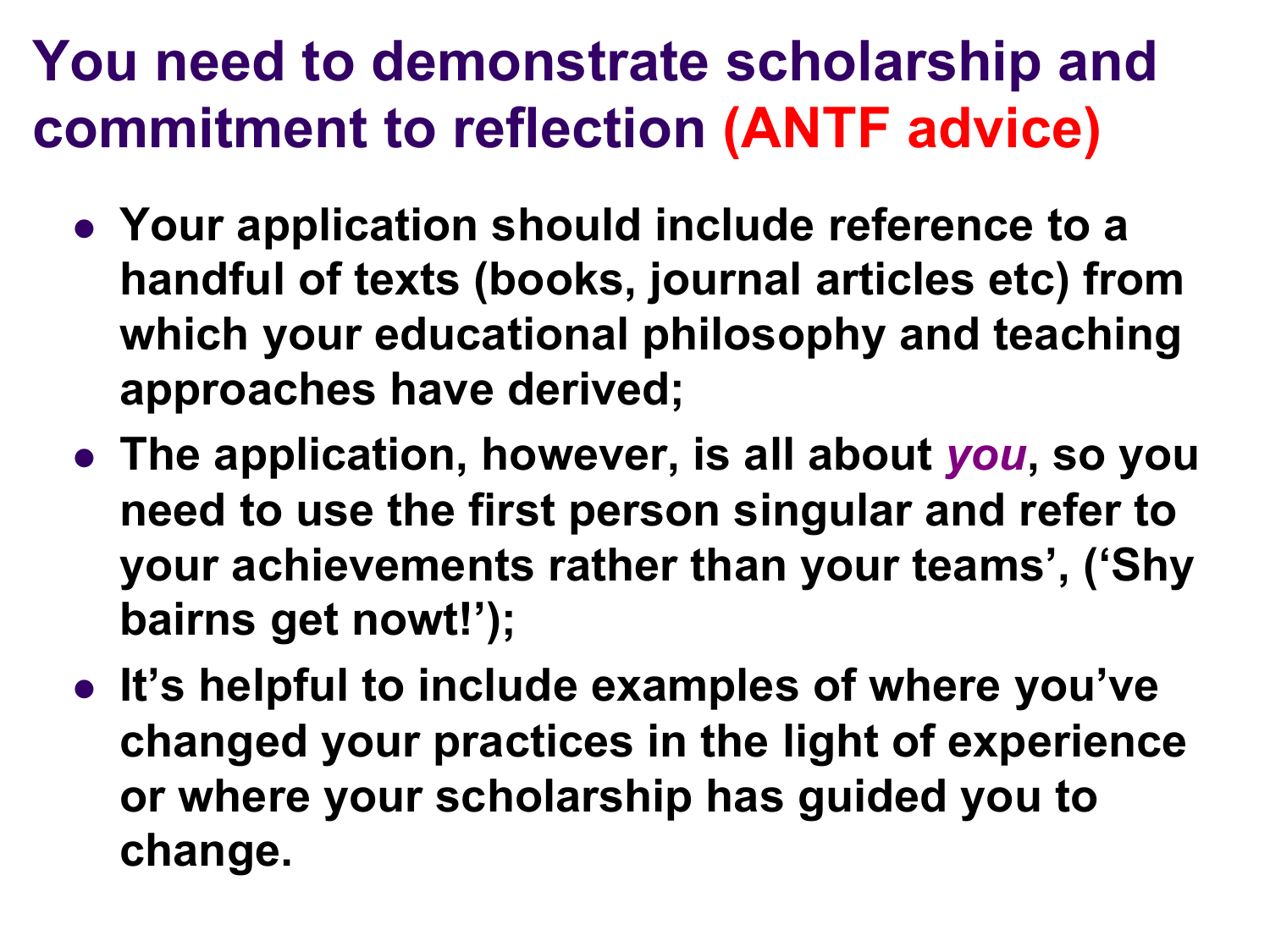# **ANTF advice for people thinking of applying in future years:**

- **.** There is no certainty the scheme will run in 2018, **although it is anticipated it will;**
- **.** If you are thinking of applying, it's worth thinking **about building your profile further over the next year or so;**
- **Keep yourself up-to-date by regularly scrutinising the HEA website for information.**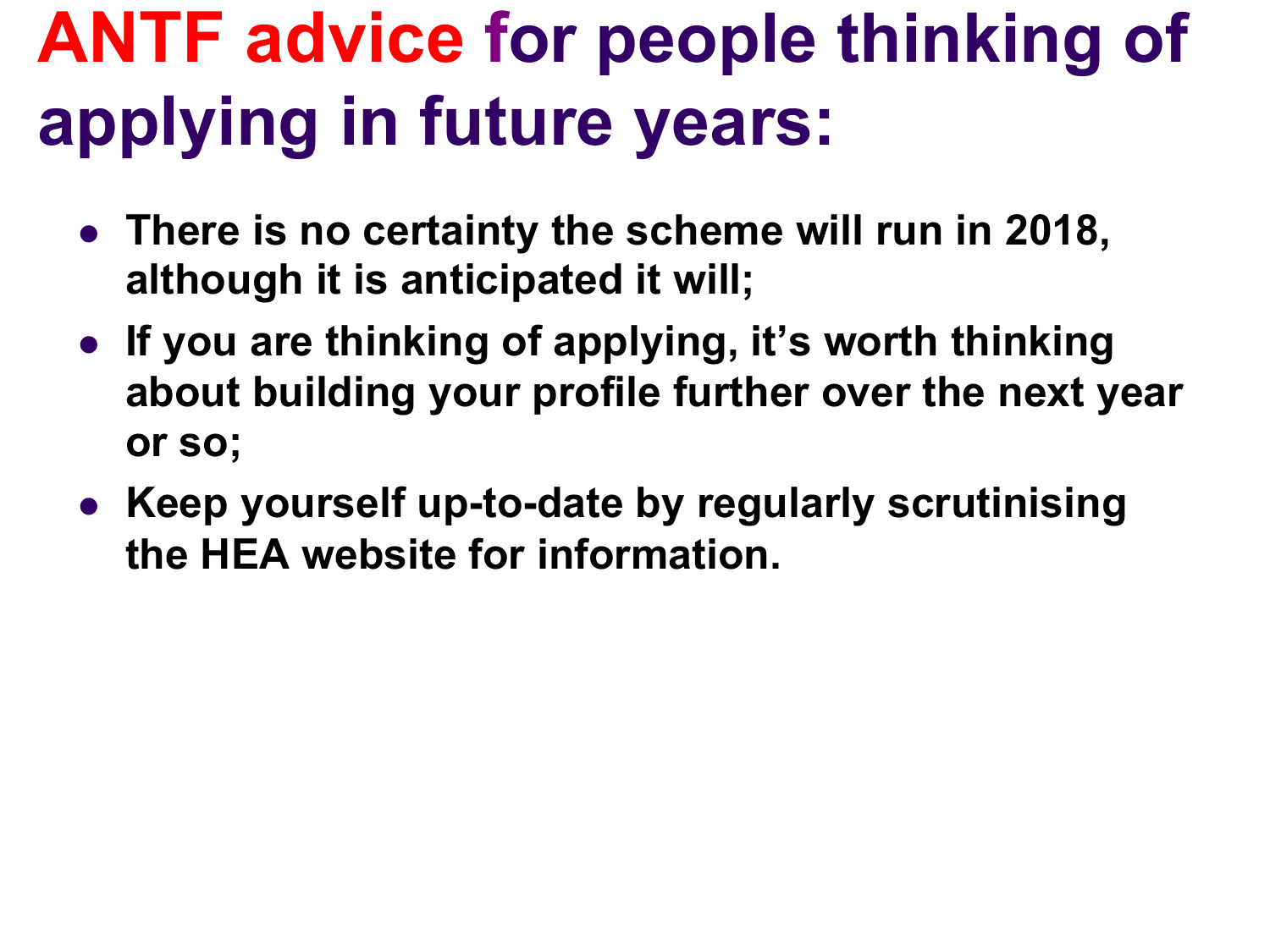# **How can your institution help you? They could:**



- If you haven't already got one, help you find a mentor who is an **NTF or vey familiar with the scheme to guide your progress;**
- **Celebrate your merited achievements by recognising you by awarding you an internal teaching award;**
- **Encourage you to share your good practice internally through your university annual teaching and learning conference, CPD seminars, on your PGCHE course for new lecturers, Teachmeet events or similar;**
- **Offer support for you to disseminate your good practice beyond your institution, for example, enabling you to present at national or international conferences.**

**ANTF would love to see you at our conference open to NTFs and non-NTFs in Leeds Beckett on 10<sup>th</sup> May for example and the call for papers closes at midnight on Friday 17th March 2017**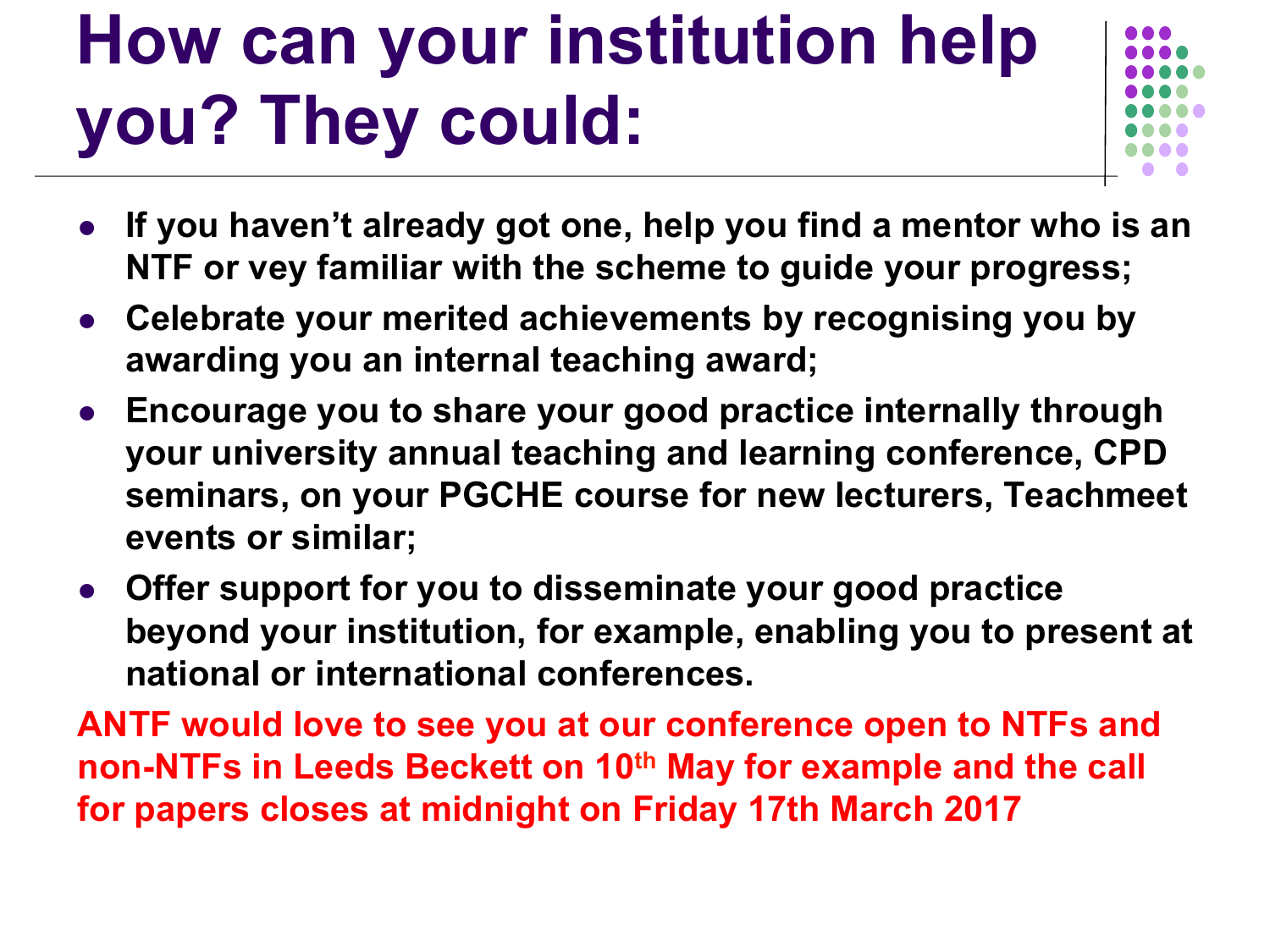# **ANTF advice: How can you help yourself? Why not:**



- <sup>l</sup> **Draft an application based on this year's guidelines (while being aware that the guidance may change year on year) and show it to your institutional NTF leader or mentor for initial comment;**
- <sup>l</sup> **Make sure you achieve fellowship of the HEA, ideally at a level commensurate with your role (assessors might not be impressed to see someone very senior with only an Associate Fellowship);**
- **As the third criterion is often the one that is least well covered, use this next year very positively to undertake plenty of CPD and reflect on it, not just what you did, but also the outcomes and impact it had on your practice.**